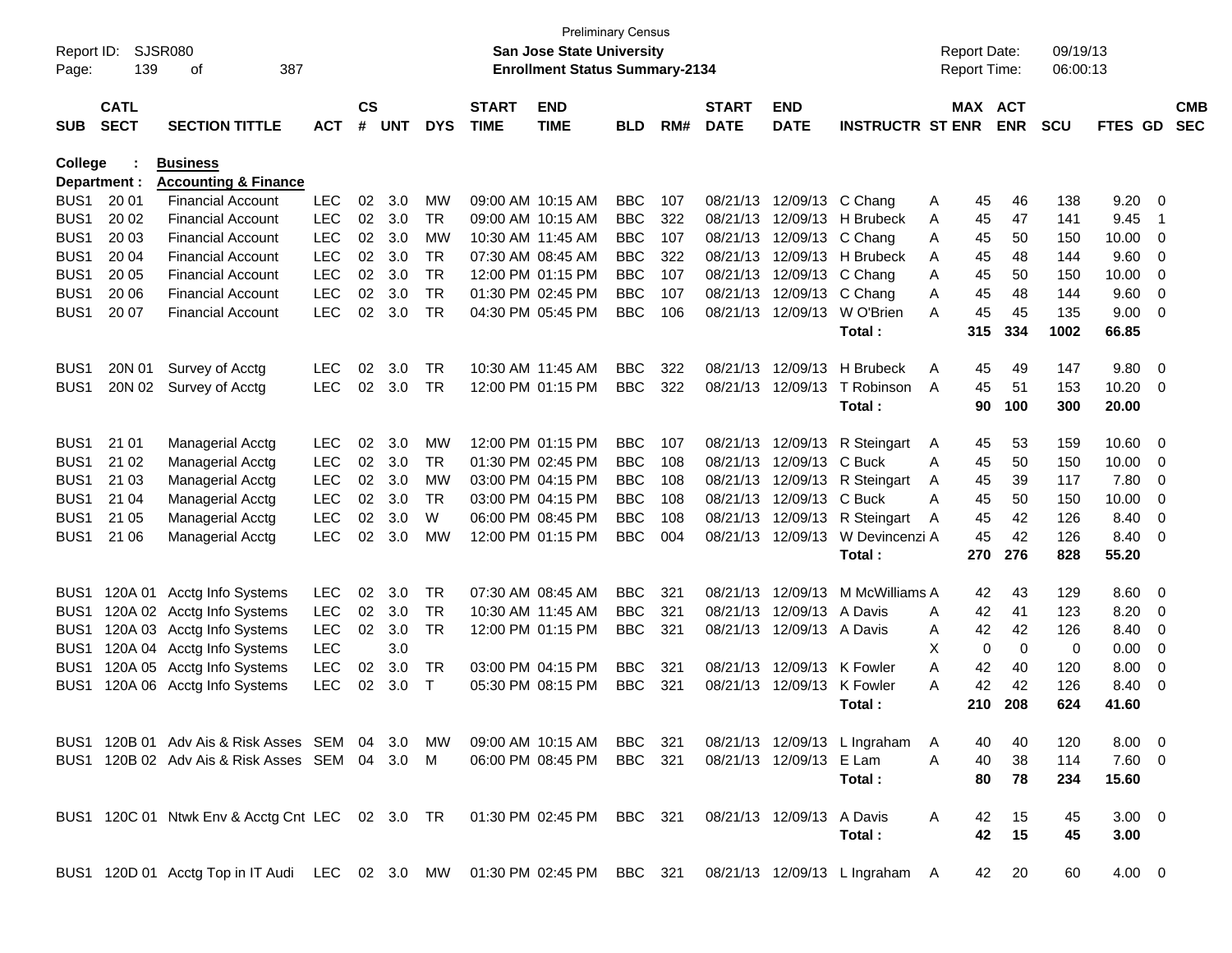| Report ID:<br>Page: | <b>SJSR080</b><br>140      | 387<br>оf                        |               |           |          |              |                             | <b>San Jose State University</b><br><b>Enrollment Status Summary-2134</b> | <b>Preliminary Census</b> |      |                             |                            |                               |   | <b>Report Date:</b><br>Report Time: |                              | 09/19/13<br>06:00:13 |                        |                          |                          |
|---------------------|----------------------------|----------------------------------|---------------|-----------|----------|--------------|-----------------------------|---------------------------------------------------------------------------|---------------------------|------|-----------------------------|----------------------------|-------------------------------|---|-------------------------------------|------------------------------|----------------------|------------------------|--------------------------|--------------------------|
| <b>SUB</b>          | <b>CATL</b><br><b>SECT</b> | <b>SECTION TITTLE</b>            | <b>ACT</b>    | <b>CS</b> | # UNT    | <b>DYS</b>   | <b>START</b><br><b>TIME</b> | <b>END</b><br><b>TIME</b>                                                 | <b>BLD</b>                | RM#  | <b>START</b><br><b>DATE</b> | <b>END</b><br><b>DATE</b>  | <b>INSTRUCTR ST ENR</b>       |   |                                     | <b>MAX ACT</b><br><b>ENR</b> | <b>SCU</b>           | FTES GD                |                          | <b>CMB</b><br><b>SEC</b> |
|                     |                            |                                  |               |           |          |              |                             |                                                                           |                           |      |                             |                            | Total:                        |   | 42                                  | 20                           | 60                   | 4.00                   |                          |                          |
| BUS1                |                            | 120G 01 Systms Develop in AI LEC |               |           | 02 3.0   | МW           |                             | 10:30 AM 11:45 AM                                                         | BBC                       | -321 |                             | 08/21/13 12/09/13          | L Ingraham<br>Total:          | A | 42<br>42                            | 22<br>22                     | 66<br>66             | $4.40 \quad 0$<br>4.40 |                          |                          |
|                     |                            | BUS1 121A 01 Inter Acctg I       | LEC.          | 02        | 3.0      | TR           |                             | 09:00 AM 10:15 AM                                                         | <b>BBC</b>                | 003  |                             | 08/21/13 12/09/13 D He     |                               | Α | 45                                  | 50                           | 150                  | $10.00 \t 0$           |                          |                          |
| BUS1                |                            | 121A 02 Inter Acctg I            | <b>LEC</b>    | 02        | 3.0      | МW           |                             | 10:30 AM 11:45 AM                                                         | <b>BBC</b>                | 003  |                             | 08/21/13 12/09/13 T Black  |                               | Α | 45                                  | 47                           | 141                  | 9.40                   | $\overline{\phantom{0}}$ |                          |
| BUS1                |                            | 121A 03 Inter Acctg I            | <b>LEC</b>    | 02        | 3.0      | МW           |                             | 12:00 PM 01:15 PM                                                         | <b>BBC</b>                | 003  |                             | 08/21/13 12/09/13 T Black  |                               | A | 45                                  | 46                           | 138                  | 9.20                   | - 0                      |                          |
| BUS1                |                            | 121A 04 Inter Acctg I            | <b>LEC</b>    | 02        | 3.0      | TR           |                             | 01:30 PM 02:45 PM                                                         | <b>BBC</b>                | 322  |                             |                            | 08/21/13 12/09/13 M Calegari  | A | 45                                  | 45                           | 135                  | 9.00                   | $\overline{\phantom{0}}$ |                          |
|                     |                            | BUS1 121A 05 Inter Acctg I       | <b>LEC</b>    | 02        | 3.0      | <b>TR</b>    |                             | 03:00 PM 04:15 PM                                                         | <b>BBC</b>                | 322  |                             |                            | 08/21/13 12/09/13 M Calegari  | Α | 45                                  | 49                           | 147                  | 9.80                   | $\overline{\phantom{0}}$ |                          |
|                     |                            | BUS1 121A 06 Inter Acctg I       | <b>LEC</b>    | 02        | 3.0      | $\mathsf{T}$ |                             | 06:00 PM 08:45 PM                                                         | <b>BBC</b>                | 106  |                             |                            | 08/21/13 12/09/13 W O'Brien   | A | 45                                  | 45                           | 135                  | $9.00 \t 0$            |                          |                          |
|                     |                            |                                  |               |           |          |              |                             |                                                                           |                           |      |                             |                            | Total:                        |   | 270                                 | 282                          | 846                  | 56.40                  |                          |                          |
|                     |                            | BUS1 121B 01 Inter Acctg II      | <b>LEC</b>    | 02        | 3.0      | MW           |                             | 09:00 AM 10:15 AM                                                         | <b>BBC</b>                | 106  |                             | 08/21/13 12/09/13          | E Jenkins                     | Α | 45                                  | 45                           | 135                  | $9.00 \quad 0$         |                          |                          |
|                     |                            | BUS1 121B 02 Inter Acctg II      | <b>LEC</b>    | 02        | 3.0      | <b>TR</b>    |                             | 10:30 AM 11:45 AM                                                         | <b>BBC</b>                | 003  |                             | 08/21/13 12/09/13          | D He                          | Α | 45                                  | 49                           | 147                  | 9.80                   | $\overline{\phantom{0}}$ |                          |
|                     |                            | BUS1 121B 03 Inter Acctg II      | <b>LEC</b>    | 02        | 3.0      | TR           |                             | 01:30 PM 02:45 PM                                                         | <b>BBC</b>                | 324  |                             | 08/21/13 12/09/13          | D He                          | А | 45                                  | 46                           | 138                  | $9.20 \ 0$             |                          |                          |
|                     |                            |                                  |               |           |          |              |                             |                                                                           |                           |      |                             |                            | Total:                        |   | 135                                 | 140                          | 420                  | 28.00                  |                          |                          |
| BUS <sub>1</sub>    |                            | 122A 01 Mgmt Actg Cntrl Sys      | LEC           | 03        | 3.0      | MW           |                             | 09:00 AM 10:15 AM                                                         | <b>BBC</b>                | 003  |                             | 08/21/13 12/09/13 T Black  |                               | Α | 45                                  | 49                           | 147                  | 9.80 0                 |                          |                          |
| BUS1                |                            | 122A 02 Mgmt Actg Cntrl Sys      | LEC           | 03        | 3.0      | TR           |                             | 09:00 AM 10:15 AM                                                         | <b>BBC</b>                | 108  |                             | 08/21/13 12/09/13 C Buck   |                               | A | 45                                  | 52                           | 156                  | 10.40                  | $\overline{\phantom{0}}$ |                          |
| BUS1                |                            | 122A 03 Mgmt Actg Cntrl Sys      | LEC           | 03        | 3.0      | <b>TR</b>    |                             | 10:30 AM 11:45 AM                                                         | <b>BBC</b>                | 108  |                             | 08/21/13 12/09/13 C Buck   |                               | A | 45                                  | 47                           | 141                  | 9.40                   | $\overline{\mathbf{0}}$  |                          |
| BUS1                |                            | 122A 04 Mgmt Actg Cntrl Sys      | LEC           | 03        | 3.0      | TR           |                             | 01:30 PM 02:45 PM                                                         | <b>BBC</b>                | 220  |                             | 08/21/13 12/09/13 Y Tian   |                               | А | 45                                  | 47                           | 141                  | $9.40 \quad 0$         |                          |                          |
|                     |                            |                                  |               |           |          |              |                             |                                                                           |                           |      |                             |                            | Total:                        |   | 180                                 | 195                          | 585                  | 39.00                  |                          |                          |
| BUS1                |                            | 123A 01 Tax Factor Bus Inv       | LEC.          | 02        | 3.0      | MW           |                             | 01:30 PM 02:45 PM                                                         | <b>BBC</b>                | 107  |                             | 08/21/13 12/09/13          | T Moschetti                   | A | 45                                  | 54                           | 162                  | 10.80 0                |                          |                          |
| BUS1                |                            | 123A 02 Tax Factor Bus Inv       | <b>LEC</b>    | 02        | 3.0      | MW           |                             | 03:00 PM 04:15 PM                                                         | <b>BBC</b>                | 107  |                             |                            | 08/21/13 12/09/13 T Moschetti | A | 45                                  | 53                           | 159                  | 10.60                  | $\overline{\phantom{0}}$ |                          |
| BUS1                |                            | 123A 03 Tax Factor Bus Inv       | <b>LEC</b>    | 02        | 3.0      | R            |                             | 05:30 PM 08:15 PM                                                         | <b>BBC</b>                | 220  |                             | 08/21/13 12/09/13 K Fowler |                               | A | 45                                  | 47                           | 141                  | $9.40 \quad 0$         |                          |                          |
|                     |                            |                                  |               |           |          |              |                             |                                                                           |                           |      |                             |                            | Total:                        |   | 135                                 | 154                          | 462                  | 30.80                  |                          |                          |
|                     |                            | BUS1 123C 01 Tax Indy Pass Ent   | SEM           | 04        | 3.0      | TR           |                             | 12:00 PM 01:15 PM                                                         | BBC                       | 106  |                             | 08/21/13 12/09/13 K Fowler |                               | Α | 45                                  | 45                           | 135                  | $9.00 \t 0$            |                          |                          |
|                     |                            | BUS1 123C 02 Tax Indv Pass Ent   | SEM 04 3.0 TR |           |          |              |                             | 01:30 PM 02:45 PM CL                                                      |                           | 226  |                             | 08/21/13 12/09/13 J Busch  |                               | Α | 45                                  | 15                           | 45                   | $3.00 \ 0$             |                          |                          |
|                     |                            |                                  |               |           |          |              |                             |                                                                           |                           |      |                             |                            | Total:                        |   | 90                                  | 60                           | 180                  | 12.00                  |                          |                          |
|                     | BUS1 124 01                | Forensic Acctg                   | LEC           |           | 02 3.0   | <b>TR</b>    |                             | 03:00 PM 04:15 PM                                                         | <b>BBC</b> 106            |      |                             |                            | 08/21/13 12/09/13 W O'Brien   | A | 45                                  | 43                           | 129                  | $8.60$ 0               |                          |                          |
|                     | BUS1 124 02                | Forensic Acctg                   | LEC           |           | 02 3.0 R |              |                             | 06:00 PM 08:45 PM                                                         | <b>BBC</b> 106            |      |                             |                            | 08/21/13 12/09/13 W O'Brien   | A | 45                                  | 28                           | 84                   | $5.60$ 0               |                          |                          |
|                     |                            |                                  |               |           |          |              |                             |                                                                           |                           |      |                             |                            | Total:                        |   | 90                                  | 71                           | 213                  | 14.20                  |                          |                          |
|                     | BUS1 125 01                | Spec Fin Rpt Topcs               | <b>LEC</b>    |           | 03 3.0   | МW           |                             | 10:30 AM 11:45 AM                                                         | BBC                       | 106  |                             |                            | 08/21/13 12/09/13 E Jenkins   | A | 45                                  | 45                           | 135                  | $9.00 \t 0$            |                          |                          |
|                     | BUS1 125 02                | Spec Fin Rpt Topcs               | LEC 03 3.0 MW |           |          |              |                             | 01:30 PM 02:45 PM                                                         | BBC 106                   |      |                             |                            | 08/21/13 12/09/13 E Jenkins   | Α | 45                                  | 44                           | 132                  | 8.80 0                 |                          |                          |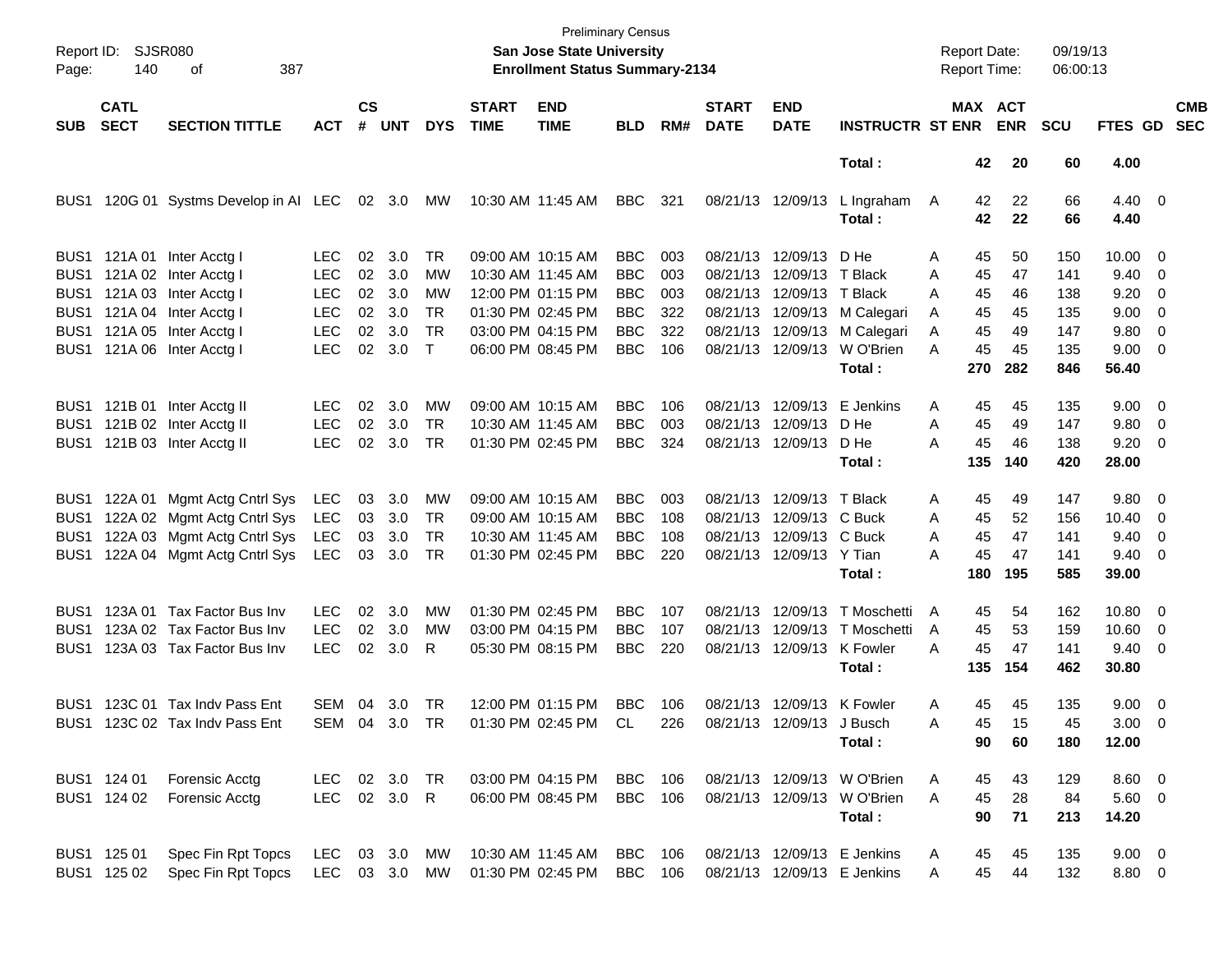| Report ID:<br>Page: | SJSR080<br>141             | οf                            | 387           |                    |              |            |                             | <b>Preliminary Census</b><br>San Jose State University<br><b>Enrollment Status Summary-2134</b> |                |     |                             |                            |                             | <b>Report Date:</b><br><b>Report Time:</b> |                 | 09/19/13<br>06:00:13 |                          |                         |                          |
|---------------------|----------------------------|-------------------------------|---------------|--------------------|--------------|------------|-----------------------------|-------------------------------------------------------------------------------------------------|----------------|-----|-----------------------------|----------------------------|-----------------------------|--------------------------------------------|-----------------|----------------------|--------------------------|-------------------------|--------------------------|
| <b>SUB</b>          | <b>CATL</b><br><b>SECT</b> | <b>SECTION TITTLE</b>         | <b>ACT</b>    | $\mathsf{cs}$<br># | <b>UNT</b>   | <b>DYS</b> | <b>START</b><br><b>TIME</b> | <b>END</b><br><b>TIME</b>                                                                       | <b>BLD</b>     | RM# | <b>START</b><br><b>DATE</b> | <b>END</b><br><b>DATE</b>  | <b>INSTRUCTR ST ENR</b>     | MAX ACT                                    | <b>ENR</b>      | <b>SCU</b>           | FTES GD                  |                         | <b>CMB</b><br><b>SEC</b> |
|                     |                            |                               |               |                    |              |            |                             |                                                                                                 |                |     |                             |                            | Total:                      | 90                                         | 89              | 267                  | 17.80                    |                         |                          |
| BUS1                | 126 01                     | Adv Acctg                     | <b>LEC</b>    | 02                 | 3.0          | TR         |                             | 09:00 AM 10:15 AM                                                                               | <b>BBC</b>     | 220 |                             | 08/21/13 12/09/13          | M McWilliams A              | 45                                         | 44              | 132                  | 8.80                     | $\overline{0}$          |                          |
| BUS <sub>1</sub>    | 126 02                     | Adv Acctg                     | <b>LEC</b>    | 02                 | 3.0          | R          |                             | 06:00 PM 08:45 PM                                                                               | <b>BBC</b>     | 326 |                             | 08/21/13 12/09/13          | M McWilliams A              | 45                                         | 39              | 117                  | 7.80                     | $\overline{0}$          |                          |
|                     |                            |                               |               |                    |              |            |                             |                                                                                                 |                |     |                             |                            | Total:                      | 90                                         | 83              | 249                  | 16.60                    |                         |                          |
| BUS1                |                            | 127A 01 Corp Fin Mgmt         | <b>SEM</b>    | 04                 | 3.0          | M          |                             | 06:00 PM 08:45 PM                                                                               | <b>BBC</b>     | 326 |                             | 08/21/13 12/09/13          | W Devincenzi A              | 45                                         | 33              | 99                   | $6.60 \quad 0$           |                         |                          |
|                     |                            |                               |               |                    |              |            |                             |                                                                                                 |                |     |                             |                            | Total:                      | 45                                         | 33              | 99                   | 6.60                     |                         |                          |
| BUS <sub>1</sub>    | 128 01                     | Acct Non-Prf Org              | <b>LEC</b>    | 02                 | 3.0          | $\top$     |                             | 06:00 PM 08:45 PM                                                                               | <b>BBC</b>     | 220 |                             | 08/21/13 12/09/13          | M McWilliams A              | 45                                         | 44              | 132                  | 8.80                     | $\overline{\mathbf{0}}$ |                          |
|                     |                            |                               |               |                    |              |            |                             |                                                                                                 |                |     |                             |                            | Total:                      | 45                                         | 44              | 132                  | 8.80                     |                         |                          |
| BUS1                | 129A 01                    | <b>Financial Auditing</b>     | <b>LEC</b>    | 02                 | 3.0          | MW         |                             | 12:00 PM 01:15 PM                                                                               | <b>BBC</b>     | 108 |                             | 08/21/13 12/09/13          | J Zhang                     | 45<br>A                                    | 56              | 168                  | 11.20                    | $\overline{\mathbf{0}}$ |                          |
| BUS1                |                            | 129A 02 Financial Auditing    | <b>LEC</b>    |                    | 02 3.0       | MW         |                             | 01:30 PM 02:45 PM                                                                               | <b>BBC</b>     | 108 |                             | 08/21/13 12/09/13          | J Zhang                     | 45<br>A                                    | 40              | 120                  | 8.00                     | - 0                     |                          |
|                     |                            |                               |               |                    |              |            |                             |                                                                                                 |                |     |                             |                            | Total:                      | 90                                         | 96              | 288                  | 19.20                    |                         |                          |
| BUS <sub>1</sub>    | 170 01                     | <b>Fund of Finance</b>        | <b>LEC</b>    | 02                 | 3.0          | <b>TR</b>  |                             | 07:30 AM 08:45 AM                                                                               | <b>BBC</b>     | 107 |                             | 08/21/13 12/09/13          | <b>B</b> Parineh            | A<br>45                                    | 52              | 156                  | 10.40                    | - 0                     |                          |
| BUS <sub>1</sub>    | 170 02                     | Fund of Finance               | <b>LEC</b>    | 02                 | 3.0          | MW         |                             | 09:00 AM 10:15 AM                                                                               | <b>BBC</b>     | 108 |                             | 08/21/13 12/09/13 M Burak  |                             | 45<br>A                                    | 57              | 171                  | 11.40                    | - 0                     |                          |
| BUS <sub>1</sub>    | 170 03                     | <b>Fund of Finance</b>        | <b>LEC</b>    |                    | 3.0          |            |                             |                                                                                                 |                |     |                             |                            |                             | х<br>0                                     | 0               | 0                    | 0.00                     | 0                       |                          |
| BUS <sub>1</sub>    | 170 04                     | <b>Fund of Finance</b>        | <b>LEC</b>    | 02                 | 3.0          | <b>MW</b>  |                             | 10:30 AM 11:45 AM                                                                               | <b>BBC</b>     | 108 |                             | 08/21/13 12/09/13 M Burak  |                             | A<br>45                                    | 50              | 150                  | 10.00                    | 0                       |                          |
| BUS <sub>1</sub>    | 170 05                     | <b>Fund of Finance</b>        | <b>LEC</b>    | 02                 | 3.0          | TR         |                             | 10:30 AM 11:45 AM                                                                               | <b>BBC</b>     | 320 |                             | 08/21/13 12/09/13 X Xu     |                             | A<br>45                                    | 49              | 147                  | 9.80                     | 0                       |                          |
| BUS <sub>1</sub>    | 170 06                     | <b>Fund of Finance</b>        | <b>LEC</b>    |                    | 3.0          |            |                             |                                                                                                 |                |     |                             |                            |                             | X<br>0                                     | 0               | 0                    | 0.00                     | 0                       |                          |
| BUS <sub>1</sub>    | 170 07                     | <b>Fund of Finance</b>        | <b>LEC</b>    | $02\,$             | 3.0          | MW         |                             | 12:00 PM 01:15 PM                                                                               | <b>BBC</b>     | 106 |                             | 08/21/13 12/09/13 S Ahuja  |                             | Α<br>45                                    | 47              | 141                  | 9.40                     | 0                       |                          |
| BUS <sub>1</sub>    | 170 08                     | <b>Fund of Finance</b>        | <b>LEC</b>    | 02                 | 3.0          | <b>TR</b>  |                             | 12:00 PM 01:15 PM                                                                               | <b>BBC</b>     | 108 |                             | 08/21/13 12/09/13 X Xu     |                             | A<br>45                                    | 48              | 144                  | 9.60                     | 0                       |                          |
| BUS <sub>1</sub>    | 170 09                     | <b>Fund of Finance</b>        | <b>LEC</b>    | 02                 | 3.0          | <b>TR</b>  |                             | 12:00 PM 01:15 PM                                                                               | <b>BBC</b>     | 003 |                             | 08/21/13 12/09/13          | J Cho                       | A<br>45                                    | 41              | 123                  | 8.20                     | 0                       |                          |
| BUS <sub>1</sub>    | 170 10                     | <b>Fund of Finance</b>        | <b>LEC</b>    | 02                 | 3.0          | <b>MW</b>  |                             | 01:30 PM 02:45 PM                                                                               | <b>BBC</b>     | 320 |                             | 08/21/13 12/09/13          | J Cho                       | A<br>45                                    | 39              | 117                  | 7.80                     | 0                       |                          |
| BUS <sub>1</sub>    | 170 11                     | <b>Fund of Finance</b>        | <b>LEC</b>    | 02                 | 3.0          | <b>TR</b>  |                             | 01:30 PM 02:45 PM                                                                               | <b>BBC</b>     | 003 |                             | 08/21/13 12/09/13          | J Cho                       | A<br>45                                    | 46              | 138                  | 9.20                     | 0                       |                          |
| BUS <sub>1</sub>    | 170 12                     | <b>Fund of Finance</b>        | <b>LEC</b>    | 02                 | 3.0          | <b>MW</b>  |                             | 03:00 PM 04:15 PM                                                                               | <b>BBC</b>     | 322 |                             | 08/21/13 12/09/13 S Ahuja  |                             | 45<br>A                                    | 45              | 135                  | 9.00                     | 0                       |                          |
| BUS <sub>1</sub>    | 170 13                     | <b>Fund of Finance</b>        | <b>LEC</b>    | 02                 | 3.0          | MW         |                             | 03:00 PM 04:15 PM                                                                               | <b>BBC</b>     | 106 |                             | 08/21/13 12/09/13 S Ivanov |                             | 45<br>A                                    | 36              | 108                  | 7.20                     | 0                       |                          |
|                     | BUS1 170 14                | <b>Fund of Finance</b>        | <b>LEC</b>    |                    | 3.0          |            |                             |                                                                                                 |                |     |                             |                            |                             | X<br>$\mathbf 0$                           | 0               | 0                    | 0.00                     | 0                       |                          |
|                     | BUS1 170 15                | Fund of Finance               |               |                    | LEC 02 3.0 T |            |                             | 06:00 PM 08:45 PM                                                                               | BBC            | 326 |                             | 08/21/13 12/09/13 D Abbott |                             | 45<br>A                                    | 39              | 117                  | 7.85                     | - 1                     |                          |
|                     | BUS1 170 16                | <b>Fund of Finance</b>        | LEC 02 3.0 W  |                    |              |            |                             | 06:00 PM 08:45 PM                                                                               | BBC 326        |     |                             | 08/21/13 12/09/13 D Abbott |                             | A<br>45                                    | 40              | 120                  | $8.00 \quad 0$           |                         |                          |
|                     | BUS1 170 17                | Fund of Finance               | LEC           |                    | 02 3.0 R     |            |                             | 06:00 PM 08:45 PM                                                                               | <b>BBC</b> 108 |     |                             | 08/21/13 12/09/13 E Webb   |                             | 45<br>A                                    | 43              | 129                  | $8.60\quad 0$            |                         |                          |
|                     | BUS1 170 18                | Fund of Finance               | LEC 02 3.0 TR |                    |              |            |                             | 09:00 AM 10:15 AM BBC 004                                                                       |                |     |                             |                            | 08/21/13 12/09/13 B Parineh | A                                          | 120 121         | 363                  | 24.20 0                  |                         |                          |
|                     | BUS1 170 19                | Fund of Finance               | LEC           |                    | 3.0          |            |                             |                                                                                                 |                |     |                             |                            |                             | 0<br>X.                                    | - 0             | 0                    | $0.00 \quad 0$           |                         |                          |
|                     | BUS1 170 20                | Fund of Finance               | LEC 02 3.0 TR |                    |              |            |                             | 03:00 PM 04:15 PM BBC 107 08/21/13 12/09/13 X Xu                                                |                |     |                             |                            | Total:                      | $\mathsf{A}$<br>45                         | - 45<br>795 798 | 135<br>2394          | $9.00 \quad 0$<br>159.65 |                         |                          |
|                     |                            | BUS1 171A 01 Financial Instit |               |                    |              |            |                             | LEC 02 3.0 TR 10:30 AM 11:45 AM BBC 106 08/21/13 12/09/13 S Ivanov                              |                |     |                             |                            |                             | A                                          | 45 48           | 144                  | $9.60 \quad 0$           |                         |                          |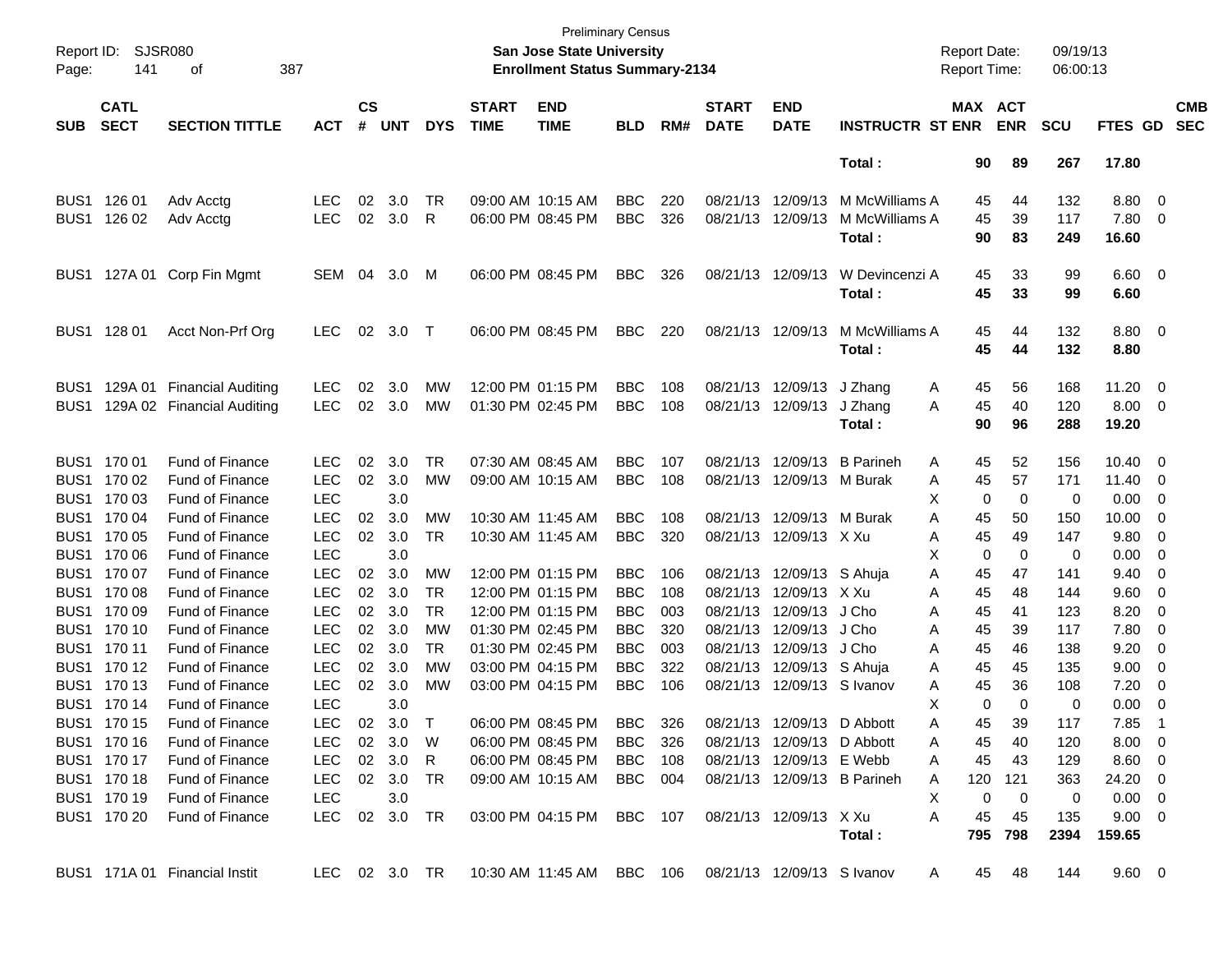| Page:                    | Report ID: SJSR080<br>142  | 387<br>οf                                                |                              |                             |            |              |                             | <b>Preliminary Census</b><br><b>San Jose State University</b><br><b>Enrollment Status Summary-2134</b> |                          |              |                             |                           |                                              | <b>Report Date:</b> | <b>Report Time:</b>              | 09/19/13<br>06:00:13 |                                 |                          |
|--------------------------|----------------------------|----------------------------------------------------------|------------------------------|-----------------------------|------------|--------------|-----------------------------|--------------------------------------------------------------------------------------------------------|--------------------------|--------------|-----------------------------|---------------------------|----------------------------------------------|---------------------|----------------------------------|----------------------|---------------------------------|--------------------------|
| <b>SUB</b>               | <b>CATL</b><br><b>SECT</b> | <b>SECTION TITTLE</b>                                    | <b>ACT</b>                   | $\mathsf{cs}$<br>$\pmb{\#}$ | <b>UNT</b> | <b>DYS</b>   | <b>START</b><br><b>TIME</b> | <b>END</b><br><b>TIME</b>                                                                              | <b>BLD</b>               | RM#          | <b>START</b><br><b>DATE</b> | <b>END</b><br><b>DATE</b> | <b>INSTRUCTR ST ENR</b>                      |                     | MAX ACT<br><b>ENR</b>            | <b>SCU</b>           | FTES GD                         | <b>CMB</b><br><b>SEC</b> |
| BUS1<br>BUS1             |                            | 171A 02 Financial Instit<br>171A 03 Financial Instit     | <b>LEC</b><br><b>LEC</b>     | 02                          | 3.0<br>3.0 | TR           |                             | 01:30 PM 02:45 PM                                                                                      | <b>BBC</b>               | 106          | 08/21/13                    | 12/09/13 S Ivanov         |                                              | Α<br>X              | 46<br>45<br>0<br>$\mathbf 0$     | 138<br>0             | $9.20 \ 0$<br>$0.00 \t 0$       |                          |
| BUS1                     |                            | 171A 04 Financial Instit                                 | <b>LEC</b>                   | 02                          | 3.0        | W            |                             | 06:00 PM 08:45 PM                                                                                      | <b>BBC</b>               | 022          |                             | 08/21/13 12/09/13         | A Reza<br>Total:                             | A<br>135            | 45<br>45<br>139                  | 135<br>417           | $9.00 \t 0$<br>27.80            |                          |
| BUS1                     |                            | 171B 01 Commercial Banking                               | <b>LEC</b>                   | 02                          | 3.0        | W            |                             | 06:00 PM 08:45 PM                                                                                      | <b>BBC</b>               | 106          |                             | 08/21/13 12/09/13         | S Ahuja<br>Total:                            | A                   | 50<br>45<br>45<br>50             | 150<br>150           | $10.00 \t 0$<br>10.00           |                          |
| BUS1<br>BUS <sub>1</sub> |                            | 172A 01 Investmt Analysis<br>172A 02 Investmt Analysis   | <b>LEC</b><br><b>LEC</b>     | 02<br>02                    | 3.0<br>3.0 | MW<br>$\top$ |                             | 12:00 PM 01:15 PM<br>06:00 PM 08:45 PM                                                                 | <b>BBC</b><br><b>BBC</b> | 322<br>108   | 08/21/13                    | 12/09/13                  | 08/21/13 12/09/13 M Pagani<br>J Cho          | A<br>A              | 45<br>45<br>45<br>44             | 135<br>132           | $9.00 \t 0$<br>8.80 0           |                          |
| BUS1                     |                            | 172A 03 Investmt Analysis                                | <b>LEC</b>                   | 02                          | 3.0        | W            |                             | 01:30 PM 04:15 PM                                                                                      | <b>BBC</b>               | 003          |                             | 08/21/13 12/09/13         | A Reza<br>Total :                            | А<br>135            | 45<br>24<br>113                  | 72<br>339            | $4.80\ 0$<br>22.60              |                          |
| BUS1                     |                            | BUS1 172B 01 Portfolio Mgmt<br>172B 02 Portfolio Mgmt    | <b>LEC</b><br><b>LEC</b>     | 02<br>02                    | 3.0<br>3.0 | MW<br>MW     |                             | 09:00 AM 10:15 AM<br>10:30 AM 11:45 AM                                                                 | <b>BBC</b><br><b>BBC</b> | 322<br>322   | 08/21/13<br>08/21/13        | 12/09/13<br>12/09/13      | F Jones<br>F Jones<br>Total:                 | A<br>A              | 18<br>45<br>45<br>33<br>90<br>51 | 54<br>99<br>153      | $3.60 \ 0$<br>$6.60$ 0<br>10.20 |                          |
| BUS1                     |                            | 173A 01 Fin Mgt Theory Pol                               | LEC.                         | 02                          | 3.0        | TR           |                             | 10:30 AM 11:45 AM                                                                                      | <b>BBC</b>               | 220          | 08/21/13                    | 12/09/13                  | <b>B Campsey</b>                             | A                   | 45<br>45                         | 135                  | $9.00 \t 0$                     |                          |
| BUS <sub>1</sub><br>BUS1 |                            | 173A 02 Fin Mgt Theory Pol<br>173A 03 Fin Mgt Theory Pol | <b>LEC</b><br><b>LEC</b>     | 02<br>02                    | 3.0<br>3.0 | TR<br>$\top$ |                             | 12:00 PM 01:15 PM<br>05:30 PM 08:15 PM                                                                 | <b>BBC</b><br><b>BBC</b> | 220<br>302   | 08/21/13<br>08/21/13        | 12/09/13<br>12/09/13      | <b>B</b> Campsey<br>A Vuorikoski A<br>Total: | A<br>135            | 45<br>49<br>45<br>29<br>123      | 147<br>87<br>369     | 9.80 0<br>5.80 0<br>24.60       |                          |
|                          |                            | BUS1 173B 01 Prob in Fin Mgmt                            | <b>LEC</b>                   |                             | 02 3.0     | W            |                             | 05:30 PM 08:15 PM                                                                                      | <b>BBC</b>               | 302          |                             | 08/21/13 12/09/13         | A Vuorikoski A<br>Total:                     |                     | 42<br>45<br>45<br>42             | 126<br>126           | 8.40 0<br>8.40                  |                          |
| BUS1.                    |                            | 173C 01 Entrepreneurial Fina                             | LEC                          |                             | 02 3.0     | M            |                             | 01:30 PM 04:15 PM                                                                                      | <b>BBC</b>               | 003          |                             | 08/21/13 12/09/13         | S Bennet<br>Total :                          | A                   | 45<br>42<br>45<br>42             | 126<br>126           | 8.40 0<br>8.40                  |                          |
|                          | BUS1 175 01                | <b>Real Est Finance</b>                                  | <b>LEC</b>                   |                             | 02 3.0     | TR           |                             | 09:00 AM 10:15 AM                                                                                      | <b>BBC</b>               | 106          |                             | 08/21/13 12/09/13         | S Ivanov<br>Total :                          | Α                   | 45<br>45<br>45<br>45             | 135<br>135           | $9.00 \t 0$<br>9.00             |                          |
|                          | BUS1 177 01<br>BUS1 177 02 | Inter Bus Fin<br>Inter Bus Fin                           | LEC 02 3.0 W<br>LEC 02 3.0 M |                             |            |              |                             | 01:30 PM 04:15 PM<br>06:00 PM 08:45 PM                                                                 | BBC<br>BBC               | - 302<br>106 |                             | 08/21/13 12/09/13 S Ahuja | 08/21/13 12/09/13 A Vuorikoski A<br>Total:   | A                   | 45<br>41<br>45<br>53<br>90<br>94 | 123<br>159<br>282    | 8.20 0<br>$10.60$ 0<br>18.80    |                          |
|                          |                            | BUS1 179B 01 Selec Top Bus Fin                           |                              |                             |            |              |                             | LEC 02 3.0 MW 01:30 PM 02:45 PM BBC 322                                                                |                          |              |                             | 08/21/13 12/09/13 F Jones | Total:                                       | A                   | 45<br>23<br>45<br>23             | 69<br>69             | $4.60 \quad 0$<br>4.60          |                          |
|                          |                            | BUS1 180A 01 Indiv Study Acctg                           | SUP 36 1.0 TBA               |                             |            |              |                             |                                                                                                        |                          |              | 08/21/13 12/09/13           |                           |                                              | A                   | 10 <sup>°</sup><br>$\mathbf 0$   | 0                    | $0.00 \t 0$                     |                          |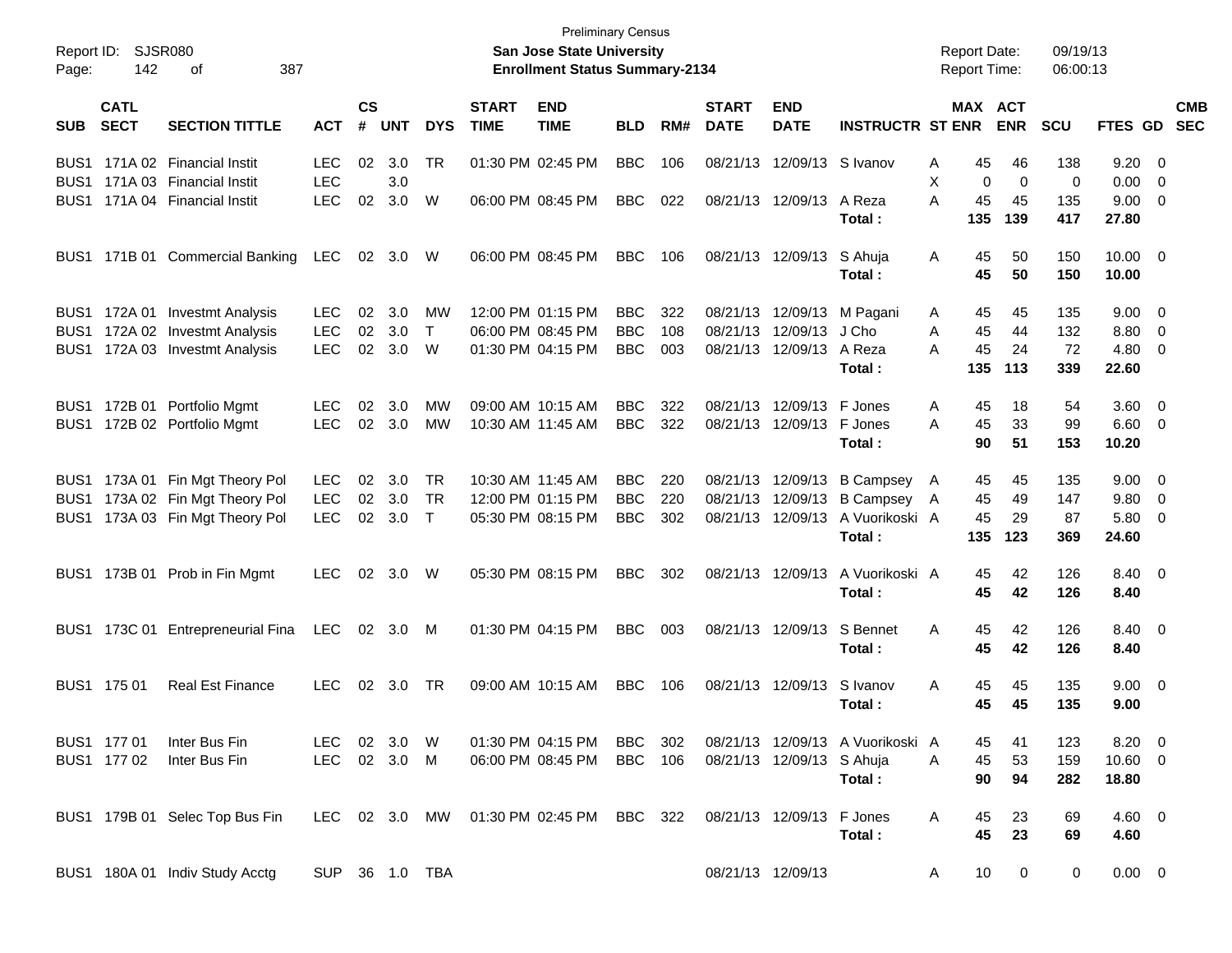| Report ID:<br>Page: | 143                        | <b>SJSR080</b><br>оf            | 387        |                |            |            |                             | <b>San Jose State University</b><br><b>Enrollment Status Summary-2134</b> | <b>Preliminary Census</b> |     |                             |                           |                         |            | <b>Report Date:</b><br><b>Report Time:</b> |                  | 09/19/13<br>06:00:13 |     |                          |
|---------------------|----------------------------|---------------------------------|------------|----------------|------------|------------|-----------------------------|---------------------------------------------------------------------------|---------------------------|-----|-----------------------------|---------------------------|-------------------------|------------|--------------------------------------------|------------------|----------------------|-----|--------------------------|
| <b>SUB</b>          | <b>CATL</b><br><b>SECT</b> | <b>SECTION TITTLE</b>           | <b>ACT</b> | <b>CS</b><br># | <b>UNT</b> | <b>DYS</b> | <b>START</b><br><b>TIME</b> | <b>END</b><br><b>TIME</b>                                                 | <b>BLD</b>                | RM# | <b>START</b><br><b>DATE</b> | <b>END</b><br><b>DATE</b> | <b>INSTRUCTR ST ENR</b> | <b>MAX</b> | <b>ACT</b><br><b>ENR</b>                   | <b>SCU</b>       | FTES GD              |     | <b>CMB</b><br><b>SEC</b> |
| BUS <sub>1</sub>    |                            | 180A 02 Indiv Study Acctg       | <b>SUP</b> | 36             | 1.0        | TBA        |                             |                                                                           |                           |     | 08/21/13                    | 12/09/13                  |                         | A          |                                            | 0<br>0           | 0.00                 | - 0 |                          |
| BUS <sub>1</sub>    |                            | 180A 03 Indiv Study Acctg       | <b>SUP</b> | 36             | 1.0        | <b>TBA</b> |                             |                                                                           |                           |     | 08/21/13                    | 12/09/13                  |                         | A          | $\mathbf 1$                                | $\mathbf 0$<br>0 | 0.00                 | - 0 |                          |
|                     |                            |                                 |            |                |            |            |                             |                                                                           |                           |     |                             |                           | Total:                  |            | 12                                         | 0<br>$\bf{0}$    | 0.00                 |     |                          |
| BUS <sub>1</sub>    | 180C 01                    | Indiv Study Finan               | <b>SUP</b> | 36             | 1.0        | TBA        |                             |                                                                           |                           |     | 08/21/13                    | 12/09/13                  |                         | A          | 10                                         | 0<br>0           | 0.00                 | - 0 |                          |
| BUS <sub>1</sub>    |                            | 180C 02 Indiv Study Finan       | <b>SUP</b> | 36             | 1.0        | <b>TBA</b> |                             |                                                                           |                           |     | 08/21/13                    | 12/09/13                  |                         | A          | 1                                          | $\mathbf 0$<br>0 | 0.00                 | - 0 |                          |
| BUS <sub>1</sub>    |                            | 180C 03 Indiv Study Finan       | <b>SUP</b> | 36             | 1.0        | <b>TBA</b> |                             |                                                                           |                           |     | 08/21/13                    | 12/09/13                  |                         | A          | 1                                          | $\mathbf 0$<br>0 | 0.00                 | - 0 |                          |
|                     |                            |                                 |            |                |            |            |                             |                                                                           |                           |     |                             |                           | Total:                  |            | $12 \,$                                    | $\bf{0}$<br>0    | 0.00                 |     |                          |
|                     | Department :               | <b>Accounting &amp; Finance</b> |            |                |            |            |                             |                                                                           |                           |     |                             |                           | Department Total:       |            | 3980                                       | 3820 11460       | 764.10               |     |                          |
|                     |                            |                                 |            |                |            |            |                             |                                                                           |                           |     |                             | <b>Lower Division:</b>    |                         |            | 675                                        | 710<br>2130      | 142.05               |     |                          |
|                     |                            |                                 |            |                |            |            |                             |                                                                           |                           |     |                             | <b>Upper Division:</b>    |                         |            | 3305                                       | 3110<br>9330     | 622.05               |     |                          |

**Graduate Division : 0 0 0 0.00**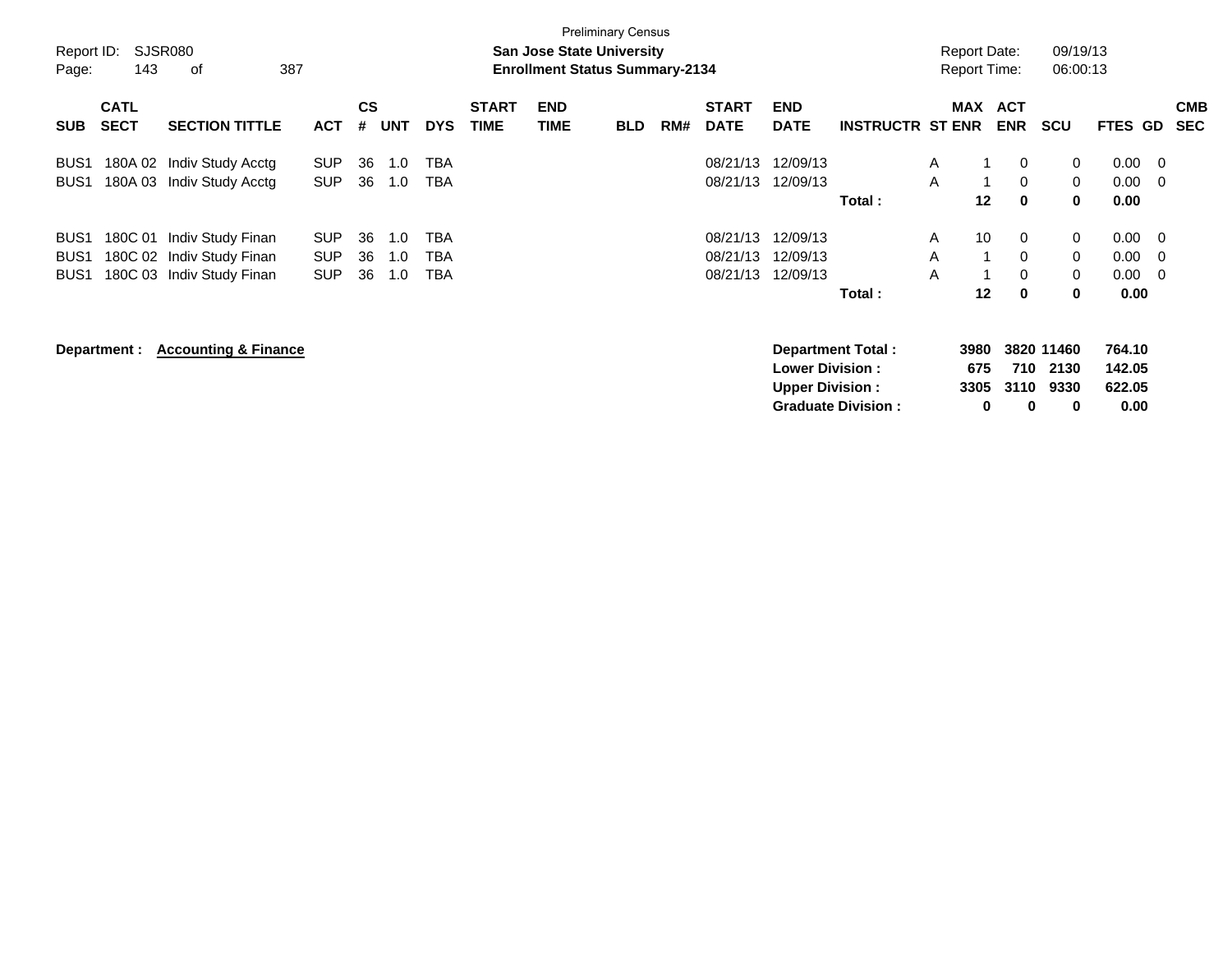| Page:      | Report ID: SJSR080<br>144  | 387<br>οf                                                                  |            |                    |            |            |                             | <b>Preliminary Census</b><br>San Jose State University<br><b>Enrollment Status Summary-2134</b> |            |     |                             |                            |                             | <b>Report Date:</b><br>Report Time: |          | 09/19/13<br>06:00:13 |                  |                          |
|------------|----------------------------|----------------------------------------------------------------------------|------------|--------------------|------------|------------|-----------------------------|-------------------------------------------------------------------------------------------------|------------|-----|-----------------------------|----------------------------|-----------------------------|-------------------------------------|----------|----------------------|------------------|--------------------------|
| <b>SUB</b> | <b>CATL</b><br><b>SECT</b> | <b>SECTION TITTLE</b>                                                      | <b>ACT</b> | $\mathsf{cs}$<br># | <b>UNT</b> | <b>DYS</b> | <b>START</b><br><b>TIME</b> | <b>END</b><br><b>TIME</b>                                                                       | BLD        | RM# | <b>START</b><br><b>DATE</b> | <b>END</b><br><b>DATE</b>  | <b>INSTRUCTR ST ENR ENR</b> |                                     | MAX ACT  | <b>SCU</b>           | <b>FTES GD</b>   | <b>CMB</b><br><b>SEC</b> |
| College    | Department :               | <b>Business</b><br><b>Business Graduate Programs</b>                       |            |                    |            |            |                             |                                                                                                 |            |     |                             |                            |                             |                                     |          |                      |                  |                          |
| <b>BUS</b> |                            | 200W 01 Bus Res and Comm                                                   | <b>LEC</b> | 02                 | 3.0        |            |                             |                                                                                                 |            |     | 08/21/13 12/09/13           |                            |                             | X.                                  | 0<br>0   | 0                    | $0.00 \t 0$      |                          |
| <b>BUS</b> |                            | 200W 02 Bus Res and Comm                                                   | <b>LEC</b> | 02                 | 3.0        | $\top$     | 06:00 PM 08:45 PM           |                                                                                                 | <b>BBC</b> | 022 |                             | 08/21/13 12/09/13 U Andra  |                             | 47<br>A                             | 23       | 69                   | 5.75 23          |                          |
| <b>BUS</b> |                            | 200W 03 Bus Res and Comm                                                   | <b>LEC</b> | 02 <sub>o</sub>    | 3.0        | $\top$     |                             | 06:00 PM 08:45 PM                                                                               | <b>BBC</b> | 320 |                             | 08/21/13 12/09/13 H Chen   | Total:                      | 40<br>A<br>87                       | 22<br>45 | 66<br>135            | 5.50 22<br>11.25 |                          |
| <b>BUS</b> | 202 01                     | Managing Glob Econ LEC                                                     |            | 02                 | 3.0        | W          |                             | 06:00 PM 08:45 PM                                                                               | <b>BBC</b> | 021 |                             | 08/21/13 12/09/13 M Rajan  |                             | 47<br>A                             | 20       | 60                   | 5.00 20          |                          |
| <b>BUS</b> | 202 02                     | Managing Glob Econ LEC                                                     |            |                    | 02 3.0     | M          |                             | 06:00 PM 08:45 PM                                                                               | <b>DMH</b> | 163 |                             | 08/21/13 12/09/13          | M Rajan                     | 40<br>A                             | 23       | 69                   | 5.75 23          |                          |
|            |                            |                                                                            |            |                    |            |            |                             |                                                                                                 |            |     |                             |                            | Total:                      | 87                                  | 43       | 129                  | 10.75            |                          |
| <b>BUS</b> | 210 01                     | Devel & Mng People                                                         | LEC        | 02                 | 3.0        |            |                             |                                                                                                 |            |     | 08/21/13 12/09/13           |                            |                             | X                                   | 0<br>0   | 0                    | $0.00 \t 0$      |                          |
| <b>BUS</b> | 210 02                     | Devel & Mng People                                                         | <b>LEC</b> | 02                 | 3.0        | R          |                             | 06:00 PM 08:45 PM                                                                               | <b>BBC</b> | 021 |                             | 08/21/13 12/09/13 P Wells  |                             | 47<br>A                             | 24       | 72                   | 6.00 24          |                          |
| <b>BUS</b> | 210 03                     | Devel & Mng People                                                         | <b>LEC</b> | 02 <sub>o</sub>    | 3.0        | R          |                             | 06:00 PM 08:45 PM                                                                               | <b>BBC</b> | 205 |                             | 08/21/13 12/09/13          | D Bogage                    | 40<br>A                             | 22       | 66                   | 5.50 22          |                          |
|            |                            |                                                                            |            |                    |            |            |                             |                                                                                                 |            |     |                             |                            | Total:                      | 87                                  | 46       | 138                  | 11.50            |                          |
| <b>BUS</b> | 220F 01                    | Mgmt Acctg & Cntrl S LEC 02 3.0                                            |            |                    |            |            | MTWE 07:45 AM 11:45 AM      |                                                                                                 | <b>BBC</b> | 021 |                             | 09/09/13 09/24/13          | Y Tian                      | 40<br>A                             | 24       | 72                   | 6.00 24          |                          |
|            |                            |                                                                            |            |                    |            |            |                             |                                                                                                 |            |     |                             |                            | Total:                      | 40                                  | 24       | 72                   | 6.00             |                          |
| <b>BUS</b> |                            | 220G 01 Tax Bus Invest Dec                                                 | <b>LEC</b> |                    | 02 3.0     |            | MTWE 07:45 AM 11:45 AM      |                                                                                                 | <b>BBC</b> | 021 |                             | 08/22/13 09/06/13          | T Moschetti<br>Total:       | 30<br>A<br>30                       | 24<br>24 | 72<br>72             | 6.00 24<br>6.00  |                          |
|            |                            |                                                                            |            |                    |            |            |                             |                                                                                                 |            |     |                             |                            |                             |                                     |          |                      |                  |                          |
| <b>BUS</b> |                            | 220H 01 Audit Cncpt/Pract                                                  | <b>LEC</b> | 02                 | 3.0        |            | MTWE 07:45 AM 11:45 AM      |                                                                                                 | <b>BBC</b> | 021 |                             | 11/18/13 12/06/13          | J Zhang                     | 30<br>A                             | 24       | 72                   | 6.00 24          |                          |
|            |                            |                                                                            |            |                    |            |            |                             |                                                                                                 |            |     |                             |                            | Total:                      | 30                                  | 24       | 72                   | 6.00             |                          |
| <b>BUS</b> |                            | 220P 01 Tax Indiv Flow Thru                                                | <b>LEC</b> |                    | 02 3.0     |            | MTWE 07:45 AM 11:45 AM      |                                                                                                 | <b>BBC</b> | 021 |                             | 10/10/13 10/25/13          | T Moschetti                 | 30<br>A                             | 24       | 72                   | 6.00 24          |                          |
|            |                            |                                                                            |            |                    |            |            |                             |                                                                                                 |            |     |                             |                            | Total:                      | 30                                  | 24       | 72                   | 6.00             |                          |
| <b>BUS</b> |                            | 220S 01 Finan Rpt & Analy II                                               | <b>LEC</b> |                    | 02 3.0     |            | MTWE 07:45 AM 11:45 AM      |                                                                                                 | <b>BBC</b> | 021 |                             | 09/26/13 10/08/13          | M Calegari                  | 30<br>A                             | 24       | 72                   | 6.00 24          |                          |
|            |                            |                                                                            |            |                    |            |            |                             |                                                                                                 |            |     |                             |                            | Total:                      | 30                                  | 24       | 72                   | 6.00             |                          |
|            |                            |                                                                            |            |                    |            |            |                             |                                                                                                 |            |     |                             |                            |                             |                                     |          |                      |                  |                          |
|            |                            | BUS 220V 01 Spec Topics in Accnt LEC 02 3.0 MTWE 07:45 AM 11:45 AM BBC 021 |            |                    |            |            |                             |                                                                                                 |            |     |                             | 10/28/13 11/13/13 A Pahler |                             | 30<br>A                             | 25       | 75                   | 6.25 25          |                          |
|            |                            |                                                                            |            |                    |            |            |                             |                                                                                                 |            |     |                             |                            | Total:                      | 30                                  | 25       | 75                   | 6.25             |                          |
|            |                            | BUS 251 01 Strat Hum Cap Prfm LEC 02 3.0 R 06:00 PM 08:45 PM BBC 022       |            |                    |            |            |                             |                                                                                                 |            |     |                             | 08/21/13 12/09/13 S Malos  |                             | A<br>40                             | 5        | 15                   | $1.25$ 5         |                          |
|            |                            |                                                                            |            |                    |            |            |                             |                                                                                                 |            |     |                             |                            | Total:                      | 40                                  | 5        | 15                   | 1.25             |                          |
|            |                            | BUS 262B 01 Global Ldrshp/Dev LEC 03 3.0 TBA                               |            |                    |            |            |                             |                                                                                                 |            |     |                             | 08/21/13 12/09/13 G Lester |                             | A                                   | 5<br>3   | 9                    | $0.75$ 3         |                          |
|            |                            |                                                                            |            |                    |            |            |                             |                                                                                                 |            |     |                             |                            | Total:                      |                                     | 5<br>3   | 9                    | 0.75             |                          |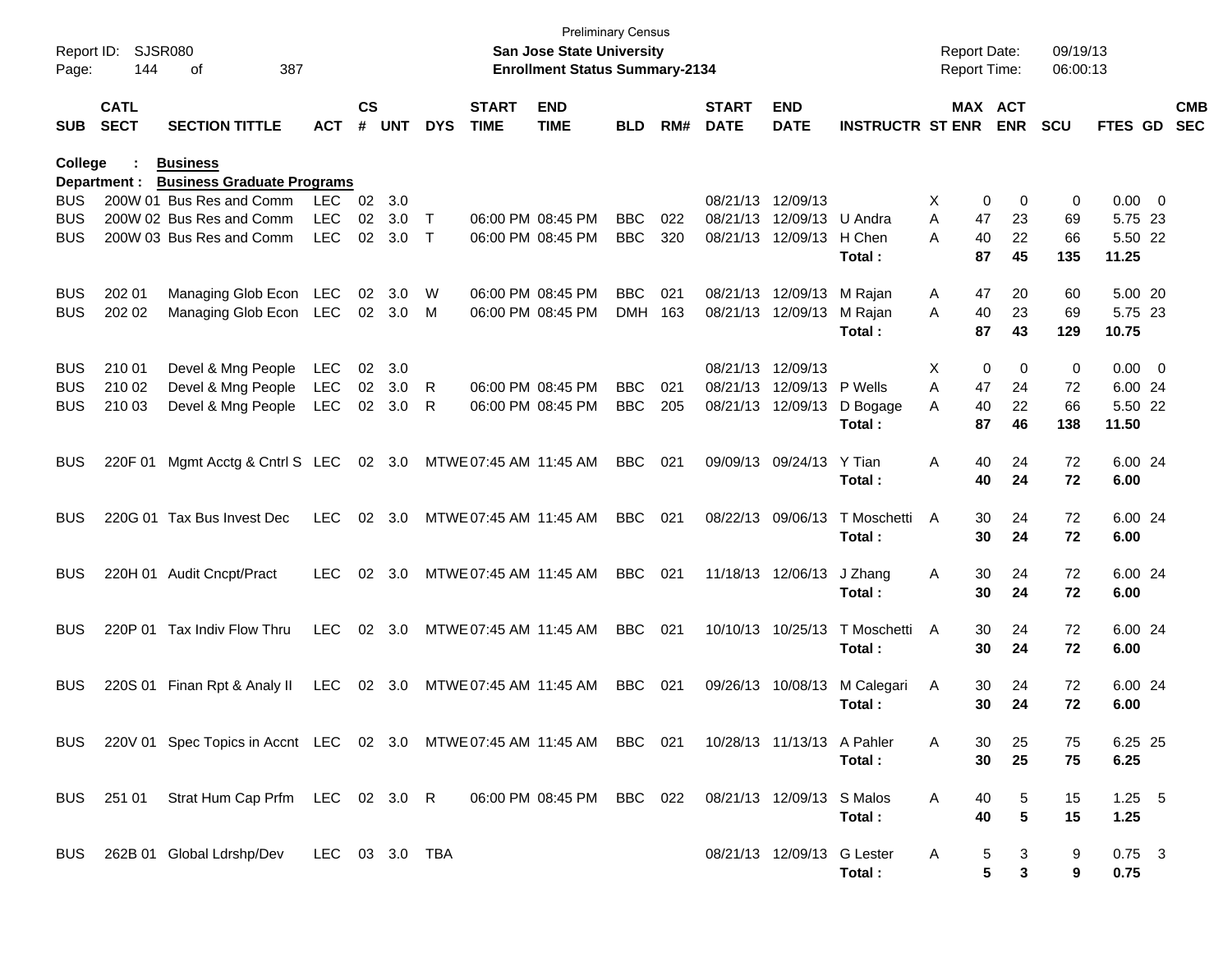| Page:                                  | Report ID: SJSR080<br>145  | 387<br>οf                                          |                                        |                    |                      |                                        |                             | <b>Preliminary Census</b><br><b>San Jose State University</b><br><b>Enrollment Status Summary-2134</b> |            |     |                             |                                                  |                                                       | <b>Report Date:</b><br><b>Report Time:</b> |                                                                  | 09/19/13<br>06:00:13             |                                                   |                          |
|----------------------------------------|----------------------------|----------------------------------------------------|----------------------------------------|--------------------|----------------------|----------------------------------------|-----------------------------|--------------------------------------------------------------------------------------------------------|------------|-----|-----------------------------|--------------------------------------------------|-------------------------------------------------------|--------------------------------------------|------------------------------------------------------------------|----------------------------------|---------------------------------------------------|--------------------------|
| <b>SUB</b>                             | <b>CATL</b><br><b>SECT</b> | <b>SECTION TITTLE</b>                              | <b>ACT</b>                             | $\mathsf{cs}$<br># | <b>UNT</b>           | <b>DYS</b>                             | <b>START</b><br><b>TIME</b> | <b>END</b><br><b>TIME</b>                                                                              | <b>BLD</b> | RM# | <b>START</b><br><b>DATE</b> | <b>END</b><br><b>DATE</b>                        | <b>INSTRUCTR ST ENR</b>                               |                                            | MAX ACT<br><b>ENR</b>                                            | <b>SCU</b>                       | <b>FTES GD</b>                                    | <b>CMB</b><br><b>SEC</b> |
| <b>BUS</b>                             | 280 01                     | Op & Supply Chain Mg LEC                           |                                        | 02                 | 3.0                  | M                                      |                             | 06:00 PM 08:45 PM                                                                                      | <b>BBC</b> | 021 | 09/09/13                    | 12/09/13                                         | R Murray<br>Total:                                    | A                                          | 40<br>10<br>40<br>10                                             | 30<br>30                         | 2.50 10<br>2.50                                   |                          |
| <b>BUS</b><br><b>BUS</b>               | 283 01<br>283 02           | Entrepreneurship<br>Entrepreneurship               | <b>LEC</b><br><b>LEC</b>               | 02                 | 3.0<br>3.0 F         |                                        |                             | 06:00 PM 08:45 PM                                                                                      | <b>BBC</b> | 103 |                             | 08/21/13 12/09/13                                | A Musgrave<br>Total:                                  | X<br>A                                     | 0<br>$\Omega$<br>40<br>11<br>40<br>11                            | 0<br>33<br>33                    | $0.00 \t 0$<br>2.75 11<br>2.75                    |                          |
| <b>BUS</b>                             | 290 01                     | <b>Strategic Thinking</b>                          | <b>LEC</b>                             | 02                 | 3.0                  | $\top$                                 |                             | 06:00 PM 08:45 PM                                                                                      | <b>BBC</b> | 021 | 08/21/13                    | 12/09/13                                         | C Wang<br>Total:                                      | Α                                          | 40<br>9<br>40<br>9                                               | 27<br>27                         | $2.25$ 9<br>2.25                                  |                          |
| <b>BUS</b><br><b>BUS</b><br><b>BUS</b> | 298 01<br>298 02<br>298 03 | Ind Study Prob<br>Ind Study Prob<br>Ind Study Prob | <b>SUP</b><br><b>SUP</b><br><b>SUP</b> | 24<br>24           | 3.0<br>3.0<br>24 1.0 | <b>TBA</b><br><b>TBA</b><br><b>TBA</b> |                             |                                                                                                        |            |     | 08/21/13<br>08/21/13        | 12/09/13<br>12/09/13<br>08/21/13 12/09/13        | Total:                                                | A<br>Α<br>Α                                | 0<br>0<br>1<br>$\overline{c}$<br>$\mathbf 0$<br>4<br>$\mathbf 0$ | 0<br>0<br>0<br>$\mathbf{0}$      | $0.00 \t 0$<br>$0.00 \t 0$<br>$0.00 \t 0$<br>0.00 |                          |
| <b>BUS</b>                             |                            | 298C 01 CMBA Internship                            | <b>SUP</b>                             | 48                 | 3.0                  | <b>TBA</b>                             |                             |                                                                                                        |            |     | 08/21/13                    | 12/09/13                                         | M Pagani<br>Total:                                    | Α                                          | $\overline{c}$<br>10<br>$\mathbf{2}$<br>10                       | 6<br>6                           | $0.50 \quad 2$<br>0.50                            |                          |
| <b>BUS</b>                             | 298101                     | Applied Internship                                 | <b>SUP</b>                             | 48                 | 1.0                  | <b>TBA</b>                             |                             |                                                                                                        |            |     |                             | 08/21/13 12/09/13                                | Total:                                                | Α                                          | 5<br>0<br>5<br>$\bf{0}$                                          | 0<br>$\mathbf 0$                 | $0.00 \t 0$<br>0.00                               |                          |
|                                        | Department :               | <b>Business Graduate Programs</b>                  |                                        |                    |                      |                                        |                             |                                                                                                        |            |     |                             | <b>Lower Division:</b><br><b>Upper Division:</b> | <b>Department Total:</b><br><b>Graduate Division:</b> | 635<br>548                                 | 319<br>$\mathbf 0$<br>0<br>87<br>45<br>274                       | 957<br>$\mathbf 0$<br>135<br>822 | 79.75<br>0.00<br>11.25<br>68.50                   |                          |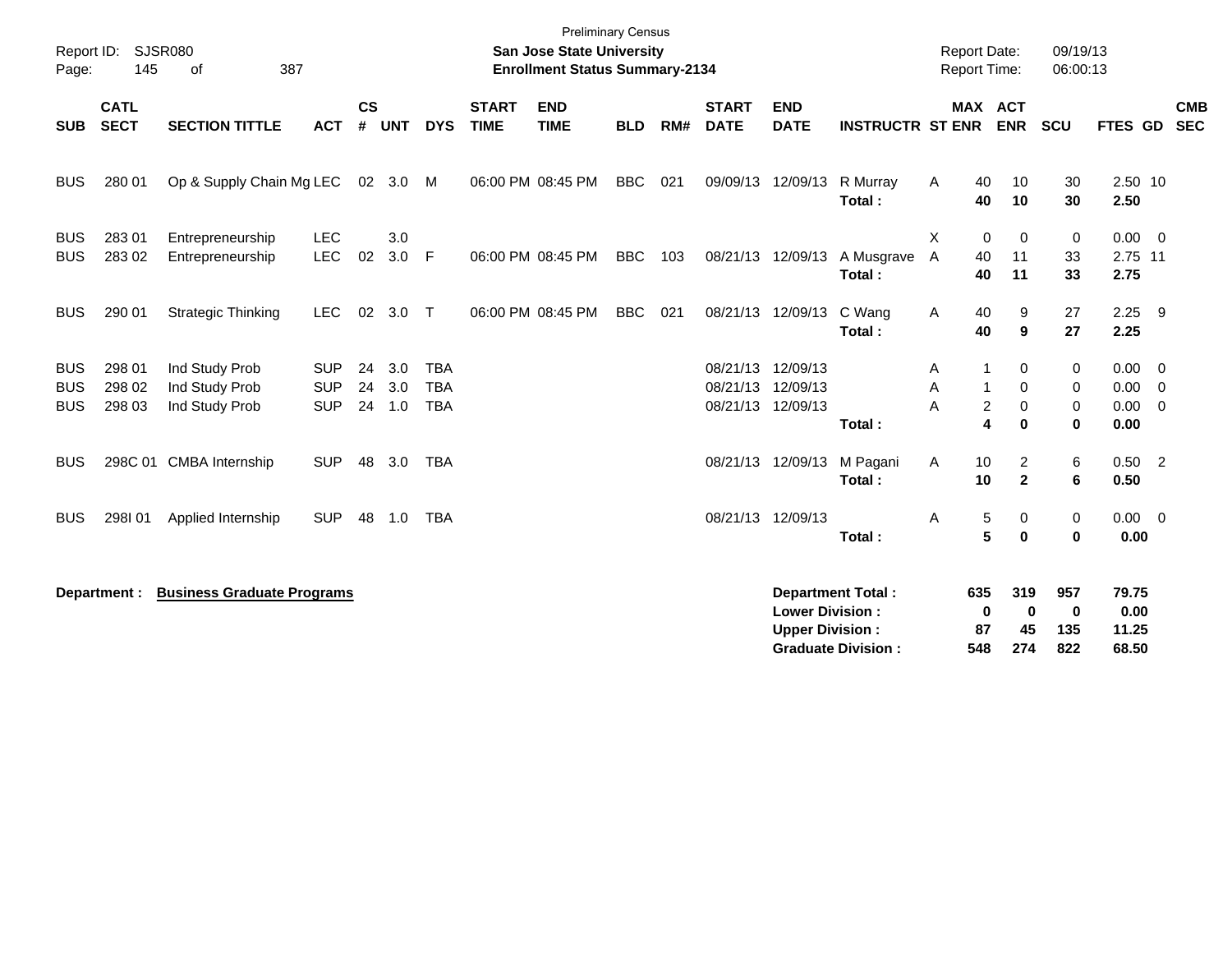| Report ID:<br>Page: | 146                        | SJSR080<br>387<br>οf                 |            |         |            |            |                             | <b>Preliminary Census</b><br><b>San Jose State University</b><br><b>Enrollment Status Summary-2134</b> |            |     |                             |                            |                                        |   | <b>Report Date:</b><br><b>Report Time:</b> |            | 09/19/13<br>06:00:13 |                |                         |                          |
|---------------------|----------------------------|--------------------------------------|------------|---------|------------|------------|-----------------------------|--------------------------------------------------------------------------------------------------------|------------|-----|-----------------------------|----------------------------|----------------------------------------|---|--------------------------------------------|------------|----------------------|----------------|-------------------------|--------------------------|
| <b>SUB</b>          | <b>CATL</b><br><b>SECT</b> | <b>SECTION TITTLE</b>                | <b>ACT</b> | CS<br># | <b>UNT</b> | <b>DYS</b> | <b>START</b><br><b>TIME</b> | <b>END</b><br><b>TIME</b>                                                                              | <b>BLD</b> | RM# | <b>START</b><br><b>DATE</b> | <b>END</b><br><b>DATE</b>  | <b>INSTRUCTR ST ENR</b>                |   | MAX ACT                                    | <b>ENR</b> | <b>SCU</b>           | FTES GD        |                         | <b>CMB</b><br><b>SEC</b> |
| College             |                            | <b>Business</b>                      |            |         |            |            |                             |                                                                                                        |            |     |                             |                            |                                        |   |                                            |            |                      |                |                         |                          |
|                     | Department :               | <b>Organization &amp; Management</b> |            |         |            |            |                             |                                                                                                        |            |     |                             |                            |                                        |   |                                            |            |                      |                |                         |                          |
| BUS3                | 10 01                      | <b>Discover Business</b>             | <b>LEC</b> | 02      | 3.0        | F          |                             | 10:30 AM 01:15 PM                                                                                      | MD         | 101 | 08/21/13                    | 12/09/13                   | S Rodan                                | Α | 240                                        | 234        | 702                  | 46.80          | 0                       |                          |
| BUS3                | 10 02                      | <b>Discover Business</b>             | <b>LEC</b> | 02      | 3.0        | MW         |                             | 09:00 AM 10:15 AM                                                                                      | MD         | 101 |                             | 08/21/13 12/09/13          | R Kepple<br>Total:                     | A | 240<br>480                                 | 228<br>462 | 684<br>1386          | 45.60<br>92.40 | 0                       |                          |
| BUS3                | 12 01                      | <b>Money Matters</b>                 | <b>SEM</b> | 05      | 3.0        | M          |                             | 03:00 PM 04:15 PM                                                                                      | <b>BBC</b> | 226 | 08/21/13                    | 12/09/13                   | R Okumoto                              | A | 45                                         | 43         | 65                   | 8.60           | 0                       |                          |
| BUS3                | 12 02                      | <b>Money Matters</b>                 | LEC        | 01      | 0.0        | <b>TBA</b> |                             |                                                                                                        |            |     | 08/21/13                    | 12/09/13                   | R Okumoto                              | A | 45                                         | 43         | 65                   | 0.00           | 0                       |                          |
| BUS3                | 12 03                      | <b>Money Matters</b>                 | <b>SEM</b> | 05      | 3.0        | <b>TBA</b> |                             |                                                                                                        |            |     | 08/21/13                    | 12/09/13                   | R Okumoto                              | A | 45                                         | 45         | 68                   | 9.00           | 0                       |                          |
| BUS3                | 12 04                      | <b>Money Matters</b>                 | LEC        | 01      | 0.0        | <b>TBA</b> |                             |                                                                                                        |            |     |                             | 08/21/13 12/09/13          | R Okumoto<br>Total:                    | A | 45<br>180                                  | 45<br>176  | 68<br>264            | 0.00<br>17.60  | 0                       |                          |
| BUS3                | 16 01                      | Intro Lrdshp & Innov                 | <b>LEC</b> | 02      | 3.0        | $\top$     |                             | 06:00 PM 08:45 PM                                                                                      | <b>BBC</b> | 323 |                             | 08/21/13 12/09/13          | R Pollard<br>Total:                    | Α | 45<br>45                                   | 36<br>36   | 108<br>108           | 7.20<br>7.20   | $\overline{\mathbf{0}}$ |                          |
| BUS3                | 80 01                      | Legal Environment of LEC             |            | 03      | 3.0        | W          |                             | 06:00 PM 08:45 PM                                                                                      | <b>HGH</b> | 116 | 08/21/13                    | 12/09/13                   | J Dworak                               | Α | 50                                         | 51         | 153                  | 10.20          | 0                       |                          |
| BUS3                | 80 02                      | Legal Environment of LEC             |            | 03      | 3.0        | МW         |                             | 10:30 AM 11:45 AM                                                                                      | <b>BBC</b> | 202 | 08/21/13                    | 12/09/13                   | N Clinch                               | Α | 120                                        | 112        | 336                  | 22.40          | 0                       |                          |
| BUS3                | 80 03                      | Legal Environment of LEC             |            | 03      | 3.0        | MW         |                             | 01:30 PM 02:45 PM                                                                                      | <b>BBC</b> | 226 | 08/21/13                    | 12/09/13                   | N Clinch                               | Α | 45                                         | 40         | 120                  | 8.00           | 0                       |                          |
| BUS3                | 80 04                      | Legal Environment of LEC             |            | 03      | 3.0        | MW         |                             | 09:00 AM 10:15 AM                                                                                      | <b>BBC</b> | 104 | 08/21/13                    | 12/09/13                   | N Clinch                               | A | 45                                         | 44         | 132                  | 8.80           | 0                       |                          |
| BUS3                | 80 05                      | Legal Environment of LEC             |            | 03      | 3.0        | TR         |                             | 07:30 AM 08:45 AM                                                                                      | <b>BBC</b> | 320 | 08/21/13                    | 12/09/13                   | J Dworak                               | Α | 45                                         | 48         | 144                  | 9.60           | 0                       |                          |
| BUS3                | 80 06                      | Legal Environment of LEC             |            | 03      | 3.0        | м          |                             | 06:00 PM 08:45 PM                                                                                      | <b>BBC</b> | 003 | 08/21/13                    | 12/09/13                   | A Casey                                | Α | 45                                         | 48         | 144                  | 9.60           | 0                       |                          |
| BUS3                | 80 07                      | Legal Environment of LEC             |            | 03      | 3.0        | TR         |                             | 10:30 AM 11:45 AM                                                                                      | <b>BBC</b> | 107 |                             | 08/21/13 12/09/13          | I Yang                                 | A | 45                                         | 46         | 138                  | 9.20           | 0                       |                          |
|                     |                            |                                      |            |         |            |            |                             |                                                                                                        |            |     |                             |                            | Total:                                 |   | 395                                        | 389        | 1167                 | 77.80          |                         |                          |
| BUS3                | 140 01                     | Fund of Oper Mgmt                    | LEC        | 02      | 3.0        | MW         |                             | 12:00 PM 01:15 PM                                                                                      | <b>BBC</b> | 226 | 08/21/13                    | 12/09/13                   | <b>G</b> Mathur                        | Α | 45                                         | 46         | 138                  | 9.20           | 0                       |                          |
| BUS3                | 140 02                     | Fund of Oper Mgmt                    | LEC        | 02      | 3.0        | TR         |                             | 10:30 AM 11:45 AM                                                                                      | <b>BBC</b> | 226 | 08/21/13                    | 12/09/13                   | D Denzler                              | Α | 45                                         | 45         | 135                  | 9.00           | 0                       |                          |
| BUS3                | 140 03                     | Fund of Oper Mgmt                    | <b>LEC</b> | 02      | 3.0        | W          |                             | 06:00 PM 08:45 PM                                                                                      | <b>BBC</b> | 102 | 08/21/13                    | 12/09/13                   | S Zhou                                 | A | 45                                         | 45         | 135                  | 9.00           | 0                       |                          |
| BUS3                | 140 04                     | Fund of Oper Mgmt                    | LEC        | 02      | 3.0        | TR         |                             | 12:00 PM 01:15 PM                                                                                      | <b>BBC</b> | 004 | 08/21/13                    | 12/09/13                   | D Gilliss                              | Α | 120                                        | 119        | 357                  | 23.80          | 0                       |                          |
| BUS3                | 140 05                     | Fund of Oper Mgmt                    | LEC        | 02      | 3.0        | TR         |                             | 01:30 PM 02:45 PM                                                                                      | <b>BBC</b> | 320 | 08/21/13                    | 12/09/13                   | D Gilliss                              | Α | 45                                         | 45         | 135                  | 9.00           | 0                       |                          |
| BUS3                | 140 06                     | Fund of Oper Mgmt                    | <b>LEC</b> | 02      | 3.0        | R          |                             | 06:00 PM 08:45 PM                                                                                      | <b>BBC</b> | 226 |                             | 08/21/13 12/09/13          | D Gilliss                              | Α | 45                                         | 41         | 123                  | 8.20           | 0                       |                          |
|                     | BUS3 140 07                | Fund of Oper Mgmt                    | LEC        |         | 02 3.0     | <b>TR</b>  |                             | 07:30 AM 08:45 AM                                                                                      | <b>BBC</b> | 326 |                             | 08/21/13 12/09/13 J Marino |                                        | Α | 45                                         | 47         | 141                  | 9.40           | $\Omega$                |                          |
|                     | BUS3 140 08                | Fund of Oper Mgmt                    | LEC        | 02      | 3.0        | МW         |                             | 01:30 PM 02:45 PM                                                                                      | BBC        | 324 |                             |                            | 08/21/13 12/09/13 D Denzler            | A | 45                                         | 42         | 126                  | 8.40           | 0                       |                          |
| BUS3                | 140 09                     | Fund of Oper Mgmt                    | <b>LEC</b> | 02      | 3.0        | TR         |                             | 01:30 PM 02:45 PM                                                                                      | BBC        | 226 |                             |                            | 08/21/13 12/09/13 D Denzler            | A | 45                                         | 44         | 132                  | 8.80           | 0                       |                          |
| BUS3                | 140 10                     | Fund of Oper Mgmt                    | <b>LEC</b> | 02      | 3.0        | MW         |                             | 10:30 AM 11:45 AM                                                                                      | BBC        | 226 |                             |                            | 08/21/13 12/09/13 G Mathur             | Α | 45                                         | 46         | 138                  | 9.20           | 0                       |                          |
| BUS3                | 140 11                     | Fund of Oper Mgmt                    | <b>LEC</b> | 02      | 3.0        | MW         |                             | 09:00 AM 10:15 AM                                                                                      | BBC        | 226 |                             |                            | 08/21/13 12/09/13 G Mathur             | Α | 45                                         | 47         | 141                  | 9.40           | 0                       |                          |
| BUS3                | 140 12                     | Fund of Oper Mgmt                    | <b>LEC</b> | 02      | 3.0        | MW         |                             | 12:00 PM 01:15 PM                                                                                      | BBC        | 324 |                             | 08/21/13 12/09/13          | D Denzler                              | Α | 45                                         | 46         | 138                  | 9.20           | 0                       |                          |
|                     | BUS3 140 13                | Fund of Oper Mgmt                    | LEC        | 02      | 3.0        | M          |                             | 06:00 PM 08:45 PM                                                                                      | BBC        | 102 |                             | 08/21/13 12/09/13 S Zhou   |                                        | Α | 45                                         | 43         | 129                  | 8.60           | 0                       |                          |
|                     | BUS3 140 14                | Fund of Oper Mgmt                    | <b>LEC</b> |         | 02 3.0     | R          |                             | 03:00 PM 05:45 PM                                                                                      | BBC        | 226 |                             |                            | 08/21/13 12/09/13 R Salstrom<br>Total: | Α | 45<br>705                                  | 43<br>699  | 129<br>2097          | 8.60<br>139.80 | 0                       |                          |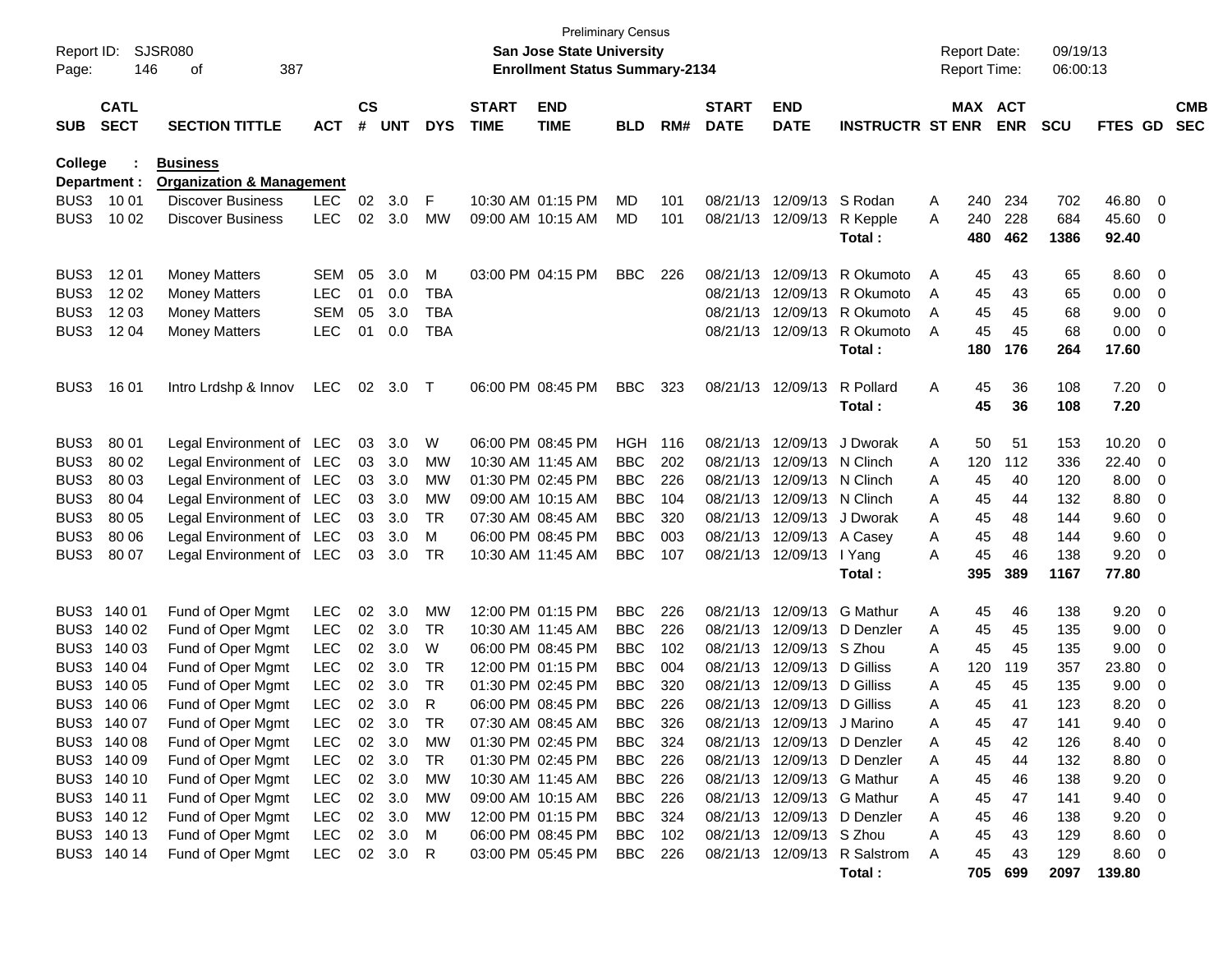| Page:      | Report ID: SJSR080<br>147                                | 387<br>οf                                                                |                                                      |                    |                          |               |                             | <b>Preliminary Census</b><br><b>San Jose State University</b><br><b>Enrollment Status Summary-2134</b> |                                        |                   |                                  |                                             |                                                  |                         | <b>Report Date:</b><br><b>Report Time:</b>        | 09/19/13<br>06:00:13          |                                                  |                          |                          |
|------------|----------------------------------------------------------|--------------------------------------------------------------------------|------------------------------------------------------|--------------------|--------------------------|---------------|-----------------------------|--------------------------------------------------------------------------------------------------------|----------------------------------------|-------------------|----------------------------------|---------------------------------------------|--------------------------------------------------|-------------------------|---------------------------------------------------|-------------------------------|--------------------------------------------------|--------------------------|--------------------------|
| <b>SUB</b> | <b>CATL</b><br><b>SECT</b>                               | <b>SECTION TITTLE</b>                                                    | <b>ACT</b>                                           | $\mathsf{cs}$<br># | <b>UNT</b>               | <b>DYS</b>    | <b>START</b><br><b>TIME</b> | <b>END</b><br><b>TIME</b>                                                                              | <b>BLD</b>                             | RM#               | <b>START</b><br><b>DATE</b>      | <b>END</b><br><b>DATE</b>                   | <b>INSTRUCTR ST ENR</b>                          |                         | MAX ACT<br><b>ENR</b>                             | <b>SCU</b>                    | <b>FTES GD</b>                                   |                          | <b>CMB</b><br><b>SEC</b> |
|            | BUS3 141 01                                              | <b>Materials Mgt</b>                                                     | <b>LEC</b>                                           | 02                 | 3.0                      | MW            | 07:30 AM 08:45 AM           |                                                                                                        | <b>BBC</b>                             | 326               |                                  | 08/21/13 12/09/13                           | J Marino<br>Total:                               | A                       | 45<br>40<br>45<br>40                              | 120<br>120                    | $8.00 \t 0$<br>8.00                              |                          |                          |
|            | BUS3 142 01<br>BUS3 142 02                               | <b>Total Quality Mgmt</b><br><b>Total Quality Mgmt</b>                   | <b>LEC</b><br><b>LEC</b>                             | 02<br>02           | 3.0<br>3.0               | MW<br>MW      |                             | 07:30 AM 08:45 AM<br>09:00 AM 10:15 AM                                                                 | <b>BBC</b><br><b>BBC</b>               | 102<br>102        | 08/21/13<br>08/21/13             | 12/09/13<br>12/09/13                        | D Bentley<br>D Bentley<br>Total:                 | A<br>A                  | 22<br>45<br>45<br>42<br>90<br>64                  | 66<br>126<br>192              | $4.40 \quad 0$<br>8.40 0<br>12.80                |                          |                          |
|            | BUS3 144 01<br>BUS3 144 02                               | Supply Chain Mgmt<br>Supply Chain Mgmt                                   | <b>LEC</b><br><b>LEC</b>                             | 02                 | 3.0<br>02 3.0            | MW<br>M       | 01:30 PM 02:45 PM           | 06:00 PM 08:45 PM                                                                                      | <b>BBC</b><br><b>BBC</b>               | 104<br>220        | 08/21/13<br>08/21/13             | 12/09/13<br>12/09/13                        | M Zhou<br>M Zhou<br>Total:                       | A<br>A                  | 45<br>38<br>45<br>34<br>90<br>72                  | 114<br>102<br>216             | 7.60 0<br>$6.80$ 0<br>14.40                      |                          |                          |
|            | BUS3 146 01                                              | <b>Project Management</b>                                                | LEC                                                  | 02                 | 3.0                      | R             |                             | 06:00 PM 08:45 PM                                                                                      | <b>BBC</b>                             | 324               | 08/21/13 12/09/13                |                                             | L Gee<br>Total:                                  | Α                       | 45<br>39<br>45<br>39                              | 117<br>117                    | 7.95<br>7.95                                     | $\overline{\mathbf{3}}$  |                          |
|            | BUS3 147 01<br>HRTM 147 01                               | Servic Oper Mgmt<br>Servic Oper Mgmt                                     | <b>LEC</b><br><b>LEC</b>                             | 02<br>02           | 3.0<br>3.0               | MW<br>MW      | 01:30 PM 02:45 PM           | 01:30 PM 02:45 PM                                                                                      | <b>BBC</b><br><b>BBC</b>               | 102<br>102        | 08/21/13                         | 12/09/13 S Zhou<br>08/21/13 12/09/13 S Zhou | Total:                                           | A<br>A                  | 45<br>37<br>$\overline{7}$<br>0<br>45<br>44       | 111<br>21<br>132              | 7.40<br>1.40<br>8.80                             |                          | 0 <sup>o</sup><br>$0\,C$ |
|            | BUS3 149 01                                              | Negotn & Cnflct Reso LEC                                                 |                                                      |                    | 02 3.0 F                 |               |                             | 09:30 AM 12:15 PM                                                                                      | <b>BBC</b>                             | 103               | 08/21/13 12/09/13                |                                             | K Bryant<br>Total:                               | A                       | 45<br>45<br>45<br>45                              | 135<br>135                    | $9.00 \t 0$<br>9.00                              |                          |                          |
|            | BUS3 150 01<br>BUS3 150 02<br>BUS3 150 03<br>BUS3 150 05 | Fund of HR Mgmt<br>Fund of HR Mgmt<br>Fund of HR Mgmt<br>Fund of HR Mgmt | <b>LEC</b><br><b>LEC</b><br><b>LEC</b><br><b>LEC</b> | 02<br>02<br>02     | 3.0<br>3.0<br>3.0<br>3.0 | TR<br>м<br>МW |                             | 10:30 AM 11:45 AM<br>06:00 PM 08:45 PM<br>01:30 PM 02:45 PM                                            | <b>BBC</b><br><b>BBC</b><br><b>BBC</b> | 104<br>323<br>220 | 08/21/13<br>08/21/13<br>08/21/13 | 12/09/13<br>12/09/13<br>12/09/13            | M Virick<br>R Partridge<br>R Partridge<br>Total: | X<br>A<br>A<br>A<br>135 | 0<br>0<br>45<br>49<br>45<br>45<br>45<br>49<br>143 | 0<br>147<br>135<br>147<br>429 | $0.00 \t 0$<br>9.80 0<br>9.00<br>9.80 0<br>28.60 | $\overline{\phantom{0}}$ |                          |
|            | BUS3 154 01                                              | Wkfrce Plan Staff &                                                      | <b>LEC</b>                                           | 02                 | 3.0                      | TR            |                             | 09:00 AM 10:15 AM                                                                                      | <b>BBC</b>                             | 104               | 08/21/13 12/09/13                |                                             | M Virick<br>Total :                              | Α                       | 45<br>44<br>45<br>44                              | 132<br>132                    | 8.80 0<br>8.80                                   |                          |                          |
|            | BUS3 155 01                                              | Performance Mgmnt & LEC 02 3.0 MW 03:00 PM 04:15 PM BBC 220              |                                                      |                    |                          |               |                             |                                                                                                        |                                        |                   |                                  |                                             | 08/21/13 12/09/13 R Partridge<br>Total:          | A                       | 20<br>45<br>45<br>20                              | 60<br>60                      | 4.10 2<br>4.10                                   |                          |                          |
|            | BUS3 156 01                                              | Intl Issues in HRM                                                       | LEC 02 3.0 R                                         |                    |                          |               |                             | 06:00 PM 08:45 PM BBC 003                                                                              |                                        |                   |                                  | 08/21/13 12/09/13 N Long                    | Total:                                           | A                       | 45<br>22<br>45<br>22                              | 66<br>66                      | $4.40 \quad 0$<br>4.40                           |                          |                          |
|            | BUS3 157 01                                              | Legal Issues in Hrm LEC 02 3.0 T                                         |                                                      |                    |                          |               |                             | 06:00 PM 08:45 PM BBC 003                                                                              |                                        |                   |                                  | 08/21/13 12/09/13 S Malos                   | Total:                                           | A                       | 42<br>45<br>45<br>42                              | 126<br>126                    | 8.40 0<br>8.40                                   |                          |                          |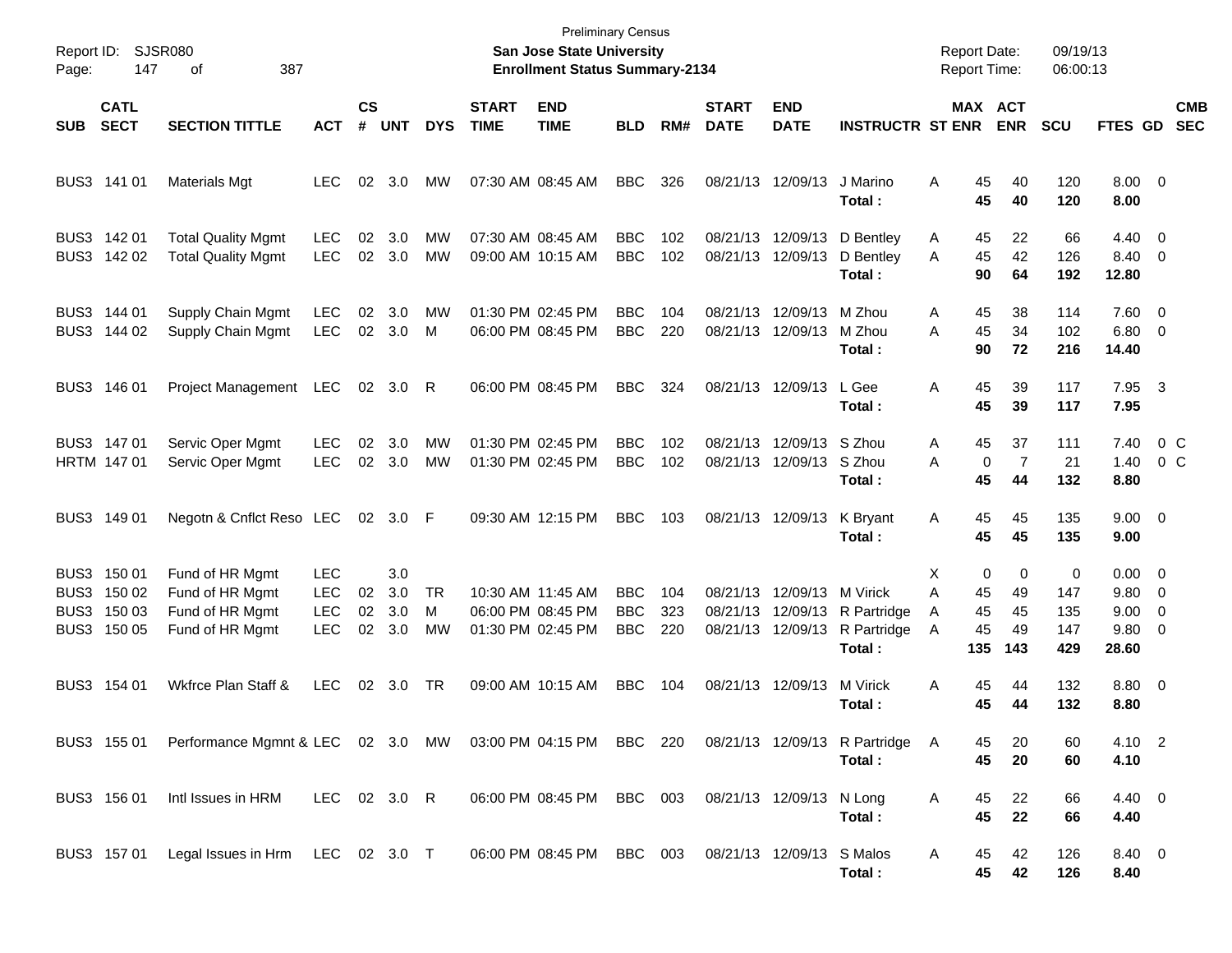| Report ID:<br>Page: | 148                        | <b>SJSR080</b><br>387<br>οf           |            |                    |            |            |                             | <b>Preliminary Census</b><br>San Jose State University<br><b>Enrollment Status Summary-2134</b> |            |     |                             |                             |                         |   | Report Date:<br><b>Report Time:</b> |             | 09/19/13<br>06:00:13 |                |                          |                          |
|---------------------|----------------------------|---------------------------------------|------------|--------------------|------------|------------|-----------------------------|-------------------------------------------------------------------------------------------------|------------|-----|-----------------------------|-----------------------------|-------------------------|---|-------------------------------------|-------------|----------------------|----------------|--------------------------|--------------------------|
| <b>SUB</b>          | <b>CATL</b><br><b>SECT</b> | <b>SECTION TITTLE</b>                 | <b>ACT</b> | $\mathsf{cs}$<br># | <b>UNT</b> | <b>DYS</b> | <b>START</b><br><b>TIME</b> | <b>END</b><br><b>TIME</b>                                                                       | <b>BLD</b> | RM# | <b>START</b><br><b>DATE</b> | <b>END</b><br><b>DATE</b>   | <b>INSTRUCTR ST ENR</b> |   | MAX ACT                             | <b>ENR</b>  | <b>SCU</b>           | FTES GD        |                          | <b>CMB</b><br><b>SEC</b> |
|                     |                            |                                       |            |                    |            |            |                             |                                                                                                 |            |     |                             |                             |                         |   |                                     |             |                      |                |                          |                          |
| BUS3                | 158 01                     | Compensatn & Rewd SyEC                |            | 02                 | -3.0       | R          |                             | 03:00 PM 05:45 PM                                                                               | <b>BBC</b> | 021 |                             | 08/21/13 12/09/13           | T Brown<br>Total:       | A | 45<br>45                            | 43<br>43    | 129<br>129           | 8.60 0<br>8.60 |                          |                          |
| BUS3                | 159 01                     | Senior Sem in HRM                     | <b>SEM</b> | 05                 | 3.0        | W          |                             | 06:00 PM 08:45 PM                                                                               | <b>BBC</b> | 003 |                             | 08/21/13 12/09/13           | S Malos<br>Total:       | Α | 45<br>45                            | 38<br>38    | 114<br>114           | 7.60<br>7.60   | $\overline{\mathbf{0}}$  |                          |
| BUS3                | 160 01                     | Fund Mgmt & Org Beh LEC               |            | 02                 | 3.0        | TR         |                             | 01:30 PM 02:45 PM                                                                               | <b>BBC</b> | 004 | 08/21/13                    | 12/09/13                    | I Cohen                 | Α | 120                                 | 113         | 339                  | 22.65          | -1                       |                          |
| BUS3                | 160 02                     | Fund Mgmt & Org Beh LEC               |            | 02                 | 3.0        | TR         |                             | 03:00 PM 04:15 PM                                                                               | <b>BBC</b> | 104 | 08/21/13                    | 12/09/13                    | I Cohen                 | A | 45                                  | 39          | 117                  | 7.80           | 0                        |                          |
| BUS3                | 160 03                     | Fund Mgmt & Org Beh LEC               |            | 02                 | 3.0        | TR         |                             | 10:30 AM 11:45 AM                                                                               | <b>BBC</b> | 202 | 08/21/13                    | 12/09/13                    | N Da Silva              | A | 120                                 | 118         | 354                  | 23.60          | 0                        |                          |
| BUS3                | 160 04                     | Fund Mgmt & Org Beh LEC               |            | 02                 | 3.0        | W          |                             | 06:00 PM 08:45 PM                                                                               | <b>BBC</b> | 222 | 08/21/13                    | 12/09/13                    | P Wells                 | A | 45                                  | 46          | 138                  | 9.20           | 0                        |                          |
| BUS3                | 160 05                     | Fund Mgmt & Org Beh LEC               |            | 02                 | 3.0        | <b>TR</b>  |                             | 07:30 AM 08:45 AM                                                                               | <b>BBC</b> | 202 | 08/21/13                    | 12/09/13                    | S Francis               | A | 120                                 | 111         | 333                  | 22.20          | 0                        |                          |
| BUS3                | 160 06                     | Fund Mgmt & Org Beh LEC               |            | 02                 | 3.0        | м          |                             | 06:00 PM 08:45 PM                                                                               | <b>BBC</b> | 222 | 08/21/13                    | 12/09/13                    | P Wells                 | A | 45                                  | 46          | 138                  | 9.20           | 0                        |                          |
| BUS3                | 160 07                     | Fund Mgmt & Org Beh LEC               |            | 02                 | 3.0        | TR         |                             | 12:00 PM 01:15 PM                                                                               | <b>BBC</b> | 104 | 08/21/13                    | 12/09/13                    | H Boschken              | A | 45                                  | 42          | 126                  | 8.40           | 0                        |                          |
| BUS3                | 160 08                     | Fund Mgmt & Org Beh LEC               |            | 02                 | 3.0        | MW         |                             | 12:00 PM 01:15 PM                                                                               | <b>BBC</b> | 326 | 08/21/13                    | 12/09/13                    | D Hover                 | A | 45                                  | 44          | 132                  | 8.80           | 0                        |                          |
| BUS3                | 160 09                     | Fund Mgmt & Org Beh LEC               |            | 02                 | 3.0        | TR         |                             | 01:30 PM 02:45 PM                                                                               | <b>BBC</b> | 104 | 08/21/13                    | 12/09/13                    | H Boschken              | A | 45                                  | 36          | 108                  | 7.20           | 0                        |                          |
| BUS3                | 160 10                     | Fund Mgmt & Org Beh LEC               |            | 02                 | 3.0        | MW         |                             | 03:00 PM 04:15 PM                                                                               | <b>BBC</b> | 326 | 08/21/13                    | 12/09/13                    | R Roman                 | A | 45                                  | 47          | 141                  | 9.40           | 0                        |                          |
| BUS3                | 160 11                     | Fund Mgmt & Org Beh LEC               |            | 02                 | 3.0        | MW         |                             | 10:30 AM 11:45 AM                                                                               | <b>BBC</b> | 326 | 08/21/13                    | 12/09/13                    | D Hover                 | A | 45                                  | 42          | 126                  | 8.40           | 0                        |                          |
| BUS3                | 160 12                     | Fund Mgmt & Org Beh LEC               |            | 02                 | 3.0        | MW         |                             | 01:30 PM 02:45 PM                                                                               | <b>BBC</b> | 204 | 08/21/13                    | 12/09/13                    | R Roman                 | A | 120                                 | 118         | 354                  | 23.60          | 0                        |                          |
| BUS3                | 160 13                     | Fund Mgmt & Org Beh LEC               |            | 02                 | 3.0        | R          |                             | 06:00 PM 08:45 PM                                                                               | <b>BBC</b> | 204 | 08/21/13                    | 12/09/13                    | R Pollard               | Α | 120                                 | 114         | 342                  | 22.80          | 0                        |                          |
| BUS3                | 160 14                     | Fund Mgmt & Org Beh LEC               |            |                    | 3.0        |            |                             |                                                                                                 |            |     |                             |                             |                         | Χ | 0                                   | 0           | 0                    | 0.00           | 0                        |                          |
| BUS3                | 160 15                     | Fund Mgmt & Org Beh LEC               |            | 02                 | 3.0        | MW         |                             | 10:30 AM 11:45 AM                                                                               | <b>BBC</b> | 220 |                             | 08/21/13 12/09/13           | R Roman                 | A | 45                                  | 46          | 138                  | 9.20           | $\overline{0}$           |                          |
|                     |                            |                                       |            |                    |            |            |                             |                                                                                                 |            |     |                             |                             | Total:                  |   | 1005                                | 962         | 2886                 | 192.45         |                          |                          |
| BUS3                | 161A 01                    | <b>Applied Org Behavr</b>             | <b>SEM</b> | 05                 | 3.0        | <b>TR</b>  |                             | 01:30 PM 02:45 PM                                                                               | <b>BBC</b> | 204 |                             | 08/21/13 12/09/13           | C Phipps                | A | 45                                  | 42          | 126                  | 8.40           | 0                        |                          |
| BUS3                |                            | 161A 02 Applied Org Behavr            | <b>SEM</b> |                    | 3.0        |            |                             |                                                                                                 |            |     |                             |                             |                         | X | 0                                   | 0           | 0                    | 0.00           | 0                        |                          |
| BUS3                |                            | 161A 03 Applied Org Behavr            | <b>SEM</b> | 05                 | 3.0        | MW         |                             | 09:00 AM 10:15 AM                                                                               | <b>BBC</b> | 326 |                             | 08/21/13 12/09/13           | A Musgrave              | A | 45                                  | 44          | 132                  | 8.80           | 0                        |                          |
| BUS3                |                            | 161A 04 Applied Org Behavr            | <b>SEM</b> | 05                 | 3.0        | W          |                             | 06:00 PM 08:45 PM                                                                               | <b>BBC</b> | 107 | 08/21/13                    | 12/09/13                    | C Phipps                | Α | 45                                  | 31          | 93                   | 6.20           | 0                        |                          |
| BUS <sub>3</sub>    |                            | 161A 05 Applied Org Behavr            | <b>SEM</b> | 05                 | 3.0        | TR         |                             | 09:00 AM 10:15 AM                                                                               | <b>BBC</b> | 205 |                             | 08/21/13 12/09/13           | N Da Silva              | A | 45                                  | 43          | 129                  | 8.60           | 0                        |                          |
|                     |                            |                                       |            |                    |            |            |                             |                                                                                                 |            |     |                             |                             | Total:                  |   | 180                                 | 160         | 480                  | 32.00          |                          |                          |
|                     |                            | BUS3 161B 01 Org Theory, Design & LEC |            |                    | 02 3.0 TR  |            |                             | 01:30 PM 02:45 PM                                                                               | BBC        | 102 |                             | 08/21/13 12/09/13 A Walton  |                         | Α | 45                                  | 41          | 123                  | 8.20           | $\overline{\phantom{0}}$ |                          |
|                     |                            | BUS3 161B 02 Org Theory, Design & LEC |            |                    | 3.0        |            |                             |                                                                                                 |            |     |                             |                             |                         | х | 0                                   | $\mathbf 0$ | 0                    | 0.00           | $\overline{\mathbf{0}}$  |                          |
|                     |                            | BUS3 161B 03 Org Theory, Design & LEC |            |                    | 02 3.0 W   |            |                             | 06:00 PM 08:45 PM                                                                               | BBC 226    |     |                             | 08/21/13 12/09/13 R Pollard |                         | A | 40                                  | 45          | 135                  | $9.00 \t 0$    |                          |                          |
|                     |                            |                                       |            |                    |            |            |                             |                                                                                                 |            |     |                             |                             | Total:                  |   | 85                                  | 86          | 258                  | 17.20          |                          |                          |
|                     | BUS3 162 01                | Intl & Compar Mgmt                    | LEC        |                    | 02 3.0     | M          |                             | 03:00 PM 05:45 PM                                                                               | BBC        | 302 |                             | 08/21/13 12/09/13 T Kothari |                         | A | 45                                  | 44          | 132                  | 8.80 0         |                          |                          |
|                     | BUS3 162 02                | Intl & Compar Mgmt                    | LEC        |                    | 02 3.0     | M          |                             | 06:00 PM 08:45 PM                                                                               | <b>BBC</b> | 302 |                             | 08/21/13 12/09/13 T Kothari |                         | Α | 45                                  | 44          | 132                  | 8.80 0         |                          |                          |
|                     | BUS3 162 03                | Intl & Compar Mgmt                    | <b>LEC</b> |                    | 02 3.0 R   |            |                             | 06:00 PM 08:45 PM                                                                               | BBC        | 102 |                             | 08/21/13 12/09/13 T Shirley |                         | Α | 45                                  | 43          | 129                  | 8.60 0         |                          |                          |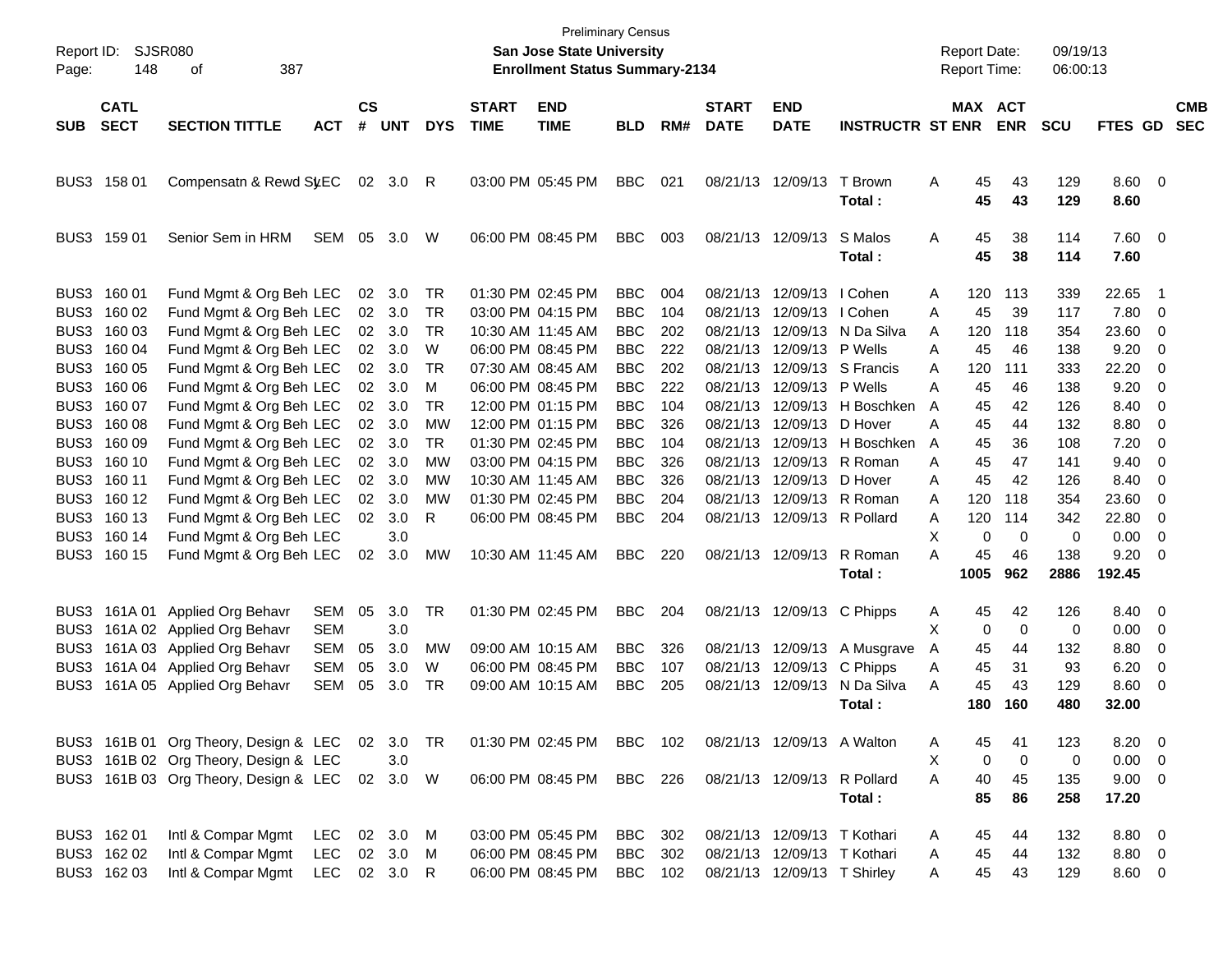| Page:      | Report ID: SJSR080<br>149  | 387<br>of                                                                                               |            |                    |            |            |                             | <b>Preliminary Census</b><br><b>San Jose State University</b><br><b>Enrollment Status Summary-2134</b> |            |     |                             |                             |                              |   | <b>Report Date:</b><br>Report Time: |                | 09/19/13<br>06:00:13 |                    |                          |
|------------|----------------------------|---------------------------------------------------------------------------------------------------------|------------|--------------------|------------|------------|-----------------------------|--------------------------------------------------------------------------------------------------------|------------|-----|-----------------------------|-----------------------------|------------------------------|---|-------------------------------------|----------------|----------------------|--------------------|--------------------------|
| <b>SUB</b> | <b>CATL</b><br><b>SECT</b> | <b>SECTION TITTLE</b>                                                                                   | <b>ACT</b> | $\mathsf{cs}$<br># | <b>UNT</b> | <b>DYS</b> | <b>START</b><br><b>TIME</b> | <b>END</b><br><b>TIME</b>                                                                              | <b>BLD</b> | RM# | <b>START</b><br><b>DATE</b> | <b>END</b><br><b>DATE</b>   | <b>INSTRUCTR ST ENR</b>      |   | MAX ACT                             | <b>ENR</b>     | <b>SCU</b>           | <b>FTES GD</b>     | <b>CMB</b><br><b>SEC</b> |
|            |                            |                                                                                                         |            |                    |            |            |                             |                                                                                                        |            |     |                             |                             | Total:                       |   |                                     | 135 131        | 393                  | 26.20              |                          |
| BUS3       | 165A 01                    | Global Leadership                                                                                       | <b>LEC</b> | 02                 | 3.0        | W          |                             | 06:00 PM 08:45 PM                                                                                      | <b>BBC</b> | 323 | 08/21/13 12/09/13           |                             | <b>G</b> Lester<br>Total :   | Α | 45<br>45                            | 18<br>18       | 54<br>54             | $3.60 \ 0$<br>3.60 |                          |
|            | BUS3 166 01                | Bus, Govt, Society                                                                                      | <b>LEC</b> | 02                 | 3.0        | TR         |                             | 01:30 PM 02:45 PM                                                                                      | <b>BBC</b> | 326 |                             | 08/21/13 12/09/13           | A Lawrence                   | A | 45                                  | 43             | 129                  | $8.60 \quad 0$     |                          |
| BUS3       | 166 02                     | Bus, Govt, Society                                                                                      | <b>LEC</b> |                    | 02 3.0     | <b>TR</b>  |                             | 03:00 PM 04:15 PM                                                                                      | <b>BBC</b> | 326 |                             |                             | 08/21/13 12/09/13 A Lawrence | A | 45                                  | 42             | 126                  | 8.40 0             |                          |
| BUS3       | 166 03                     | Bus, Govt, Society                                                                                      | <b>LEC</b> | $02\,$             | 3.0        | TBA        |                             |                                                                                                        |            |     |                             | 08/21/13 12/09/13 R Stross  |                              | A | 45                                  | 39             | 117                  | 7.80               | $\overline{\phantom{0}}$ |
| BUS3       | 166 04                     | Bus, Govt, Society                                                                                      | <b>LEC</b> | 02                 | 3.0        | MW         |                             | 12:00 PM 01:15 PM                                                                                      | <b>BBC</b> | 102 |                             | 08/21/13 12/09/13           | R Stross                     | A | 45                                  | 45             | 135                  | $9.00 \t 0$        |                          |
|            |                            |                                                                                                         |            |                    |            |            |                             |                                                                                                        |            |     |                             |                             | Total:                       |   | 180                                 | 169            | 507                  | 33.80              |                          |
|            | BUS3 167 01                | <b>Managing Envir Iss</b>                                                                               | <b>LEC</b> | 02                 | 3.0        | TR         |                             | 12:00 PM 01:15 PM                                                                                      | <b>BBC</b> | 326 |                             | 08/21/13 12/09/13           | I Cohen                      | Α | 45                                  | 23             | 69                   | 4.60               | 0 C                      |
|            | ENVS 167 01                | Managing Envir Iss                                                                                      | <b>LEC</b> |                    | 02 3.0     | TR         |                             | 12:00 PM 01:15 PM                                                                                      | <b>BBC</b> | 326 |                             | 08/21/13 12/09/13           | I Cohen                      | A | 0                                   | 2              | 6                    | 0.40               | 0 C                      |
|            |                            |                                                                                                         |            |                    |            |            |                             |                                                                                                        |            |     |                             |                             | Total:                       |   | 45                                  | 25             | 75                   | 5.00               |                          |
| BUS3       | 169A 01                    | <b>Honors Seminar</b>                                                                                   | <b>LEC</b> | 02                 | 3.0        | $\top$     |                             | 01:30 PM 04:15 PM                                                                                      | <b>BBC</b> | 323 | 08/21/13 12/09/13           |                             | C Johnson                    | Α | 35                                  | 21             | 63                   | $4.20 \ 0$         |                          |
|            |                            |                                                                                                         |            |                    |            |            |                             |                                                                                                        |            |     |                             |                             | Total:                       |   | 35                                  | 21             | 63                   | 4.20               |                          |
| BUS3       |                            | 180D 01 Indiv St Org Mgmt                                                                               | <b>SUP</b> | 36                 | 6.0        | <b>TBA</b> |                             |                                                                                                        |            |     | 08/21/13 12/09/13           |                             |                              | Α | 0                                   | 0              | 0                    | $0.00 \t 0$        |                          |
| BUS3       |                            | 180D 02 Indiv St Org Mgmt                                                                               | <b>SUP</b> | 36                 | 1.0        | <b>TBA</b> |                             |                                                                                                        |            |     |                             |                             | 08/21/13 12/09/13 A Osland   | Α | 10                                  | 2              | 2                    | $0.13 \quad 0$     |                          |
| BUS3       |                            | 180D 03 Indiv St Org Mgmt                                                                               | <b>SUP</b> | 36                 | 1.0        | <b>TBA</b> |                             |                                                                                                        |            |     | 08/21/13 12/09/13           |                             |                              | Α | 10                                  | 0              | 0                    | $0.00 \t 0$        |                          |
| BUS3       |                            | 180D 04 Indiv St Org Mgmt                                                                               | <b>SUP</b> | 36                 | 1.0        | <b>TBA</b> |                             |                                                                                                        |            |     | 08/21/13 12/09/13           |                             |                              | Α | 10                                  |                | 1                    | 0.07               | $\overline{\phantom{0}}$ |
| BUS3       |                            | 180D 05 Indiv St Org Mgmt                                                                               | <b>SUP</b> | 36                 | 1.0        | <b>TBA</b> |                             |                                                                                                        |            |     | 08/21/13 12/09/13           |                             |                              | Α | 10                                  | 0              | 0                    | 0.00               | $\overline{\phantom{0}}$ |
| BUS3       |                            | 180D 06 Indiv St Org Mgmt                                                                               | <b>SUP</b> | 36                 | 3.0        | <b>TBA</b> |                             |                                                                                                        |            |     | 08/21/13 12/09/13           |                             |                              | Α | 10                                  | 0              | 0                    | $0.00 \t 0$        |                          |
| BUS3       |                            | 180D 07 Indiv St Org Mgmt                                                                               | <b>SUP</b> | 36                 | 3.0        | <b>TBA</b> |                             |                                                                                                        |            |     |                             | 08/21/13 12/09/13 R Pollard |                              | A | 10                                  | 4              | 12                   | $0.80 \ 0$         |                          |
| BUS3       |                            | 180D 08 Indiv St Org Mgmt                                                                               | <b>SUP</b> | 36                 | 3.0        | <b>TBA</b> |                             |                                                                                                        |            |     | 08/21/13 12/09/13           |                             |                              | Α | 10                                  | 0              | 0                    | $0.00 \t 0$        |                          |
|            |                            |                                                                                                         |            |                    |            |            |                             |                                                                                                        |            |     |                             |                             | Total:                       |   | 70                                  | $\overline{7}$ | 15                   | 1.00               |                          |
|            | BUS3 181 01                | Intro to Entrepreneu                                                                                    | <b>LEC</b> |                    | 02 3.0     | MW         |                             | 12:00 PM 01:15 PM                                                                                      | <b>BBC</b> | 021 |                             | 08/21/13 12/09/13 A Basu    |                              | Α | 45                                  | 35             | 105                  | $7.00 \t 0$        |                          |
|            | BUS3 181 02                | Intro to Entrepreneu                                                                                    | <b>LEC</b> |                    | 02 3.0     | Τ          |                             | 06:00 PM 08:45 PM                                                                                      | <b>BBC</b> | 222 |                             | 08/21/13 12/09/13 K Perry   |                              | Α | 45                                  | 38             | 114                  | $7.60 \t 0$        |                          |
|            | BUS3 181 03                | Intro to Entrepreneu                                                                                    | LEC        |                    | 02 3.0     | MW         |                             | 09:00 AM 10:15 AM                                                                                      | BBC        | 220 |                             | 08/21/13 12/09/13 K Perry   |                              | Α | 45                                  | 38             | 114                  | $7.60 \quad 0$     |                          |
|            |                            |                                                                                                         |            |                    |            |            |                             |                                                                                                        |            |     |                             |                             | Total:                       |   |                                     | 135 111        | 333                  | 22.20              |                          |
|            |                            | BUS3 183 01 Global Entreneurship LEC 02 3.0 MW 12:00 PM 01:15 PM BBC 103 08/21/13 12/09/13 A Musgrave A |            |                    |            |            |                             |                                                                                                        |            |     |                             |                             |                              |   | 45                                  | 38             | 114                  | $7.60$ 0           |                          |
|            |                            |                                                                                                         |            |                    |            |            |                             |                                                                                                        |            |     |                             |                             | Total:                       |   | 45                                  | 38             | 114                  | 7.60               |                          |
|            |                            | BUS3 186S 01 Current Issues in En LEC 02 3.0 M 06:00 PM 08:45 PM BBC 322 08/21/13 12/09/13 S Bennet     |            |                    |            |            |                             |                                                                                                        |            |     |                             |                             |                              | A | 35                                  | 12             | 36                   | $2.45$ 1           |                          |
|            |                            |                                                                                                         |            |                    |            |            |                             |                                                                                                        |            |     |                             |                             | Total:                       |   |                                     | 35 12          | 36                   | 2.45               |                          |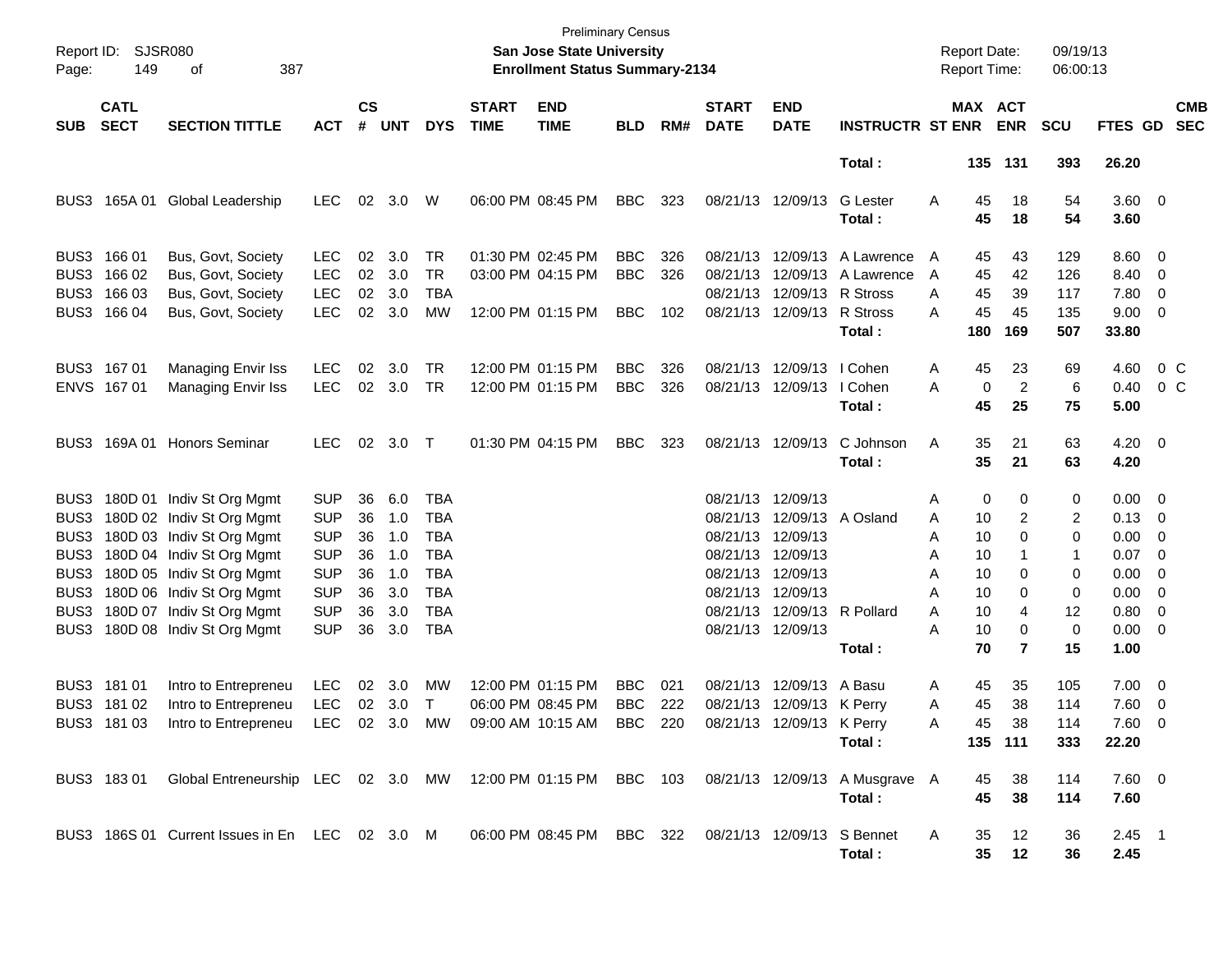| Report ID:<br>Page:                                      | 150                        | SJSR080<br>387<br>οf                                                                |                                        |                    |                   |                               |                             | <b>Preliminary Census</b><br><b>San Jose State University</b><br><b>Enrollment Status Summary-2134</b> |                                        |                   |                                  |                                  |                                            |             | <b>Report Date:</b><br><b>Report Time:</b> |                          | 09/19/13<br>06:00:13 |                        |                           |
|----------------------------------------------------------|----------------------------|-------------------------------------------------------------------------------------|----------------------------------------|--------------------|-------------------|-------------------------------|-----------------------------|--------------------------------------------------------------------------------------------------------|----------------------------------------|-------------------|----------------------------------|----------------------------------|--------------------------------------------|-------------|--------------------------------------------|--------------------------|----------------------|------------------------|---------------------------|
| <b>SUB</b>                                               | <b>CATL</b><br><b>SECT</b> | <b>SECTION TITTLE</b>                                                               | <b>ACT</b>                             | $\mathsf{cs}$<br># | <b>UNT</b>        | <b>DYS</b>                    | <b>START</b><br><b>TIME</b> | <b>END</b><br><b>TIME</b>                                                                              | <b>BLD</b>                             | RM#               | <b>START</b><br><b>DATE</b>      | <b>END</b><br><b>DATE</b>        | <b>INSTRUCTR ST ENR</b>                    |             | <b>MAX</b>                                 | <b>ACT</b><br><b>ENR</b> | <b>SCU</b>           | FTES GD                | <b>CMB</b><br><b>SEC</b>  |
| BUS3<br>BUS <sub>3</sub><br>BUS3                         | 18701<br>18702<br>18703    | <b>Global Dimensn Bus</b><br><b>Global Dimensn Bus</b><br><b>Global Dimensn Bus</b> | <b>LEC</b><br><b>LEC</b><br><b>LEC</b> | 02<br>02<br>02     | 3.0<br>3.0<br>3.0 | TR<br><b>TR</b><br><b>TBA</b> |                             | 12:00 PM 01:15 PM<br>09:00 AM 10:15 AM                                                                 | <b>BBC</b><br><b>BBC</b>               | 202<br>226        | 08/21/13<br>08/21/13<br>08/21/13 | 12/09/13<br>12/09/13<br>12/09/13 | C Wang<br>S Francis<br>A Loomba            | A<br>A<br>Α | 120<br>45<br>45                            | 119<br>49<br>44          | 357<br>147<br>132    | 23.80<br>9.80<br>8.80  | 0<br>$\Omega$<br>$\Omega$ |
| BUS <sub>3</sub><br>BUS3                                 | 18704<br>18705             | <b>Global Dimensn Bus</b><br><b>Global Dimensn Bus</b>                              | <b>LEC</b><br><b>LEC</b>               | 02<br>02           | 3.0<br>3.0        | <b>TBA</b><br><b>TBA</b>      |                             |                                                                                                        |                                        |                   | 08/21/13<br>08/21/13             | 12/09/13<br>12/09/13             | A Loomba<br>A Osland                       | A<br>A      | 45<br>45                                   | 40<br>49                 | 120<br>147           | 8.00<br>9.80           | 0<br>0                    |
| BUS <sub>3</sub><br>BUS <sub>3</sub><br>BUS <sub>3</sub> | 18706<br>18707<br>18708    | <b>Global Dimensn Bus</b><br>Global Dimensn Bus<br><b>Global Dimensn Bus</b>        | <b>LEC</b><br><b>LEC</b><br><b>LEC</b> | 02<br>02<br>02     | 3.0<br>3.0<br>3.0 | R<br><b>TR</b><br><b>TBA</b>  |                             | 06:00 PM 08:45 PM<br>01:30 PM 02:45 PM                                                                 | <b>WSQ</b><br><b>BBC</b>               | 207<br>021        | 08/21/13<br>08/21/13<br>08/21/13 | 12/09/13<br>12/09/13<br>12/09/13 | W Van Hooff A<br>W Van Hooff A<br>A Osland | A           | 120<br>45<br>45                            | 111<br>48<br>48          | 333<br>144<br>144    | 22.20<br>9.60<br>9.60  | $\Omega$<br>$\Omega$<br>0 |
| BUS <sub>3</sub><br>BUS3                                 | 18709<br>187 11            | <b>Global Dimensn Bus</b><br><b>Global Dimensn Bus</b>                              | <b>LEC</b><br><b>LEC</b>               | 02<br>02           | 3.0<br>3.0        | <b>TBA</b><br><b>TBA</b>      |                             |                                                                                                        |                                        |                   | 08/21/13<br>08/21/13             | 12/09/13<br>12/09/13             | A Osland<br>A Loomba<br>Total:             | A<br>A      | 45<br>45<br>600                            | 49<br>39<br>596          | 147<br>117<br>1788   | 9.80<br>7.80<br>119.20 | 0<br>$\Omega$             |
| BUS3                                                     | 18902                      | <b>Strategic Mgmt</b>                                                               | <b>SEM</b>                             | 05                 | 3.0               | МW                            |                             | 10:30 AM 11:45 AM                                                                                      | <b>BBC</b>                             | 102               | 08/21/13                         | 12/09/13                         | <b>R</b> Stross                            | A           | 40                                         | 40                       | 120                  | 8.00                   | 0                         |
| BUS <sub>3</sub><br>BUS3                                 | 18903<br>18904             | <b>Strategic Mgmt</b><br><b>Strategic Mgmt</b>                                      | <b>SEM</b><br>SEM                      | 05<br>05           | 3.0<br>3.0        | MW<br>м                       |                             | 01:30 PM 02:45 PM<br>12:00 PM 02:45 PM                                                                 | <b>BBC</b><br><b>BBC</b>               | 021<br>302        | 08/21/13<br>08/21/13             | 12/09/13<br>12/09/13             | S Inamdar<br><b>G</b> Lester               | A<br>A      | 40<br>40                                   | 29<br>16                 | 87<br>48             | 5.80<br>3.20           | 0<br>0                    |
| BUS <sub>3</sub><br>BUS <sub>3</sub>                     | 18905<br>18906             | <b>Strategic Mgmt</b><br><b>Strategic Mgmt</b>                                      | <b>SEM</b><br><b>SEM</b>               | 05<br>05           | 3.0<br>3.0        | <b>MW</b><br>R                |                             | 03:00 PM 04:15 PM<br>06:00 PM 08:45 PM                                                                 | <b>BBC</b><br><b>BBC</b>               | 021<br>302        | 08/21/13<br>08/21/13             | 12/09/13<br>12/09/13             | S Inamdar<br>S Rodan                       | A<br>A      | 40<br>40                                   | 27<br>36                 | 81<br>108            | 5.40<br>7.20           | $\Omega$<br>$\Omega$      |
| BUS <sub>3</sub><br>BUS <sub>3</sub>                     | 18907<br>18908             | <b>Strategic Mgmt</b><br><b>Strategic Mgmt</b>                                      | <b>SEM</b><br><b>SEM</b>               | 05<br>05           | 3.0<br>3.0        | R<br>W                        |                             | 06:00 PM 08:45 PM<br>06:00 PM 08:45 PM                                                                 | <b>BBC</b><br><b>BBC</b>               | 104<br>104        | 08/21/13<br>08/21/13             | 12/09/13<br>12/09/13             | W Fruin<br>S Inamdar                       | A<br>A      | 40<br>40                                   | 46<br>31                 | 138<br>93            | 9.20<br>6.20           | 0<br>0                    |
| BUS <sub>3</sub><br>BUS <sub>3</sub><br>BUS <sub>3</sub> | 18909<br>189 10<br>189 11  | <b>Strategic Mgmt</b><br><b>Strategic Mgmt</b><br><b>Strategic Mgmt</b>             | <b>SEM</b><br><b>SEM</b><br><b>SEM</b> | 05<br>05<br>05     | 3.0<br>3.0<br>3.0 | <b>MW</b><br>т<br>MW          |                             | 10:30 AM 11:45 AM<br>06:00 PM 08:45 PM<br>12:00 PM 01:15 PM                                            | <b>BBC</b><br><b>BBC</b><br><b>BBC</b> | 104<br>104<br>104 | 08/21/13<br>08/21/13<br>08/21/13 | 12/09/13<br>12/09/13<br>12/09/13 | W Jiang<br>W Fruin<br>W Jiang              | A<br>A<br>A | 40<br>40<br>40                             | 43<br>47<br>40           | 129<br>141<br>120    | 8.60<br>9.40<br>8.00   | 0<br>$\Omega$<br>0        |
| BUS3                                                     | 189 12                     | <b>Strategic Mgmt</b>                                                               | <b>SEM</b>                             | 05                 | 3.0               | м                             |                             | 06:00 PM 08:45 PM                                                                                      | <b>BBC</b>                             | 130               | 08/21/13                         | 12/09/13                         | W Jiang<br>Total:                          | A           | 40<br>440                                  | 39<br>394                | 117<br>1182          | 7.80<br>78.80          | 0                         |

## **Department : Organization & Management in the set of the Separt Construction of the Separt Separt in the Separt Separt Separt Separt Separt Separt Separt Separt Separt Separt Separt Separt Separt Separate Separate Separat**

| <b>Department Total:</b>  |   |   |                 | 5605 5148 15174 1011.95 |
|---------------------------|---|---|-----------------|-------------------------|
| <b>Lower Division :</b>   |   |   | 1100 1063 2925  | 195.00                  |
| <b>Upper Division :</b>   |   |   | 4505 4085 12249 | 816.95                  |
| <b>Graduate Division:</b> | o | n | o               | 0.00                    |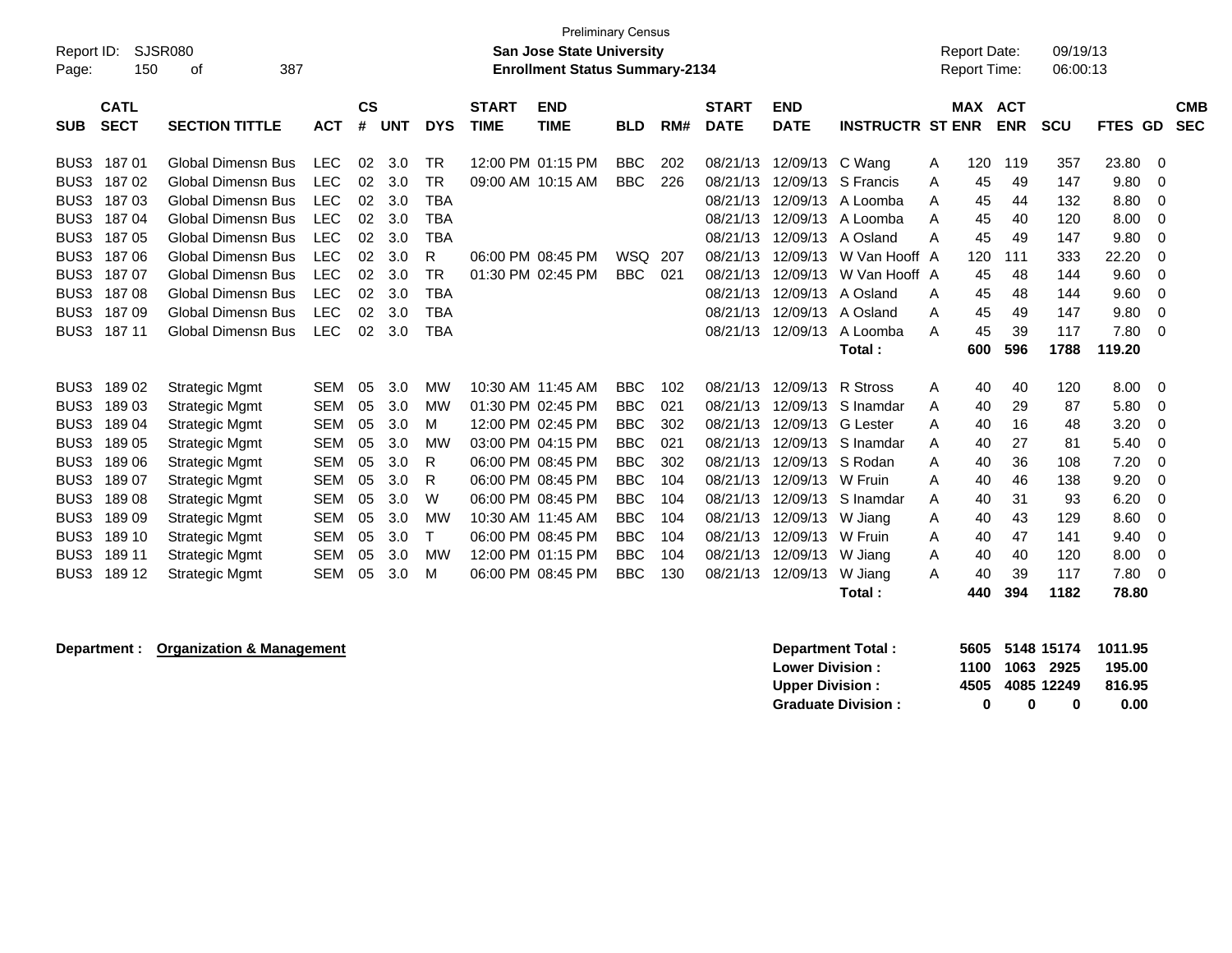| Report ID: SJSR080<br>387<br>151<br>Page:<br>оf |                            |                                       |            |                    |            |              |                             | San Jose State University<br><b>Enrollment Status Summary-2134</b> | <b>Preliminary Census</b> |     |                             |                             |                            |   | <b>Report Date:</b><br><b>Report Time:</b> |            | 09/19/13<br>06:00:13 |             |                          |            |
|-------------------------------------------------|----------------------------|---------------------------------------|------------|--------------------|------------|--------------|-----------------------------|--------------------------------------------------------------------|---------------------------|-----|-----------------------------|-----------------------------|----------------------------|---|--------------------------------------------|------------|----------------------|-------------|--------------------------|------------|
| <b>SUB</b>                                      | <b>CATL</b><br><b>SECT</b> | <b>SECTION TITTLE</b>                 | <b>ACT</b> | $\mathsf{cs}$<br># | <b>UNT</b> | <b>DYS</b>   | <b>START</b><br><b>TIME</b> | <b>END</b><br><b>TIME</b>                                          | <b>BLD</b>                | RM# | <b>START</b><br><b>DATE</b> | <b>END</b><br><b>DATE</b>   | <b>INSTRUCTR ST ENR</b>    |   | MAX ACT                                    | <b>ENR</b> | <b>SCU</b>           | FTES GD SEC |                          | <b>CMB</b> |
| College                                         |                            | <b>Business</b>                       |            |                    |            |              |                             |                                                                    |                           |     |                             |                             |                            |   |                                            |            |                      |             |                          |            |
|                                                 | Department :               | <b>Management Information Systems</b> |            |                    |            |              |                             |                                                                    |                           |     |                             |                             |                            |   |                                            |            |                      |             |                          |            |
|                                                 | BUS4 91L01                 | Comp Tools for Bus                    | <b>LEC</b> | 01                 | 1.0        | M            |                             | 06:00 PM 07:15 PM                                                  | <b>BBC</b>                | 301 |                             |                             | 09/09/13 11/18/13 M Splane | A | 45                                         | 46         | 46                   | 3.08        | - 1                      |            |
| BUS4                                            | 91L 02                     | Comp Tools for Bus                    | <b>LEC</b> | 01                 | 1.0        | M            |                             | 07:30 PM 08:45 PM                                                  | <b>BBC</b>                | 301 |                             |                             | 09/09/13 11/18/13 M Splane | A | 45                                         | 45         | 45                   | 3.00        | $\overline{\phantom{0}}$ |            |
| BUS4                                            | 91L 03                     | Comp Tools for Bus                    | <b>LEC</b> | 01                 | 1.0        | М            |                             | 01:30 PM 02:45 PM                                                  | <b>BBC</b>                | 301 |                             | 09/09/13 11/18/13           | M Splane                   | A | 45                                         | 47         | 47                   | 3.13        | $\overline{\phantom{0}}$ |            |
| BUS4                                            | 91L04                      | Comp Tools for Bus                    | <b>LEC</b> | 01                 | 1.0        | М            |                             | 03:00 PM 04:15 PM                                                  | <b>BBC</b>                | 301 |                             | 09/09/13 11/18/13           | M Splane                   | Α | 45                                         | 44         | 44                   | 2.93        | 0                        |            |
| BUS4                                            | 91L 05                     | Comp Tools for Bus                    | <b>LEC</b> | 01                 | 1.0        | R            |                             | 01:30 PM 02:45 PM                                                  | <b>BBC</b>                | 301 |                             | 09/12/13 11/21/13           | M Splane                   | Α | 45                                         | 45         | 45                   | 3.00        | 0                        |            |
| BUS4                                            | 91L 06                     | Comp Tools for Bus                    | <b>LEC</b> | 01                 | 1.0        | R            |                             | 03:00 PM 04:15 PM                                                  | <b>BBC</b>                | 204 |                             |                             | 09/12/13 11/21/13 M Splane | A | 240                                        | 240        | 240                  | 16.03       | $\overline{2}$           |            |
| BUS4                                            | 91L 07                     | Comp Tools for Bus                    | <b>LEC</b> | 01                 | 1.0        | $\mathsf{T}$ |                             | 06:00 PM 07:15 PM                                                  | <b>BBC</b>                | 301 |                             | 09/10/13 11/12/13           | P Kwan                     | A | 45                                         | 43         | 43                   | 2.87        | - 0                      |            |
|                                                 |                            |                                       |            |                    |            |              |                             |                                                                    |                           |     |                             |                             | Total:                     |   | 510                                        | 510        | 510                  | 34.05       |                          |            |
| BUS4                                            | 92 01                      | Intro Bus Prog                        | SEM        | 04                 | 3.0        | <b>TR</b>    |                             | 10:30 AM 11:45 AM                                                  | <b>BBC</b>                | 305 |                             | 08/21/13 12/09/13           | N Aggarwal                 | A | 45                                         | 45         | 135                  | 9.00        | $\overline{\mathbf{0}}$  |            |
| BUS4                                            | 92 02                      | Intro Bus Prog                        | <b>SEM</b> | 04                 | 3.0        | <b>TR</b>    |                             | 12:00 PM 01:15 PM                                                  | <b>BBC</b>                | 305 |                             | 08/21/13 12/09/13           | N Aggarwal                 | A | 45                                         | 41         | 123                  | 8.20        | $\overline{\mathbf{0}}$  |            |
| BUS4                                            | 92 03                      | Intro Bus Prog                        | SEM        | 04                 | 3.0        | TR           |                             | 03:00 PM 04:15 PM                                                  | <b>BBC</b>                | 305 |                             | 08/21/13 12/09/13           | N Aggarwal                 | A | 45                                         | 37         | 111                  | 7.40        | $\overline{\mathbf{0}}$  |            |
|                                                 |                            |                                       |            |                    |            |              |                             |                                                                    |                           |     |                             |                             | Total:                     |   | 135                                        | 123        | 369                  | 24.60       |                          |            |
|                                                 |                            | BUS4 110A 01 Fund Mgmt Info Sys       | SEM        | 04                 | 3.0        | MW           |                             | 12:00 PM 01:15 PM                                                  | <b>BBC</b>                | 301 |                             | 08/21/13 12/09/13           | R Sessions                 | A | 45                                         | 25         | 75                   | 5.00        | $\overline{\mathbf{0}}$  |            |
|                                                 |                            | BUS4 110A 02 Fund Mgmt Info Sys       | SEM        | 04                 | 3.0        | TR           |                             | 10:30 AM 11:45 AM                                                  | <b>BBC</b>                | 301 |                             | 08/21/13 12/09/13           | L Albert                   | A | 45                                         | 39         | 117                  | 7.80        | $\overline{\phantom{0}}$ |            |
|                                                 |                            | BUS4 110A 03 Fund Mgmt Info Sys       | SEM        | 04                 | 3.0        | TR           |                             | 12:00 PM 01:15 PM                                                  | <b>BBC</b>                | 301 |                             | 08/21/13 12/09/13           | L Albert                   | A | 45                                         | 31         | 93                   | 6.20        | $\overline{\mathbf{0}}$  |            |
|                                                 |                            |                                       |            |                    |            |              |                             |                                                                    |                           |     |                             |                             | Total:                     |   | 135                                        | 95         | 285                  | 19.00       |                          |            |
|                                                 |                            | BUS4 110B 01 Sys Analysis & Desig     | SEM        | 04                 | 3.0        | MW           |                             | 09:00 AM 10:15 AM                                                  | <b>BBC</b>                | 103 |                             | 08/21/13 12/09/13           | R Burkhard                 | A | 45                                         | 47         | 141                  | 9.40        | $\overline{\phantom{0}}$ |            |
|                                                 |                            | BUS4 110B 02 Sys Analysis & Desig SEM |            |                    | 04 3.0     | <b>MW</b>    |                             | 10:30 AM 11:45 AM                                                  | <b>BBC</b>                | 103 |                             | 08/21/13 12/09/13           | R Burkhard                 | A | 45                                         | 48         | 144                  | 9.60        | $\overline{\phantom{0}}$ |            |
|                                                 |                            |                                       |            |                    |            |              |                             |                                                                    |                           |     |                             |                             | Total:                     |   | 90                                         | 95         | 285                  | 19.00       |                          |            |
|                                                 | BUS4 111 01                | Networking & Data Co SEM              |            | 04                 | 3.0        | MW           |                             | 10:30 AM 11:45 AM                                                  | <b>BBC</b>                | 320 |                             | 08/21/13 12/09/13           | S Dhar                     | A | 45                                         | 43         | 129                  | 8.60        | $\overline{\phantom{0}}$ |            |
|                                                 | BUS4 111 02                | Networking & Data Co SEM              |            |                    | 04 3.0     | <b>MW</b>    |                             | 12:00 PM 01:15 PM                                                  | <b>BBC</b>                | 320 |                             | 08/21/13 12/09/13 S Dhar    |                            | A | 45                                         | 35         | 105                  | 7.00        | $\overline{\phantom{0}}$ |            |
|                                                 |                            |                                       |            |                    |            |              |                             |                                                                    |                           |     |                             |                             | Total:                     |   | 90                                         | 78         | 234                  | 15.60       |                          |            |
|                                                 | BUS4 11201                 | Database ManagementSEM                |            | 04                 | 3.0        | $\top$       |                             | 03:00 PM 05:45 PM                                                  | <b>BBC</b>                | 103 |                             | 08/21/13 12/09/13 A Shirani |                            | A | 45                                         | 44         | 132                  | 8.80        | $\overline{\mathbf{0}}$  |            |
|                                                 | BUS4 11202                 | Database ManagementSEM 04 3.0 T       |            |                    |            |              |                             | 06:00 PM 08:45 PM                                                  | BBC 103                   |     |                             | 08/21/13 12/09/13 A Shirani |                            | A | 45                                         | 28         | 84                   | 5.60        | $\overline{\phantom{0}}$ |            |
|                                                 |                            |                                       |            |                    |            |              |                             |                                                                    |                           |     |                             |                             | Total:                     |   | 90                                         | 72         | 216                  | 14.40       |                          |            |
|                                                 | BUS4 115 01                | Advanced Ntwrkng & DSEM 04 3.0 M      |            |                    |            |              |                             | 03:00 PM 05:45 PM                                                  | BBC 320                   |     |                             | 08/21/13 12/09/13 S Dhar    |                            | A | 45                                         | 45         | 135                  | $9.00 \t 0$ |                          |            |
|                                                 |                            |                                       |            |                    |            |              |                             |                                                                    |                           |     |                             |                             | Total:                     |   | 45                                         | 45         | 135                  | 9.00        |                          |            |
|                                                 |                            | BUS4 118S 01 Special Topics MIS       | SEM 02 3.0 |                    |            | W            |                             | 06:00 PM 08:45 PM                                                  | BBC                       | 320 |                             | 08/21/13 12/09/13 J Gaines  |                            | A | 35                                         | 26         | 78                   | $5.20 \t 0$ |                          |            |
|                                                 |                            | BUS4 118S 02 Special Topics MIS       | SEM        | 02                 | 3.0        | R            |                             | 03:00 PM 05:45 PM                                                  | <b>BBC</b>                | 103 |                             | 08/21/13 12/09/13 A Shirani |                            | A | 35                                         | 22         | 66                   | 4.40 0      |                          |            |
|                                                 |                            | BUS4 118S 03 Special Topics MIS       | <b>SEM</b> |                    | 3.0        |              |                             |                                                                    |                           |     |                             |                             |                            | X | 0                                          | 0          | 0                    | $0.00 \t 0$ |                          |            |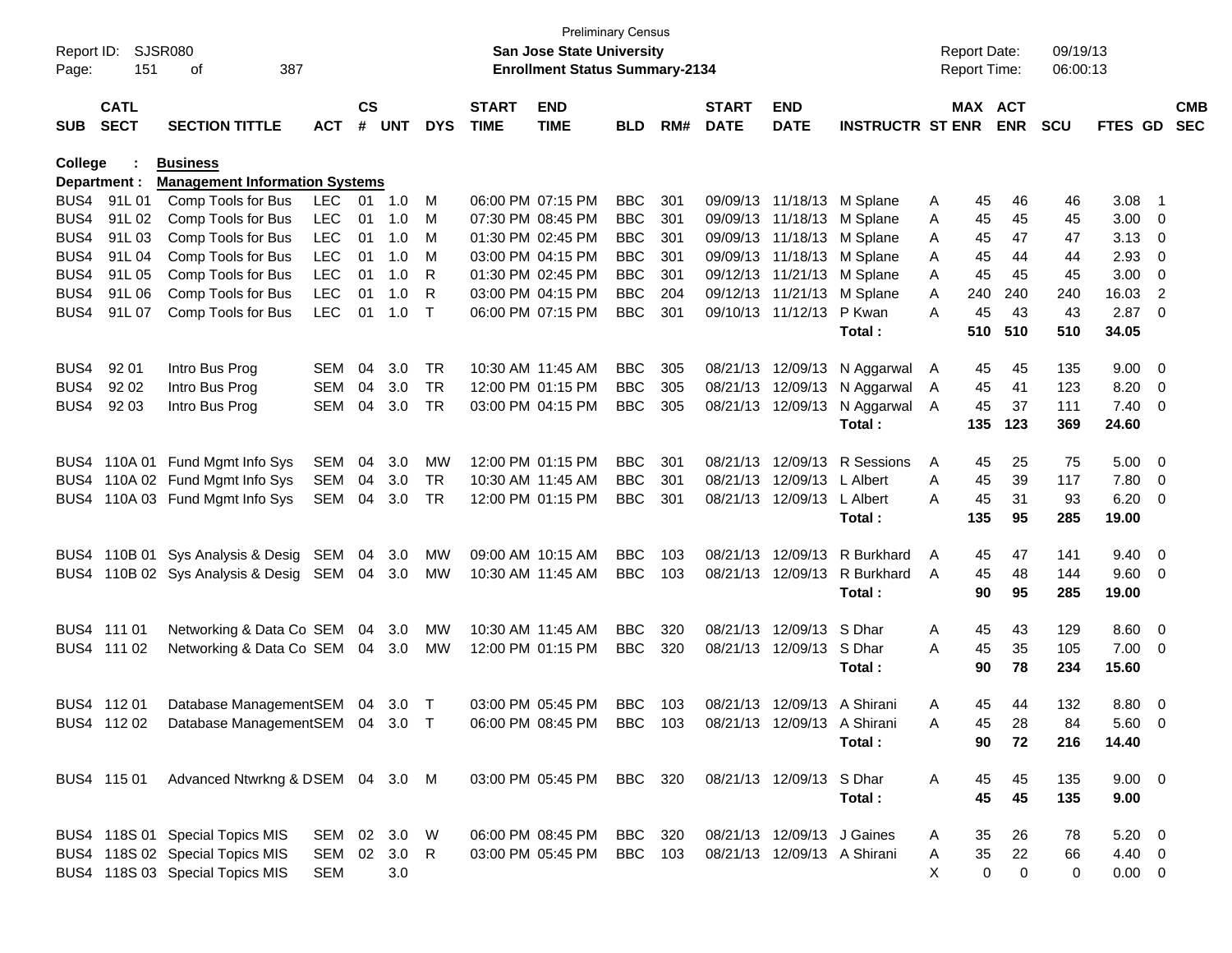| Page:                                                | <b>Preliminary Census</b><br>SJSR080<br>Report ID:<br>San Jose State University<br>152<br>387<br><b>Enrollment Status Summary-2134</b><br>of |                                                                                                                                                                                           |                                                                                                |                                        |                                               |                                                       |                             |                                                                                                                                                 |                                                                                                |                                               |                                                                                  |                                                                                  |                                                                                  |                                 |                                           | <b>Report Date:</b><br>Report Time:       | 09/19/13<br>06:00:13                                |                                                         |                                                                                          |            |
|------------------------------------------------------|----------------------------------------------------------------------------------------------------------------------------------------------|-------------------------------------------------------------------------------------------------------------------------------------------------------------------------------------------|------------------------------------------------------------------------------------------------|----------------------------------------|-----------------------------------------------|-------------------------------------------------------|-----------------------------|-------------------------------------------------------------------------------------------------------------------------------------------------|------------------------------------------------------------------------------------------------|-----------------------------------------------|----------------------------------------------------------------------------------|----------------------------------------------------------------------------------|----------------------------------------------------------------------------------|---------------------------------|-------------------------------------------|-------------------------------------------|-----------------------------------------------------|---------------------------------------------------------|------------------------------------------------------------------------------------------|------------|
| SUB                                                  | <b>CATL</b><br><b>SECT</b>                                                                                                                   | <b>SECTION TITTLE</b>                                                                                                                                                                     | <b>ACT</b>                                                                                     | <b>CS</b><br>#                         | <b>UNT</b>                                    | <b>DYS</b>                                            | <b>START</b><br><b>TIME</b> | <b>END</b><br><b>TIME</b>                                                                                                                       | BLD                                                                                            | RM#                                           | <b>START</b><br><b>DATE</b>                                                      | <b>END</b><br><b>DATE</b>                                                        | <b>INSTRUCTR ST ENR</b>                                                          |                                 | <b>MAX</b>                                | <b>ACT</b><br><b>ENR</b>                  | <b>SCU</b>                                          | FTES GD SEC                                             |                                                                                          | <b>CMB</b> |
| BUS4                                                 |                                                                                                                                              | 118S 04 Special Topics MIS                                                                                                                                                                | SEM                                                                                            | 02                                     | 3.0                                           | W                                                     |                             | 03:00 PM 05:45 PM                                                                                                                               | <b>BBC</b>                                                                                     | 104                                           | 08/21/13                                                                         | 12/09/13                                                                         | J Gaines<br>Total:                                                               | Α                               | 35<br>105                                 | 30<br>78                                  | 90<br>234                                           | 6.00<br>15.60                                           | $\overline{0}$                                                                           |            |
| BUS4                                                 |                                                                                                                                              | BUS4 119A 01 Practicum in MIS<br>119A 02 Practicum in MIS                                                                                                                                 | <b>SEM</b><br><b>SEM</b>                                                                       | 05<br>05                               | 3.0<br>3.0                                    | м<br>W                                                |                             | 06:00 PM 08:45 PM<br>06:00 PM 08:45 PM                                                                                                          | <b>BBC</b><br><b>BBC</b>                                                                       | 103<br>103                                    | 08/21/13                                                                         | 12/09/13<br>08/21/13 12/09/13                                                    | R Sridar<br>L Gee<br>Total:                                                      | A<br>A                          | 45<br>45<br>90                            | 45<br>31<br>76                            | 135<br>93<br>228                                    | 9.00<br>6.20<br>15.20                                   | - 0<br>- 0                                                                               |            |
|                                                      |                                                                                                                                              | BUS4 119B 01 Bus Strat Info Sys<br>BUS4 119B 02 Bus Strat Info Sys                                                                                                                        | <b>SEM</b><br><b>SEM</b>                                                                       | 05<br>05                               | 3.0<br>3.0                                    | м<br><b>TR</b>                                        |                             | 06:00 PM 08:45 PM<br>10:30 AM 11:45 AM                                                                                                          | <b>BBC</b><br><b>BBC</b>                                                                       | 320<br>103                                    |                                                                                  | 08/21/13 12/09/13<br>08/21/13 12/09/13                                           | L Gee<br>R Sessions<br>Total:                                                    | A<br>A                          | 45<br>45<br>90                            | 46<br>34<br>80                            | 138<br>102<br>240                                   | 9.20<br>6.80<br>16.00                                   | - 0<br>$\overline{0}$                                                                    |            |
| BUS4                                                 |                                                                                                                                              | 119H 01 Honors Practicum in                                                                                                                                                               | SEM                                                                                            | 05                                     | 3.0                                           | M                                                     | 03:00 PM 05:45 PM           |                                                                                                                                                 | <b>BBC</b>                                                                                     | 103                                           | 08/21/13 12/09/13                                                                |                                                                                  | J Sawyer<br>Total:                                                               | A                               | 20<br>20                                  | 15<br>15                                  | 45<br>45                                            | $3.00 \ 0$<br>3.00                                      |                                                                                          |            |
| BUS4<br>BUS4<br>BUS4<br>BUS4                         | 180101<br>180102<br>180103<br>180104                                                                                                         | Ind Studies MIS<br>Ind Studies MIS<br>Ind Studies MIS<br>Ind Studies MIS                                                                                                                  | <b>SUP</b><br><b>SUP</b><br><b>SUP</b><br><b>SUP</b>                                           | 36<br>36<br>36<br>36                   | 4.0<br>1.0<br>2.0<br>3.0                      | <b>TBA</b><br><b>TBA</b><br><b>TBA</b><br><b>TBA</b>  |                             |                                                                                                                                                 |                                                                                                |                                               | 08/21/13 12/09/13<br>08/21/13<br>08/21/13                                        | 12/09/13<br>12/09/13<br>08/21/13 12/09/13                                        | T Hill<br>T Hill<br>T Hill<br>T Hill<br>Total:                                   | Α<br>A<br>A<br>A                | 0<br>10<br>10<br>10<br>30                 | 0<br>3<br>0<br>0<br>3                     | $\mathbf 0$<br>3<br>$\mathbf 0$<br>$\mathbf 0$<br>3 | 0.00<br>0.20<br>0.00<br>0.00<br>0.20                    | $\overline{0}$<br>$\mathbf{0}$<br>$\mathbf 0$<br>0                                       |            |
| BUS4<br>BUS4<br>BUS4<br>BUS4<br>BUS4<br>BUS4<br>BUS4 | 18801<br>18802<br>18803<br>18804<br>18805<br>18806<br>18807                                                                                  | <b>Business Systems</b><br><b>Business Systems</b><br><b>Business Systems</b><br><b>Business Systems</b><br><b>Business Systems</b><br><b>Business Systems</b><br><b>Business Systems</b> | <b>LEC</b><br><b>LEC</b><br><b>LEC</b><br><b>LEC</b><br><b>LEC</b><br><b>LEC</b><br><b>LEC</b> | 02<br>02<br>02<br>02<br>02<br>02<br>02 | 3.0<br>3.0<br>3.0<br>3.0<br>3.0<br>3.0<br>3.0 | м<br>Т<br>$\mathsf{T}$<br>$\mathsf{T}$<br>W<br>W<br>R |                             | 03:00 PM 05:45 PM<br>03:00 PM 05:45 PM<br>03:00 PM 05:45 PM<br>06:00 PM 08:45 PM<br>03:00 PM 05:45 PM<br>06:00 PM 08:45 PM<br>03:00 PM 05:45 PM | <b>BBC</b><br><b>BBC</b><br><b>BBC</b><br><b>BBC</b><br><b>BBC</b><br><b>BBC</b><br><b>BBC</b> | 202<br>320<br>204<br>226<br>204<br>224<br>320 | 08/21/13<br>08/21/13<br>08/21/13<br>08/21/13<br>08/21/13<br>08/21/13<br>08/21/13 | 12/09/13<br>12/09/13<br>12/09/13<br>12/09/13<br>12/09/13<br>12/09/13<br>12/09/13 | R Sridar<br>R Burkhard<br>J Gaines<br>S Jensen<br>G Webb<br>R Sessions<br>G Webb | A<br>A<br>A<br>A<br>A<br>A<br>A | 120<br>45<br>120<br>45<br>120<br>45<br>45 | 116<br>46<br>118<br>25<br>103<br>30<br>40 | 348<br>138<br>354<br>75<br>309<br>90<br>120         | 23.20<br>9.20<br>23.60<br>5.00<br>20.60<br>6.00<br>8.00 | $\overline{\mathbf{0}}$<br>- 0<br>$\overline{0}$<br>0<br>$\mathbf 0$<br>$\mathbf 0$<br>0 |            |
| BUS4<br>BUS4                                         | 18808<br>18809                                                                                                                               | <b>Business Systems</b><br><b>Business Systems</b>                                                                                                                                        | <b>LEC</b><br><b>LEC</b>                                                                       | 02<br>02                               | 3.0<br>3.0                                    | R<br>$\mathsf T$                                      | 06:00 PM 08:45 PM           | 03:00 PM 05:45 PM                                                                                                                               | <b>BBC</b><br><b>BBC</b>                                                                       | 003<br>205                                    | 08/21/13                                                                         | 12/09/13<br>08/21/13 12/09/13                                                    | S Jensen<br>L Gee<br>Total:                                                      | A<br>А                          | 45<br>45<br>630                           | 37<br>30<br>545                           | 111<br>90<br>1635                                   | 7.40<br>6.00<br>109.00                                  | 0<br>0                                                                                   |            |

**Department : Management Information Systems** 

| Department Total:         |     | 2060 1815 4419 |      | 294.65 |
|---------------------------|-----|----------------|------|--------|
| <b>Lower Division :</b>   | 645 | 633            | -879 | 58.65  |
| <b>Upper Division:</b>    |     | 1415 1182 3540 |      | 236.00 |
| <b>Graduate Division:</b> | o   | n              | 0    | 0.00   |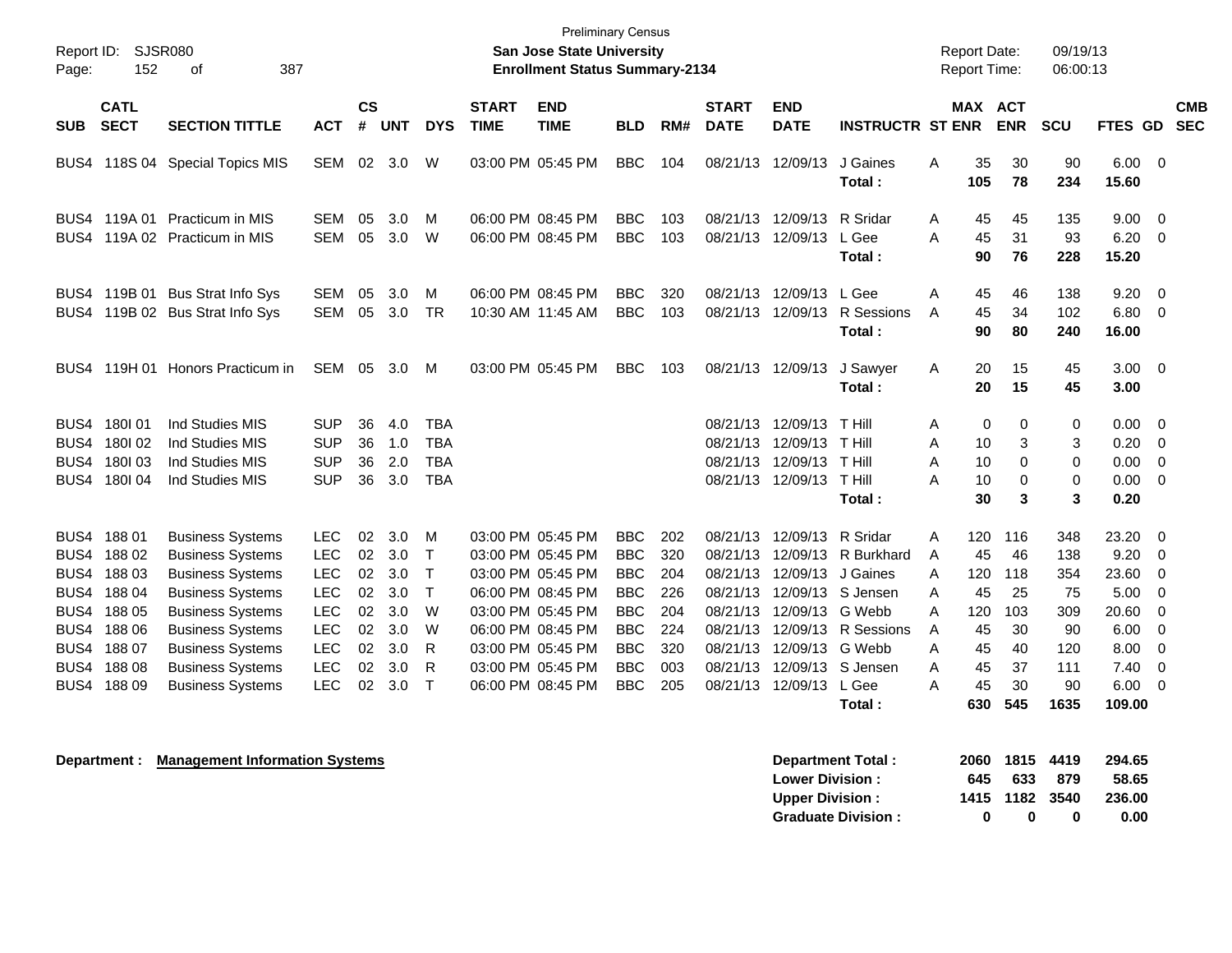| Report ID:<br>Page: | 153                        | <b>SJSR080</b><br>387<br>οf         |            |                |                | <b>Preliminary Census</b><br><b>San Jose State University</b><br><b>Enrollment Status Summary-2134</b> |                             |                                                                            |            |     |                             |                            | <b>Report Date:</b><br>Report Time: |   | 09/19/13<br>06:00:13 |            |             |                  |             |                          |
|---------------------|----------------------------|-------------------------------------|------------|----------------|----------------|--------------------------------------------------------------------------------------------------------|-----------------------------|----------------------------------------------------------------------------|------------|-----|-----------------------------|----------------------------|-------------------------------------|---|----------------------|------------|-------------|------------------|-------------|--------------------------|
| <b>SUB</b>          | <b>CATL</b><br><b>SECT</b> | <b>SECTION TITTLE</b>               | <b>ACT</b> | <b>CS</b><br># | <b>UNT</b>     | <b>DYS</b>                                                                                             | <b>START</b><br><b>TIME</b> | <b>END</b><br><b>TIME</b>                                                  | <b>BLD</b> | RM# | <b>START</b><br><b>DATE</b> | <b>END</b><br><b>DATE</b>  | <b>INSTRUCTR ST ENR</b>             |   | MAX ACT              | <b>ENR</b> | <b>SCU</b>  | FTES GD          |             | <b>CMB</b><br><b>SEC</b> |
| College             | Department :               | <b>Business</b><br><b>Marketing</b> |            |                |                |                                                                                                        |                             |                                                                            |            |     |                             |                            |                                     |   |                      |            |             |                  |             |                          |
| BUS <sub>2</sub>    | 90 01                      | <b>Bus Statistics</b>               | SEM        | 04             | 3.0            | MW                                                                                                     | 07:30 AM 08:45 AM           |                                                                            | <b>BBC</b> | 022 | 08/21/13                    | 12/09/13 Y Ahuja           |                                     | A | 45                   | 44         | 132         | 8.80             | 0           |                          |
| BUS <sub>2</sub>    | 90 02                      | <b>Bus Statistics</b>               | SEM        | 04             | 3.0            | MW                                                                                                     | 09:00 AM 10:15 AM           |                                                                            | <b>BBC</b> | 224 | 08/21/13                    | 12/09/13                   | S Tian                              | A | 45                   | 41         | 123         | 8.20             | 0           |                          |
| BUS <sub>2</sub>    | 90 03                      | <b>Bus Statistics</b>               | SEM        | 04             | 3.0            | TR                                                                                                     | 09:00 AM 10:15 AM           |                                                                            | <b>BBC</b> | 224 | 08/21/13                    | 12/09/13                   | Y Ahuja                             | A | 45                   | 45         | 135         | 9.00             | 0           |                          |
| BUS <sub>2</sub>    | 90 04                      | <b>Bus Statistics</b>               | SEM        | 04             | 3.0            | TR                                                                                                     |                             | 12:00 PM 01:15 PM                                                          | <b>BBC</b> | 105 | 08/21/13                    | 12/09/13                   | Y Ahuja                             | Α | 45                   | 44         | 132         | 8.80             | 0           |                          |
| BUS <sub>2</sub>    | 90 05                      | <b>Bus Statistics</b>               | SEM        | 04             | 3.0            | MW                                                                                                     |                             | 09:00 AM 10:15 AM                                                          | <b>BBC</b> | 022 | 08/21/13                    | 12/09/13                   | A Kalinowski                        | A | 45                   | 38         | 114         | 7.60             | 0           |                          |
| BUS <sub>2</sub>    | 90 80                      | <b>Bus Statistics</b>               | SEM        | 04             | 3.0            | TBA                                                                                                    |                             |                                                                            |            |     | 08/21/13                    | 12/09/13                   | X Yang                              | A | 45                   | 37         | 111         | 7.40             | 0           |                          |
| BUS <sub>2</sub>    | 90 81                      | <b>Bus Statistics</b>               | SEM        | 04             | 3.0            | TBA                                                                                                    |                             |                                                                            |            |     | 08/21/13                    | 12/09/13                   | X Yang                              | A | 45                   | 30         | 90          | 6.00             | 0           |                          |
|                     |                            |                                     |            |                |                |                                                                                                        |                             |                                                                            |            |     |                             |                            | Total:                              |   | 315                  | 279        | 837         | 55.80            |             |                          |
| BUS <sub>2</sub>    | 130 02                     | Intro to Marketing                  | <b>LEC</b> | 02             | 3.0            | MW                                                                                                     | 10:30 AM 11:45 AM           |                                                                            | <b>BBC</b> | 224 | 08/21/13                    | 12/09/13                   | S Onkvisit                          | A | 45                   | 43         | 129         | 8.60             | 0           |                          |
| BUS <sub>2</sub>    | 130 03                     | Intro to Marketing                  | <b>LEC</b> | 02             | 3.0            | MW                                                                                                     | 10:30 AM 11:45 AM           |                                                                            | <b>BBC</b> | 105 | 08/21/13                    | 12/09/13                   | M Rajan                             | A | 45                   | 45         | 135         | 9.00             | 0           |                          |
| BUS <sub>2</sub>    | 130 04                     | Intro to Marketing                  | <b>LEC</b> | 02             | 3.0            | MW                                                                                                     | 12:00 PM 01:15 PM           |                                                                            | <b>BBC</b> | 224 | 08/21/13                    | 12/09/13                   | S Onkvisit                          | A | 45                   | 44         | 132         | 8.85             | $\mathbf 1$ |                          |
| BUS <sub>2</sub>    | 130 05                     | Intro to Marketing                  | <b>LEC</b> | 02             | 3.0            | MW                                                                                                     | 01:30 PM 02:45 PM           |                                                                            | <b>BBC</b> | 022 | 08/21/13                    | 12/09/13                   | J Giglierano                        | A | 45                   | 46         | 138         | 9.20             | 0           |                          |
| BUS <sub>2</sub>    | 130 06                     | Intro to Marketing                  | LEC        | 02             | 3.0            | МW                                                                                                     | 01:30 PM 02:45 PM           |                                                                            | <b>BBC</b> | 004 | 08/21/13                    | 12/09/13                   | <b>B</b> Makani                     | A | 120                  | 113        | 339         | 22.60            | 0           |                          |
| BUS <sub>2</sub>    | 130 07                     | Intro to Marketing                  | LEC        | 02             | 3.0            | MW                                                                                                     | 03:00 PM 04:15 PM           |                                                                            | <b>BBC</b> | 022 | 08/21/13                    | 12/09/13                   | J Giglierano                        | A | 45                   | 43         | 129         | 8.60             | 0           |                          |
| BUS <sub>2</sub>    | 130 08                     | Intro to Marketing                  | <b>LEC</b> |                | 3.0            |                                                                                                        |                             |                                                                            |            |     |                             |                            |                                     | Х | 0                    | 0          | 0           | 0.00             | 0           |                          |
| BUS <sub>2</sub>    | 130 09                     | Intro to Marketing                  | <b>LEC</b> |                | 3.0            |                                                                                                        |                             |                                                                            |            |     |                             |                            |                                     | Х | 0                    | 0          | 0           | 0.00             | 0           |                          |
| BUS <sub>2</sub>    | 130 10                     | Intro to Marketing                  | LEC        | 02             | 3.0            | TR                                                                                                     | 09:00 AM 10:15 AM           |                                                                            | <b>BBC</b> | 204 | 08/21/13                    | 12/09/13                   | T Louie                             | Α | 120                  | 113        | 339         | 22.60            | 0           |                          |
| BUS <sub>2</sub>    | 130 11                     | Intro to Marketing                  | <b>LEC</b> | 02             | 3.0            | TR                                                                                                     | 10:30 AM 11:45 AM           |                                                                            | <b>BBC</b> | 004 | 08/21/13                    | 12/09/13                   | T Louie                             | A | 120                  | 108        | 324         | 21.60            | 0           |                          |
| BUS <sub>2</sub>    | 130 12                     | Intro to Marketing                  | LEC        | 02             | 3.0            | <b>TR</b>                                                                                              |                             | 10:30 AM 11:45 AM                                                          | <b>BBC</b> | 022 | 08/21/13                    | 12/09/13                   | M Merz                              | Α | 45                   | 45         | 135         | 9.00             | 0           |                          |
| BUS <sub>2</sub>    | 130 13                     | Intro to Marketing                  | <b>LEC</b> |                | 3.0            |                                                                                                        |                             |                                                                            |            |     |                             |                            |                                     | х | 0                    | 0          | 0           | 0.00             | 0           |                          |
| BUS <sub>2</sub>    | 130 14                     | Intro to Marketing                  | <b>LEC</b> |                | 3.0            |                                                                                                        |                             |                                                                            |            |     |                             |                            |                                     | Χ | 0                    | 0          | 0           | 0.00             | 0           |                          |
| BUS <sub>2</sub>    | 130 15                     | Intro to Marketing                  | <b>LEC</b> |                | 3.0            |                                                                                                        |                             |                                                                            |            |     |                             |                            |                                     | Χ | 0                    | 0          | 0           | 0.00             | 0           |                          |
| BUS <sub>2</sub>    | 130 16                     | Intro to Marketing                  | <b>LEC</b> | 02             | 3.0            | МW                                                                                                     | 03:00 PM 04:15 PM           |                                                                            | CL.        | 225 | 08/21/13                    | 12/09/13                   | M Rajan                             | Α | 45                   | 42         | 126         | 8.40             | 0           |                          |
| BUS <sub>2</sub>    | 130 17                     | Intro to Marketing                  | <b>LEC</b> | 02             | 3.0            | MW                                                                                                     | 01:30 PM 02:45 PM           |                                                                            | <b>BBC</b> | 105 | 08/21/13                    | 12/09/13                   | A Hibshoosh A                       |   | 45                   | 34         | 102         | 6.80             | 0           |                          |
| BUS <sub>2</sub>    | 130 18                     | Intro to Marketing                  | <b>LEC</b> | 02             | 3.0            | MW                                                                                                     | 03:00 PM 04:15 PM           |                                                                            | <b>BBC</b> | 105 | 08/21/13                    | 12/09/13                   | A Hibshoosh A                       |   | 45                   | 33         | 99          | 6.60             | 0           |                          |
| BUS <sub>2</sub>    | 130 19                     | Intro to Marketing                  | <b>LEC</b> | 02             | 3.0            | МW                                                                                                     | 03:00 PM 04:15 PM           |                                                                            | BBC        | 224 | 08/21/13                    | 12/09/13                   | S Onkvisit                          | A | 45                   | 31         | 93          | 6.20             | 0           |                          |
| BUS <sub>2</sub>    | 130 70                     | Intro to Marketing                  | <b>LEC</b> | 02             | 3.0            | <b>TBA</b>                                                                                             |                             |                                                                            |            |     | 08/21/13                    | 12/09/13                   |                                     | Α | 45                   | 46         | 138         | 9.20             | 0           |                          |
|                     | BUS2 130 80                | Intro to Marketing                  | <b>LEC</b> |                | 02 3.0         | <b>TBA</b>                                                                                             |                             |                                                                            |            |     |                             | 08/21/13 12/09/13 M Easter |                                     | А | 45                   | 46         | 138         | 9.20             | 0           |                          |
|                     | BUS2 130 81                | Intro to Marketing                  | LEC        |                | 02 3.0         | TBA                                                                                                    |                             |                                                                            |            |     |                             | 08/21/13 12/09/13 M Merz   |                                     | A | 45                   | 44         | 132         | $8.80\quad 0$    |             |                          |
|                     | BUS2 130 82                | Intro to Marketing                  | LEC        |                | 02 3.0         | TBA                                                                                                    |                             |                                                                            |            |     |                             | 08/21/13 12/09/13 M Merz   |                                     | A | 45                   | 42         | 126         | 8.40 0           |             |                          |
|                     | BUS2 130 83                | Intro to Marketing                  |            |                | LEC 02 3.0 TBA |                                                                                                        |                             |                                                                            |            |     |                             | 08/21/13 12/09/13 M Merz   | Total:                              | A | 45<br>1035           | 44<br>962  | 132<br>2886 | 8.80 0<br>192.45 |             |                          |
|                     |                            | BUS2 131A 01 Bus-to-Bus Mktg        |            |                |                |                                                                                                        |                             | LEC 02 3.0 TR  09:00 AM  10:15 AM  BBC  022  08/21/13  12/09/13  R  Vitale |            |     |                             |                            |                                     | A | 45                   | 34         | 102         | $6.80\ 0$        |             |                          |
|                     |                            |                                     |            |                |                |                                                                                                        |                             |                                                                            |            |     |                             |                            | Total:                              |   | 45                   | 34         | 102         | 6.80             |             |                          |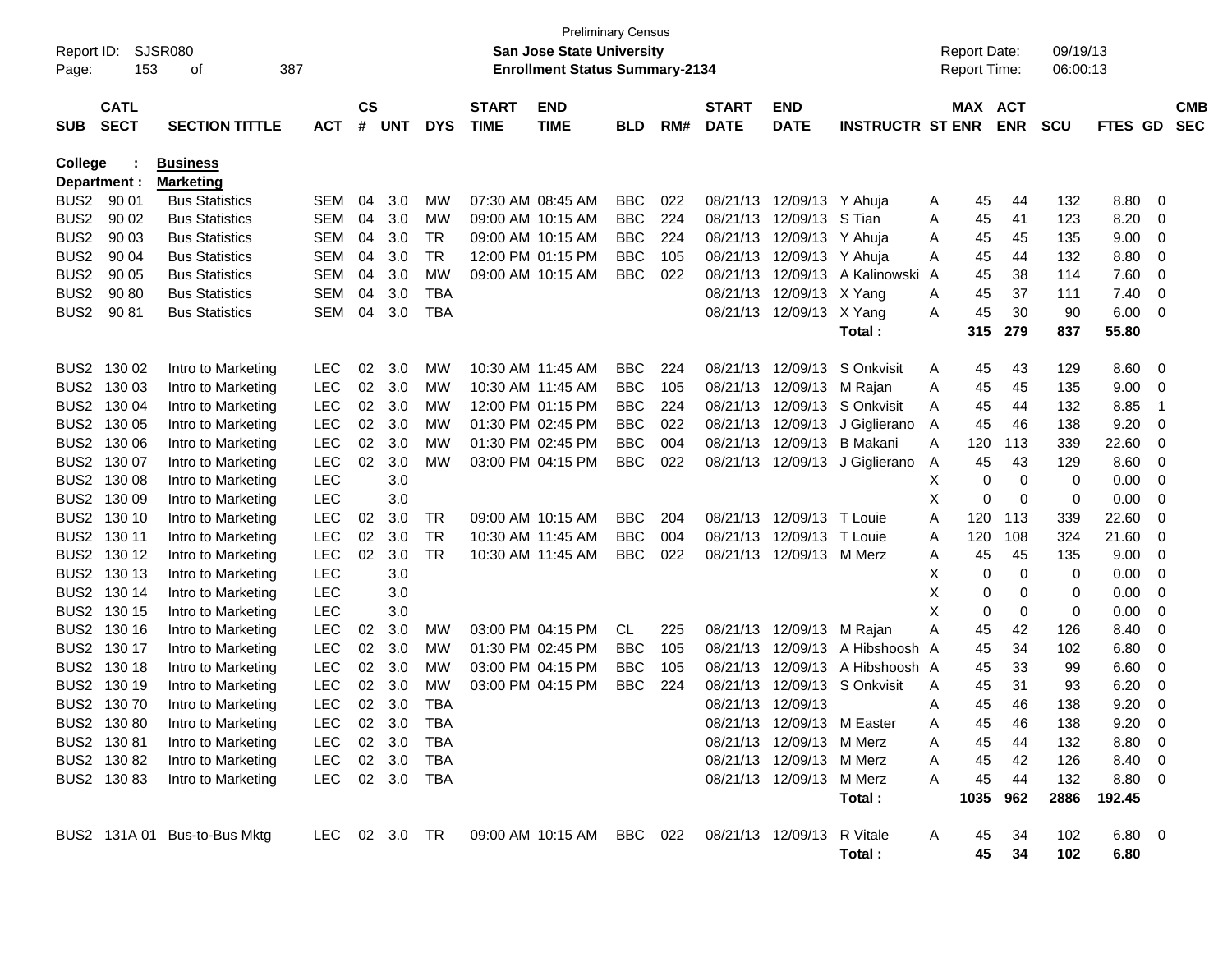| Report ID: SJSR080<br>387<br>154<br>Page:<br>οf |                                                          |                                                                                    |                                        |                    |                          |                                       |                             | <b>Preliminary Census</b><br><b>San Jose State University</b><br><b>Enrollment Status Summary-2134</b> |                                 |                   |                             |                                                                     |                                  | <b>Report Date:</b><br><b>Report Time:</b> |                     |                       | 09/19/13<br>06:00:13    |                                                  |     |                          |
|-------------------------------------------------|----------------------------------------------------------|------------------------------------------------------------------------------------|----------------------------------------|--------------------|--------------------------|---------------------------------------|-----------------------------|--------------------------------------------------------------------------------------------------------|---------------------------------|-------------------|-----------------------------|---------------------------------------------------------------------|----------------------------------|--------------------------------------------|---------------------|-----------------------|-------------------------|--------------------------------------------------|-----|--------------------------|
| <b>SUB</b>                                      | <b>CATL</b><br><b>SECT</b>                               | <b>SECTION TITTLE</b>                                                              | <b>ACT</b>                             | $\mathsf{cs}$<br># | <b>UNT</b>               | <b>DYS</b>                            | <b>START</b><br><b>TIME</b> | <b>END</b><br><b>TIME</b>                                                                              | <b>BLD</b>                      | RM#               | <b>START</b><br><b>DATE</b> | <b>END</b><br><b>DATE</b>                                           | <b>INSTRUCTR ST ENR</b>          | MAX ACT                                    |                     | <b>ENR</b>            | <b>SCU</b>              | FTES GD                                          |     | <b>CMB</b><br><b>SEC</b> |
|                                                 | BUS2 131B 01                                             | <b>Retail Mktg Mgmt</b>                                                            | <b>LEC</b>                             | 02                 | 3.0                      | MW                                    |                             | 09:00 AM 10:15 AM                                                                                      | <b>BBC</b>                      | 105               |                             | 08/21/13 12/09/13                                                   | G Castro<br>Total:               | Α                                          | 45<br>45            | 31<br>31              | 93<br>93                | $6.20 \ 0$<br>6.20                               |     |                          |
|                                                 |                                                          | BUS2 131D 01 Mkt in New Ventures<br>BUS2 131D 80 Mkt in New Ventures               | <b>LEC</b><br><b>LEC</b>               | 01<br>01           | 3.0<br>3.0               | МW<br><b>TBA</b>                      |                             | 12:00 PM 01:15 PM                                                                                      | <b>BBC</b>                      | 022               |                             | 08/21/13 12/09/13<br>08/21/13 12/09/13                              | J Giglierano<br>M Merz<br>Total: | A<br>A                                     | 45<br>45<br>90      | 47<br>44<br>91        | 141<br>132<br>273       | $9.40 \quad 0$<br>8.85<br>18.25                  | - 1 |                          |
|                                                 |                                                          | BUS2 133A 01 Interntl Marketing<br>BUS2 133A 02 Interntl Marketing                 | <b>SEM</b><br><b>SEM</b>               | 04                 | 3.0<br>3.0               | МW                                    |                             | 01:30 PM 02:45 PM                                                                                      | <b>BBC</b>                      | 224               |                             |                                                                     | 08/21/13 12/09/13 S Onkvisit     | Α<br>X                                     | 45<br>$\mathbf 0$   | 16<br>$\mathbf 0$     | 48<br>0                 | $3.20 \ 0$<br>$0.00 \t 0$                        |     |                          |
| BUS2                                            |                                                          | 133A 03 Interntl Marketing                                                         | <b>SEM</b>                             | 04                 | 3.0                      | <b>TR</b>                             |                             | 01:30 PM 02:45 PM                                                                                      | <b>BBC</b>                      | 105               |                             | 08/21/13 12/09/13                                                   | J Fadiman<br>Total:              | A                                          | 45<br>90            | 40<br>56              | 120<br>168              | 8.05<br>11.25                                    | -1  |                          |
|                                                 |                                                          | BUS2 133C 01 Int Mktg: Dev Nat                                                     | LEC.                                   | 02                 | 3.0                      | W                                     |                             | 06:00 PM 08:45 PM                                                                                      | <b>BBC</b>                      | 105               |                             | 08/21/13 12/09/13                                                   | J Fadiman<br>Total:              | Α                                          | 45<br>45            | 21<br>21              | 63<br>63                | $4.20 \ 0$<br>4.20                               |     |                          |
| BUS2<br>BUS2 I                                  | BUS2 134A 01                                             | <b>Consumer Behavior</b><br>134A 80 Consumer Behavior<br>134A 81 Consumer Behavior | SEM<br><b>SEM</b><br><b>SEM</b>        | 04<br>04<br>04     | 3.0<br>3.0<br>3.0        | <b>TR</b><br><b>TBA</b><br><b>TBA</b> |                             | 03:00 PM 04:15 PM                                                                                      | <b>BBC</b>                      | 105               | 08/21/13                    | 08/21/13 12/09/13 J Zhang<br>12/09/13 S Silver<br>08/21/13 12/09/13 | M Merz<br>Total:                 | Α<br>A<br>A<br>135                         | 45<br>45<br>45      | 45<br>19<br>45<br>109 | 135<br>57<br>135<br>327 | $9.00 \t 0$<br>$3.80\ 0$<br>$9.00 \t 0$<br>21.80 |     |                          |
| BUS <sub>2</sub>                                |                                                          | BUS2 134B 01 Marketing Com<br>134B 02 Marketing Com<br>BUS2 134B 70 Marketing Com  | <b>SEM</b><br><b>SEM</b><br><b>SEM</b> | 04<br>04<br>04     | 3.0<br>3.0<br>3.0        | <b>TR</b><br><b>TR</b><br><b>TBA</b>  |                             | 12:00 PM 01:15 PM<br>01:30 PM 02:45 PM                                                                 | <b>BBC</b><br><b>BBC</b>        | 103<br>103        | 08/21/13                    | 08/21/13 12/09/13<br>12/09/13 R Vitale<br>08/21/13 12/09/13         | R Vitale<br>Total:               | A<br>A<br>А<br>135                         | 45<br>45<br>45      | 43<br>44<br>28<br>115 | 129<br>132<br>84<br>345 | $8.60 \quad 0$<br>8.80 0<br>5.65<br>23.05        | -1  |                          |
|                                                 | BUS2 135 01                                              | Sales Management                                                                   | SEM                                    | 04                 | 3.0                      | TR                                    |                             | 12:00 PM 01:15 PM                                                                                      | <b>BBC</b>                      | 204               |                             | 08/21/13 12/09/13                                                   | S Corio<br>Total :               | 120<br>A<br>120                            |                     | 101<br>101            | 303<br>303              | $20.20 \t 0$<br>20.20                            |     |                          |
|                                                 |                                                          | BUS2 137H 01 Mkt Honors Practicum LEC                                              |                                        |                    | 02 3.0                   | M                                     |                             | 06:00 PM 08:45 PM                                                                                      | <b>BBC</b>                      | 224               |                             | 08/21/13 12/09/13                                                   | R Vitale<br>Total :              | Α                                          | 25<br>25            | 18<br>18              | 54<br>54                | 3.60 0<br>3.60                                   |     |                          |
|                                                 | BUS2 138 01<br>BUS2 138 02<br>BUS2 138 03<br>BUS2 138 04 | <b>Mktg Research</b><br>Mktg Research<br><b>Mktg Research</b><br>Mktg Research     | <b>SEM</b><br>SEM<br>SEM<br>SEM        | 04<br>04<br>04     | 3.0<br>3.0<br>3.0<br>3.0 | <b>MW</b><br>TR<br>TR                 |                             | 10:30 AM 11:45 AM<br>10:30 AM 11:45 AM<br>12:00 PM 01:15 PM                                            | BBC<br><b>BBC</b><br><b>BBC</b> | 022<br>302<br>302 |                             | 08/21/13 12/09/13 J Zhang<br>08/21/13 12/09/13 J Zhang              | 08/21/13 12/09/13 A Kalinowski   | Χ<br>A<br>A<br>Α                           | 0<br>45<br>45<br>45 | 0<br>17<br>45<br>43   | 0<br>51<br>135<br>129   | 0.00 0<br>$3.40 \ 0$<br>$9.00 \t 0$<br>8.65 1    |     |                          |
|                                                 | BUS2 139 01<br>BUS2 139 02                               | <b>Marketing Manage</b><br><b>Marketing Manage</b>                                 | SEM 04 3.0 M<br>SEM 04 3.0 T           |                    |                          |                                       |                             | 03:00 PM 05:45 PM<br>03:00 PM 05:45 PM                                                                 | BBC 324<br><b>BBC</b>           | 324               |                             | 08/21/13 12/09/13 R Sibley<br>08/21/13 12/09/13 R Sibley            | Total:                           | 135<br>A<br>A                              | 45<br>45            | 105<br>34<br>18       | 315<br>102<br>54        | 21.05<br>6.80 0<br>$3.60 \t 0$                   |     |                          |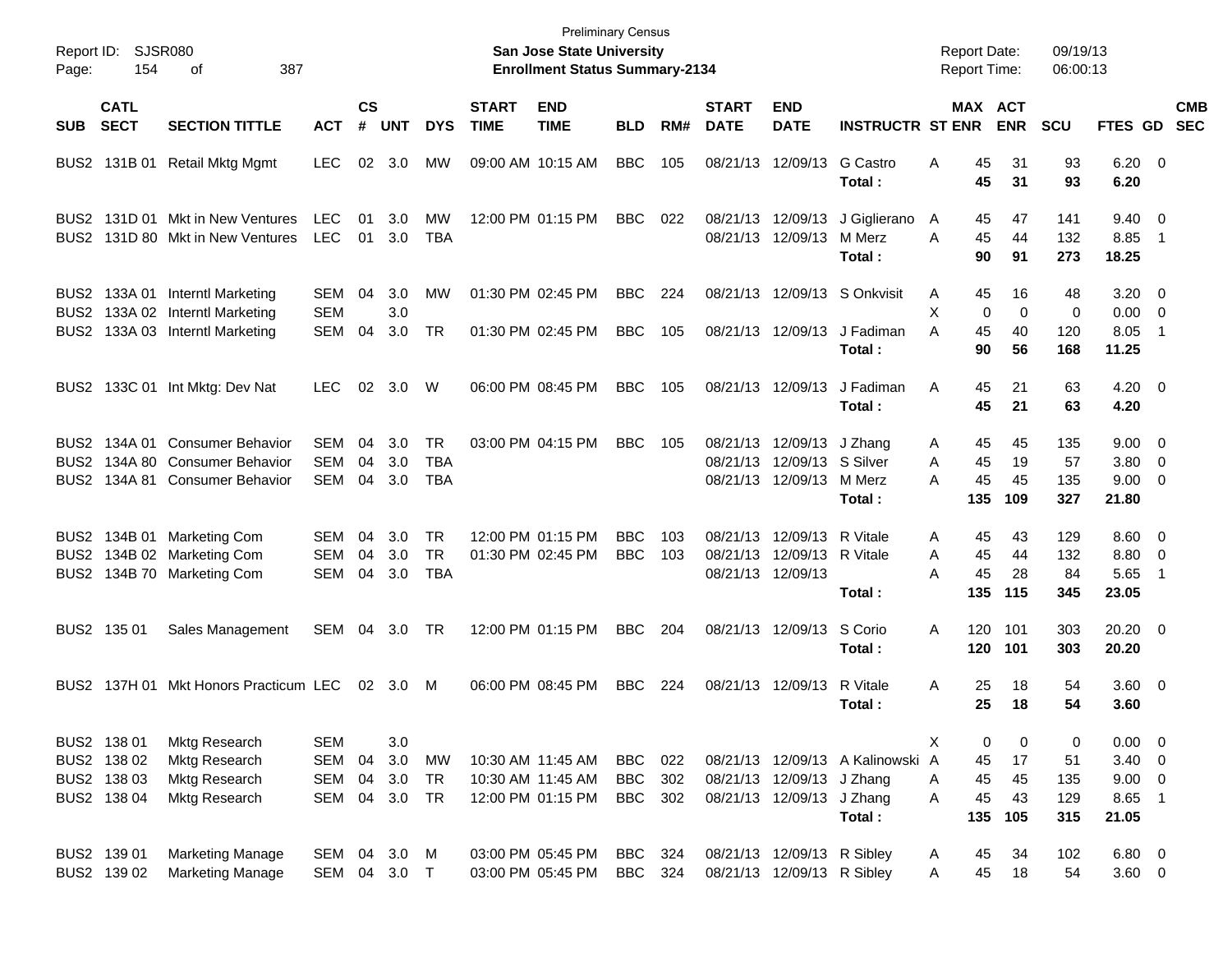| Report ID:<br>Page: | <b>SJSR080</b><br>155      | 387<br>οf                 |            |                    |            |            | <b>Preliminary Census</b><br><b>San Jose State University</b><br><b>Enrollment Status Summary-2134</b> |                           |            |     |                             |                           |                              | <b>Report Date:</b><br><b>Report Time:</b> |           | 09/19/13<br>06:00:13 |              |                |                |                          |
|---------------------|----------------------------|---------------------------|------------|--------------------|------------|------------|--------------------------------------------------------------------------------------------------------|---------------------------|------------|-----|-----------------------------|---------------------------|------------------------------|--------------------------------------------|-----------|----------------------|--------------|----------------|----------------|--------------------------|
| <b>SUB</b>          | <b>CATL</b><br><b>SECT</b> | <b>SECTION TITTLE</b>     | <b>ACT</b> | $\mathsf{cs}$<br># | <b>UNT</b> | <b>DYS</b> | <b>START</b><br><b>TIME</b>                                                                            | <b>END</b><br><b>TIME</b> | <b>BLD</b> | RM# | <b>START</b><br><b>DATE</b> | <b>END</b><br><b>DATE</b> | <b>INSTRUCTR ST ENR</b>      |                                            | MAX ACT   | <b>ENR</b>           | <b>SCU</b>   | <b>FTES GD</b> |                | <b>CMB</b><br><b>SEC</b> |
| BUS2                | 139 03                     | <b>Marketing Manage</b>   | <b>SEM</b> | 04                 | 3.0        | Т          |                                                                                                        | 06:00 PM 08:45 PM         | <b>BBC</b> | 324 | 08/21/13                    | 12/09/13                  | R Sibley<br>Total:           | Α                                          | 45<br>135 | 17<br>69             | 51<br>207    | 3.40<br>13.80  | $\Omega$       |                          |
| BUS2                | 180F 01                    | Indiv Study Mktg          | <b>SUP</b> | 36                 | 3.0        | <b>TBA</b> |                                                                                                        |                           |            |     |                             | 08/21/13 12/09/13 K Gehrt |                              | A                                          | 0         | $\mathbf 0$          | 0            | 0.00           | 0              |                          |
| BUS2                | 180F 02                    | Indiv Study Mktg          | <b>SUP</b> | 36                 | 1.0        | <b>TBA</b> |                                                                                                        |                           |            |     | 08/21/13                    | 12/09/13 K Gehrt          |                              | Α                                          | 10        | -1                   | $\mathbf{1}$ | 0.07           | $\Omega$       |                          |
| BUS <sub>2</sub>    | 180F03                     | Indiv Study Mktg          | <b>SUP</b> | 36                 | 1.0        | <b>TBA</b> |                                                                                                        |                           |            |     | 08/21/13                    | 12/09/13 K Gehrt          |                              | A                                          | 10        | 0                    | $\mathbf 0$  | 0.00           | $\overline{0}$ |                          |
| BUS <sub>2</sub>    | 180F 04                    | Indiv Study Mktg          | <b>SUP</b> | 36                 | 1.0        | <b>TBA</b> |                                                                                                        |                           |            |     | 08/21/13                    | 12/09/13 K Gehrt          |                              | Α                                          | 10        | $\Omega$             | $\Omega$     | 0.00           | $\Omega$       |                          |
|                     | BUS2 180F 05               | Indiv Study Mktg          | <b>SUP</b> | 36                 | 2.0        | <b>TBA</b> |                                                                                                        |                           |            |     | 08/21/13                    | 12/09/13 K Gehrt          |                              | A                                          | 10        | 0                    | $\mathbf 0$  | 0.00           | 0              |                          |
| BUS2                | 180F 06                    | Indiv Study Mktg          | <b>SUP</b> | 36                 | 2.0        | <b>TBA</b> |                                                                                                        |                           |            |     | 08/21/13                    | 12/09/13 K Gehrt          |                              | A                                          | 10        | 0                    | $\mathbf 0$  | 0.00           | $\Omega$       |                          |
| BUS <sub>2</sub>    | 180F 07                    | Indiv Study Mktg          | <b>SUP</b> | 36                 | 2.0        | <b>TBA</b> |                                                                                                        |                           |            |     | 08/21/13                    | 12/09/13 K Gehrt          |                              | A                                          | 10        | 0                    | 0            | 0.00           | $\mathbf 0$    |                          |
| BUS <sub>2</sub>    | 180F 08                    | <b>Indiv Study Mktg</b>   | <b>SUP</b> | 36                 | 3.0        | <b>TBA</b> |                                                                                                        |                           |            |     | 08/21/13                    | 12/09/13 K Gehrt          |                              | A                                          | 10        | $\Omega$             | $\Omega$     | 0.00           | $\mathbf 0$    |                          |
|                     | BUS2 180F 09               | Indiv Study Mktg          | <b>SUP</b> | 36                 | 3.0        | <b>TBA</b> |                                                                                                        |                           |            |     |                             | 08/21/13 12/09/13 K Gehrt |                              | A                                          | 10        | $\Omega$             | $\mathbf 0$  | 0.00           | $\mathbf 0$    |                          |
|                     | BUS2 180F 10               | Indiv Study Mktg          | <b>SUP</b> | 36                 | 3.0        | <b>TBA</b> |                                                                                                        |                           |            |     |                             | 08/21/13 12/09/13 K Gehrt |                              | A                                          | 10        | 0                    | $\mathbf 0$  | 0.00           | $\mathbf 0$    |                          |
|                     |                            |                           |            |                    |            |            |                                                                                                        |                           |            |     |                             |                           | Total:                       |                                            | 90        | $\blacktriangleleft$ | $\mathbf{1}$ | 0.07           |                |                          |
|                     | BUS2 190 01                | <b>Quant Bus Analysis</b> | SEM        | 04                 | 3.0        | <b>MW</b>  |                                                                                                        | 09:00 AM 10:15 AM         | <b>BBC</b> | 324 |                             |                           | 08/21/13 12/09/13 M Yetimyan | A                                          | 45        | 42                   | 126          | 8.40           | $\mathbf 0$    |                          |
|                     | BUS2 190 02                | <b>Quant Bus Analysis</b> | <b>SEM</b> | 04                 | 3.0        | <b>MW</b>  |                                                                                                        | 10:30 AM 11:45 AM         | <b>BBC</b> | 324 | 08/21/13                    |                           | 12/09/13 M Yetimyan          | A                                          | 45        | 42                   | 126          | 8.40           | 0              |                          |
|                     | BUS2 190 03                | <b>Quant Bus Analysis</b> | SEM        | 04                 | 3.0        | <b>MW</b>  |                                                                                                        | 10:30 AM 11:45 AM         | <b>BBC</b> | 204 |                             | 08/21/13 12/09/13 W Wang  |                              | Α                                          | 120       | 113                  | 339          | 22.60          | $\mathbf 0$    |                          |
|                     | BUS2 190 04                | <b>Quant Bus Analysis</b> | <b>SEM</b> |                    | 3.0        |            |                                                                                                        |                           |            |     |                             |                           |                              | X                                          | $\Omega$  | 0                    | $\mathbf 0$  | 0.00           | $\mathbf 0$    |                          |
|                     | BUS2 190 05                | <b>Quant Bus Analysis</b> | <b>SEM</b> |                    | 3.0        |            |                                                                                                        |                           |            |     |                             |                           |                              | X                                          | 0         | $\Omega$             | $\mathbf 0$  | 0.00           | $\Omega$       |                          |
|                     | BUS2 190 06                | <b>Quant Bus Analysis</b> | <b>SEM</b> | 04                 | 3.0        | M          |                                                                                                        | 06:00 PM 08:45 PM         | <b>BBC</b> | 324 | 08/21/13                    | 12/09/13                  | A Hibshoosh A                |                                            | 45        | 25                   | 75           | 5.00           | $\mathbf 0$    |                          |
|                     | BUS2 190 07                | <b>Quant Bus Analysis</b> | <b>SEM</b> | 04                 | 3.0        | <b>TR</b>  |                                                                                                        | 09:00 AM 10:15 AM         | <b>BBC</b> | 105 | 08/21/13                    | 12/09/13                  | O Yu                         | A                                          | 45        | 39                   | 117          | 7.80           | $\Omega$       |                          |
|                     | BUS2 190 08                | <b>Quant Bus Analysis</b> | <b>SEM</b> | 04                 | 3.0        | <b>TR</b>  |                                                                                                        | 09:00 AM_10:15 AM         | <b>BBC</b> | 324 |                             |                           | 08/21/13 12/09/13 M Yetimyan | A                                          | 45        | 40                   | 120          | 8.00           | $\Omega$       |                          |
|                     | BUS2 190 09                | <b>Quant Bus Analysis</b> | <b>SEM</b> | 04                 | 3.0        | <b>TR</b>  |                                                                                                        | 10:30 AM 11:45 AM         | <b>BBC</b> | 324 | 08/21/13                    | 12/09/13                  | M Yetimyan                   | A                                          | 45        | 39                   | 117          | 7.80           | $\Omega$       |                          |
|                     | BUS2 190 10                | <b>Quant Bus Analysis</b> | <b>SEM</b> | 04                 | 3.0        | <b>TR</b>  |                                                                                                        | 10:30 AM 11:45 AM         | <b>BBC</b> | 105 | 08/21/13                    | 12/09/13                  | O Yu                         | A                                          | 45        | 41                   | 123          | 8.20           | $\overline{0}$ |                          |
|                     | BUS2 190 11                | <b>Quant Bus Analysis</b> | <b>SEM</b> | 04                 | 3.0        | <b>TR</b>  |                                                                                                        | 01:30 PM 02:45 PM         | <b>BBC</b> | 224 | 08/21/13                    | 12/09/13                  | R Davis                      | A                                          | 45        | 45                   | 135          | 9.00           | 0              |                          |
|                     | BUS2 190 12                | <b>Quant Bus Analysis</b> | <b>SEM</b> | 04                 | 3.0        | TR         |                                                                                                        | 01:30 PM 02:45 PM         | <b>BBC</b> | 022 |                             | 08/21/13 12/09/13         | R Murray                     | A                                          | 45        | 43                   | 129          | 8.60           | $\mathbf 0$    |                          |
|                     | BUS2 190 13                | <b>Quant Bus Analysis</b> | <b>SEM</b> | 04                 | 3.0        | TR         |                                                                                                        | 03:00 PM 04:15 PM         | <b>BBC</b> | 022 | 08/21/13                    | 12/09/13                  | R Murray                     | A                                          | 45        | 43                   | 129          | 8.60           | $\mathbf 0$    |                          |
|                     | BUS2 190 14                | <b>Quant Bus Analysis</b> | <b>SEM</b> | 04                 | 3.0        | <b>TR</b>  |                                                                                                        | 03:00 PM 04:15 PM         | <b>BBC</b> | 224 | 08/21/13                    | 12/09/13                  | R Davis                      | A                                          | 45        | 33                   | 99           | 6.60           | $\mathbf 0$    |                          |
|                     | BUS2 190 15                | <b>Quant Bus Analysis</b> | <b>SEM</b> | 04                 | 3.0        | T          |                                                                                                        | 06:00 PM 08:45 PM         | <b>BBC</b> | 224 | 08/21/13                    | 12/09/13                  | R Davis                      | A                                          | 45        | 34                   | 102          | 6.80           | $\Omega$       |                          |
| BUS2                | 190 80                     | <b>Quant Bus Analysis</b> | <b>SEM</b> | 04                 | 3.0        | <b>TBA</b> |                                                                                                        |                           |            |     | 08/21/13                    | 12/09/13                  | D Czerwinski A               |                                            | 220       | 226                  | 678          | 45.25          | $\mathbf{1}$   |                          |
|                     | BUS2 19081                 | <b>Quant Bus Analysis</b> | <b>SEM</b> |                    | 3.0        |            |                                                                                                        |                           |            |     |                             |                           |                              | X                                          | $\Omega$  | $\Omega$             | $\Omega$     | 0.00           | $\Omega$       |                          |
|                     |                            |                           |            |                    |            |            |                                                                                                        |                           |            |     |                             |                           | Total:                       |                                            | 880       | 805                  | 2415         | 161.05         |                |                          |
|                     | BUS2 193 01                | Data Mining               | LEC        | 02                 | 3.0        | MW         |                                                                                                        | 12:00 PM 01:15 PM         | <b>BBC</b> | 105 |                             | 08/21/13 12/09/13         | S Tian                       | A                                          | 45        | 27                   | 81           | 6.10 14        |                |                          |
|                     |                            |                           |            |                    |            |            |                                                                                                        |                           |            |     |                             |                           | Total:                       |                                            | 45        | 27                   | 81           | 6.10           |                |                          |
|                     |                            |                           |            |                    |            |            |                                                                                                        |                           |            |     |                             |                           |                              |                                            |           |                      |              |                |                |                          |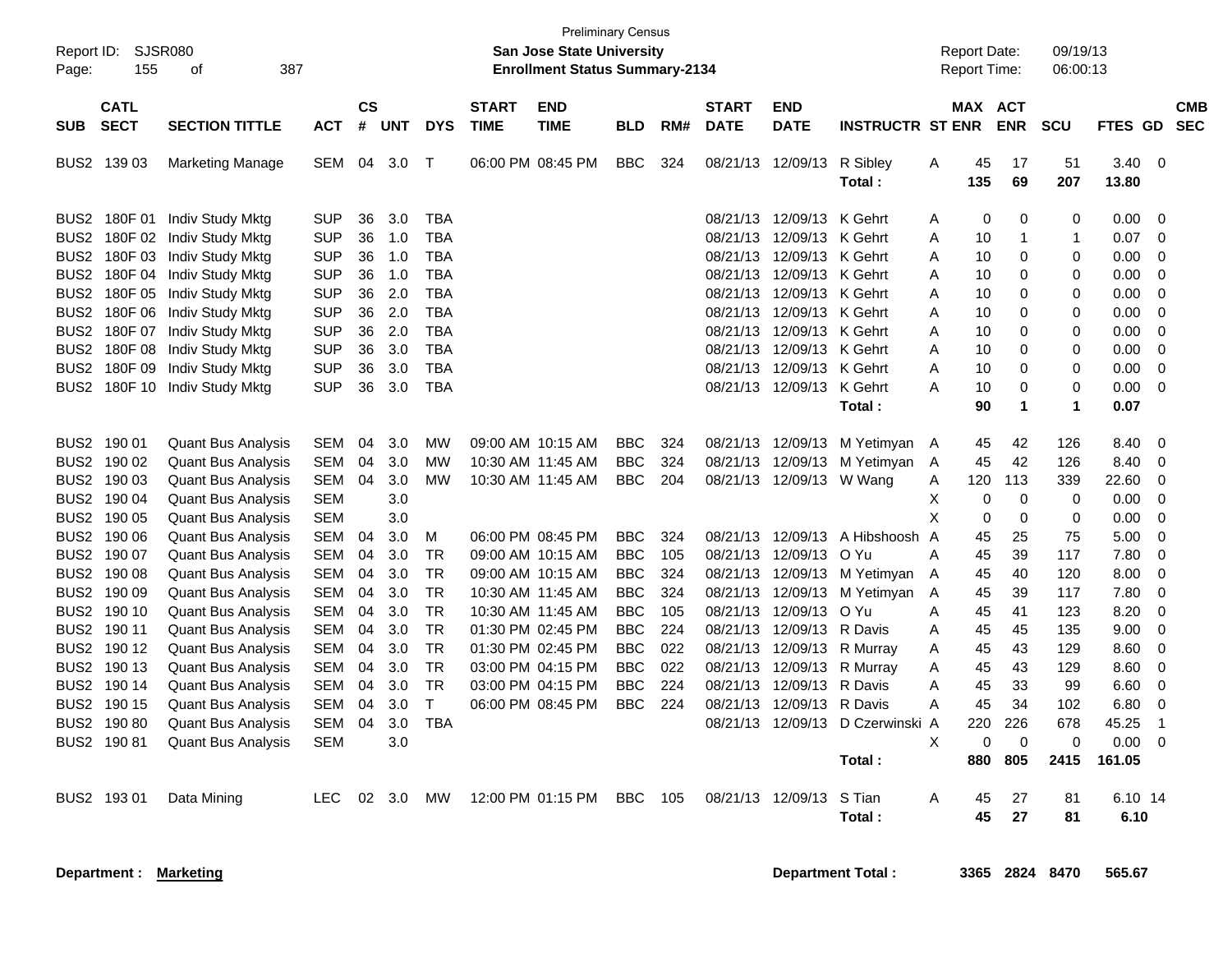|            | <b>Preliminary Census</b><br>SJSR080<br><b>San Jose State University</b><br>Report ID:<br>387<br><b>Enrollment Status Summary-2134</b><br>156<br>Page:<br>of |                       |            |                       |            |                             |                           |            |     |                             |                           |                                                     |                  | Report Date:<br><b>Report Time:</b> | 09/19/13<br>06:00:13    |                         |            |
|------------|--------------------------------------------------------------------------------------------------------------------------------------------------------------|-----------------------|------------|-----------------------|------------|-----------------------------|---------------------------|------------|-----|-----------------------------|---------------------------|-----------------------------------------------------|------------------|-------------------------------------|-------------------------|-------------------------|------------|
| <b>SUB</b> | <b>CATL</b><br><b>SECT</b>                                                                                                                                   | <b>SECTION TITTLE</b> | <b>ACT</b> | CS<br><b>UNT</b><br># | <b>DYS</b> | <b>START</b><br><b>TIME</b> | <b>END</b><br><b>TIME</b> | <b>BLD</b> | RM# | <b>START</b><br><b>DATE</b> | <b>END</b><br><b>DATE</b> | <b>INSTRUCTR ST ENR</b>                             | MAX              | ACT<br><b>ENR</b>                   | <b>SCU</b>              | FTES GD SEC             | <b>CMB</b> |
|            |                                                                                                                                                              |                       |            |                       |            |                             |                           |            |     |                             | <b>Upper Division:</b>    | <b>Lower Division:</b><br><b>Graduate Division:</b> | 315<br>3050<br>0 | 279<br>2545<br>0                    | 837<br>7633<br>$\bf{0}$ | 55.80<br>509.87<br>0.00 |            |